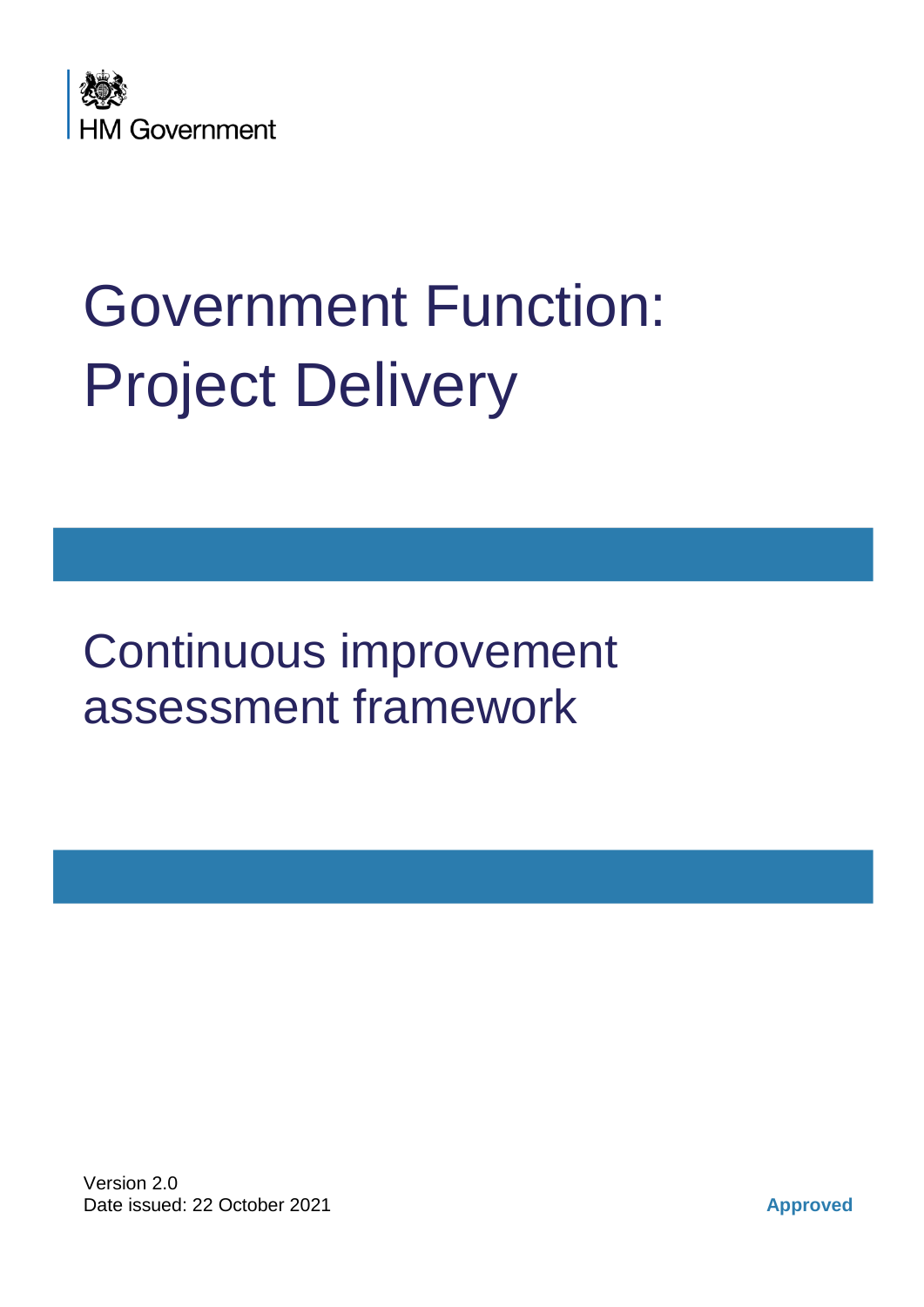This document supports the **[Government Functional Standard for Project Delivery](https://www.gov.uk/government/publications/project-delivery-functional-standard)** which sets expectations for the direction and management of portfolios, programmes and projects in government departments and arm's length bodies.

The suite of functional standards, and associated guidance, can be found at **[GOV.UK](https://www.gov.uk/government/collections/functional-standards)  [government functional standards](https://www.gov.uk/government/collections/functional-standards)**[1].

This assessment framework should be read in conjunction with the government functional standard [2]. The meaning of words is as defined in the Shorter Oxford English Dictionary, except where defined in the Glossary in Annex B.

Version 2 of this document replaces version 1.0 and has the same purpose, scope and intent. The main changes relate to general enhancements derived from the trial. Changes made reflect version 2.1 of the functional standard, which has led to the themes in this document being amended to mirror the headings in the standard.

For more information, please contact **[standards@ipa.gov.uk](mailto:standards@ipa.gov.uk)**.

#### **©** Crown copyright 2021 Produced by **[Infrastructure and Projects Authority](http://www.gov.uk/IPA)**

You may re-use this information (excluding logos) free of charge in any format or medium, under the terms of the Open Government Licence. To view this licence, visit **<http://www.nationalarchives.gov.uk/doc/open-government-licence/>** or email: **[psi@nationalarchives.gsi.gov.uk](mailto:psi@nationalarchives.gsi.gov.uk)**

Where we have identified any third party copyright material you will need to obtain permission from the copyright holders concerned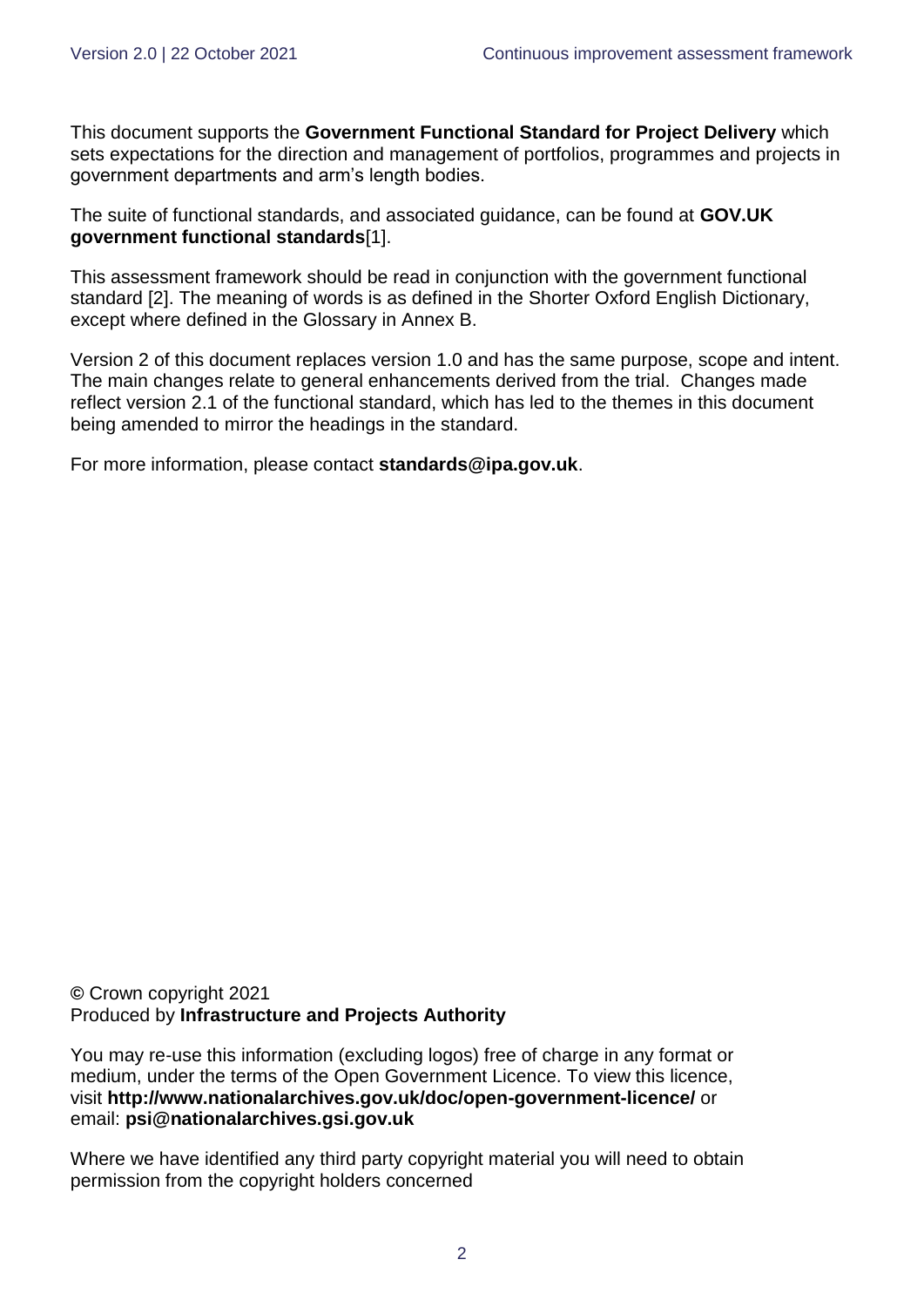# **Contents**

| 1            | Purpose and scope of the assessment framework                    | 5               |  |  |  |  |  |  |
|--------------|------------------------------------------------------------------|-----------------|--|--|--|--|--|--|
| 1.1          | Purpose of this continuous improvement assessment framework      |                 |  |  |  |  |  |  |
| 1.2          | Scope of this continuous improvement assessment framework        |                 |  |  |  |  |  |  |
| $\mathbf{2}$ | <b>Using this assessment framework</b>                           | $6\phantom{1}6$ |  |  |  |  |  |  |
| 2.1          | How the framework relates to the functional standard             | 6               |  |  |  |  |  |  |
| 2.2          | The structure of the continuous improvement assessment framework | 6               |  |  |  |  |  |  |
| 2.3          | Assessing an organisation                                        | $\overline{7}$  |  |  |  |  |  |  |
| 2.4          | Characteristics of good, better and best for project delivery    | 8               |  |  |  |  |  |  |
| 2.5          | Using the output of an assessment                                | 8               |  |  |  |  |  |  |
| 2.6          | The structure of this assessment framework                       | $\overline{9}$  |  |  |  |  |  |  |
| $\mathbf{3}$ | <b>Assessment framework</b>                                      | 10              |  |  |  |  |  |  |
| 3.1          | Theme 1 Governance of project delivery                           | 10              |  |  |  |  |  |  |
| 3.2          | Theme 2 Leadership and capability                                | 14              |  |  |  |  |  |  |
| 3.3          | Theme 3 Portfolio management                                     | 17              |  |  |  |  |  |  |
|              |                                                                  |                 |  |  |  |  |  |  |
| 3.4          | Theme 4 Programme and project management                         | 20              |  |  |  |  |  |  |
| 3.5          | Theme 5 Planning and control                                     | 24              |  |  |  |  |  |  |
| 3.6          | Theme 6 Finance and commercial                                   | 31              |  |  |  |  |  |  |
| 3.7          | Theme 7 Solution delivery                                        | 33              |  |  |  |  |  |  |
| А.           | <b>References</b>                                                | 38              |  |  |  |  |  |  |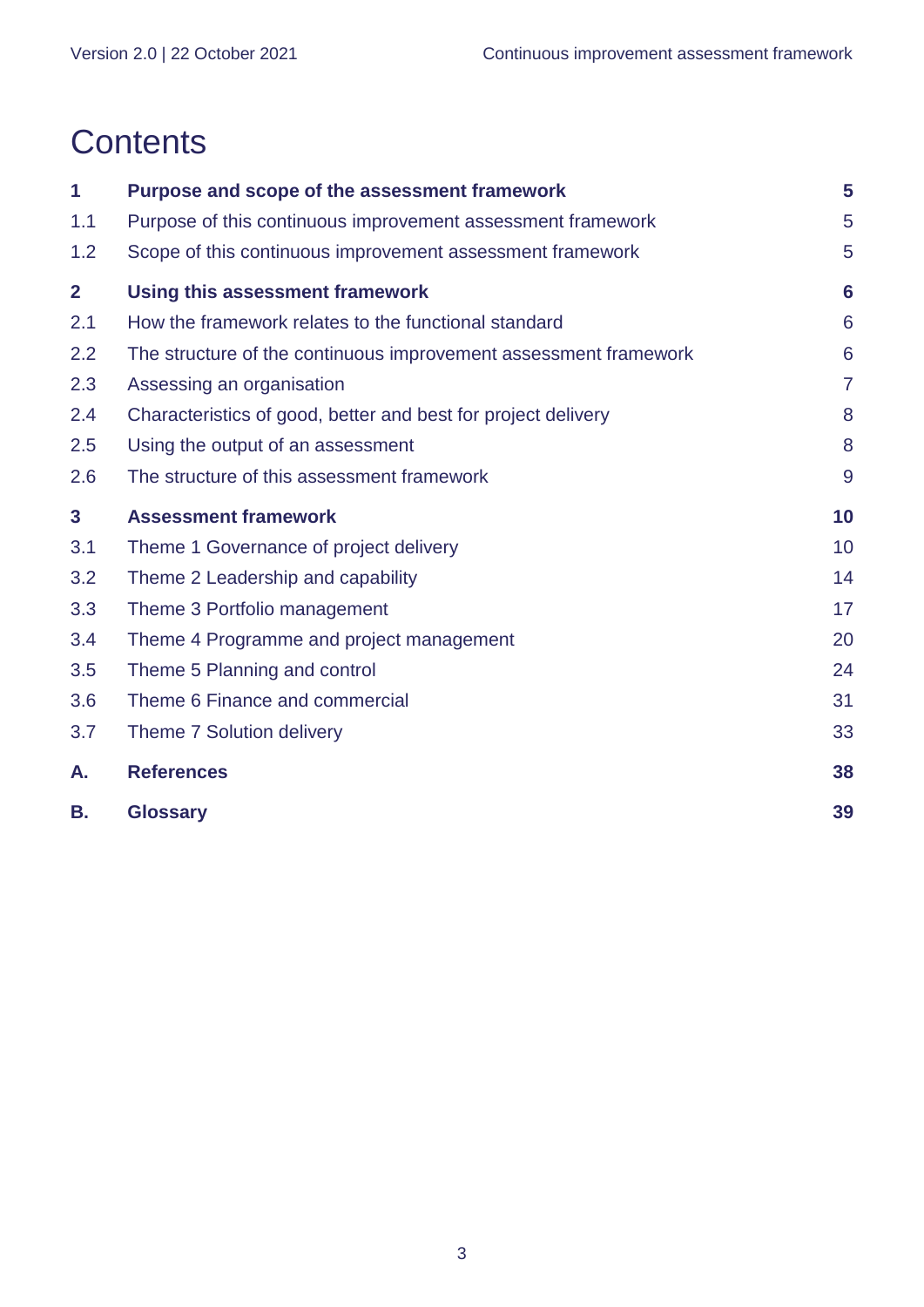

#### **Figure 1 The structure and scope of functional standard GovS: 002 Project Delivery version 2.1**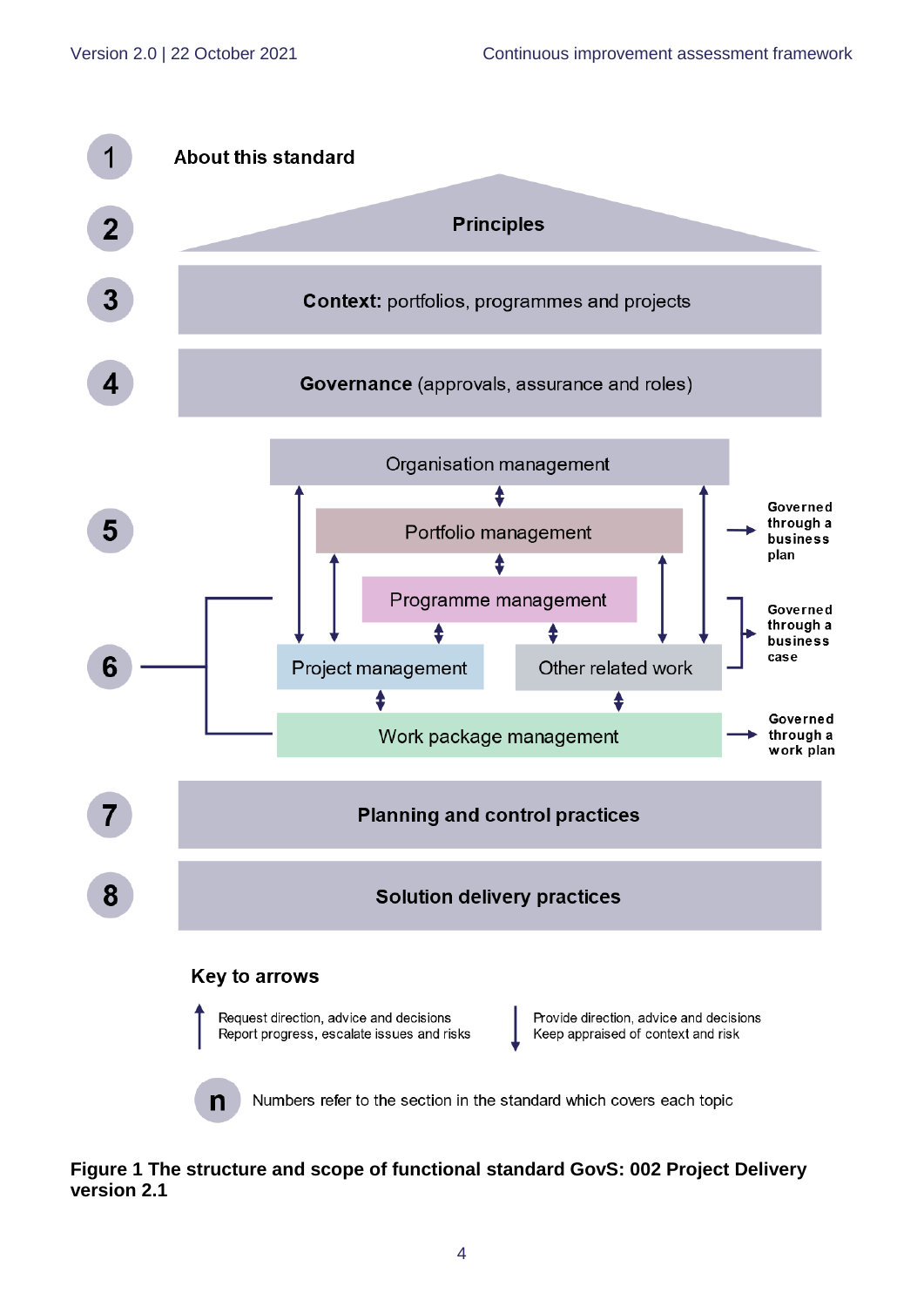# <span id="page-4-0"></span>1 Purpose and scope of the assessment framework

### <span id="page-4-1"></span>1.1 Purpose of this continuous improvement assessment framework

This assessment framework is designed to help drive continuous improvement within and across government, by helping government organisations assess their adherence to, and practical application of the project delivery functional standard [2]. This assessment framework is consistent with assessment frameworks for other functions, so that senior leaders can take a coherent view of performance across all functions in their organisation.

This assessment framework draws on, but does not replace, the project delivery functional standard [2], which should be complied with and should be read in conjunction with that functional standard. This assessment framework is designed for people undertaking assessments of their organisations and for people taking organisational improvement actions as a result of the completed assessment.

This assessment framework is not intended to be used to assess individual programmes or projects.

### <span id="page-4-2"></span>1.2 Scope of this continuous improvement assessment framework

This assessment framework applies to how government organisations manage project delivery, as defined in GovS002, Project delivery [2]. It can be used as a tool for organisational performance improvement:

- in all departments and arm's length bodies
- whether for digital, infrastructure, transformation, service delivery, military capability, property, regulatory compliance or other purposes
- regardless of delivery methodologies or techniques used

The structure and scope of the functional standard is shown in Figure 1.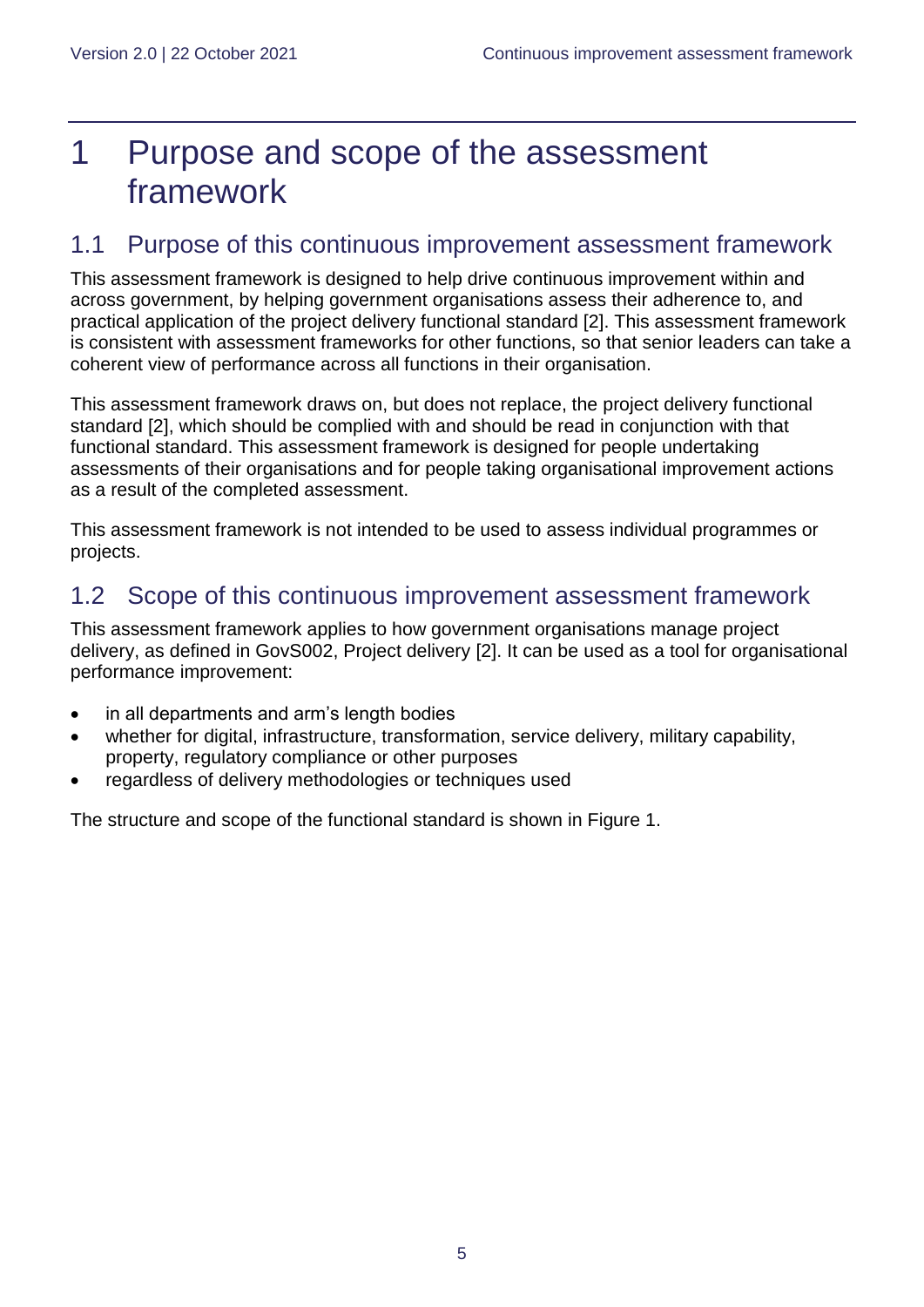# <span id="page-5-0"></span>2 Using this assessment framework

# <span id="page-5-1"></span>2.1 How the framework relates to the functional standard

This continuous improvement assessment framework draws on its related functional standard and includes a set of statements indicating different levels of organisational capability against aspects of the standard, ranging from non-compliance or adopting ('developing'), through 'meeting the minimum' ('good'), to better and best, as shown in Figure 2.

The framework draws attention to how the requirements of the functional standard can be implemented in organisations of different maturities so that the organisation's leaders can plan improvement initiatives where needed. Not every organisation, or part of every organisation, needs to operate at the 'best' capability level. Good means that all mandatory elements, and the most important advisory elements, are met.



#### **Figure 2 Good, better and best**

### <span id="page-5-2"></span>2.2 The structure of the continuous improvement assessment framework

The structure of the assessment framework is designed to give an indicative picture of how well an organisation is doing. It covers:

**Theme:** the overall topic being addressed

**Practice area:** what is being assessed

**Criteria:** the statements to be met

**Themes:** A theme is the overall topic being addressed in that section of the assessment framework. The context and more information about the themes addressed can be found in the functional standard.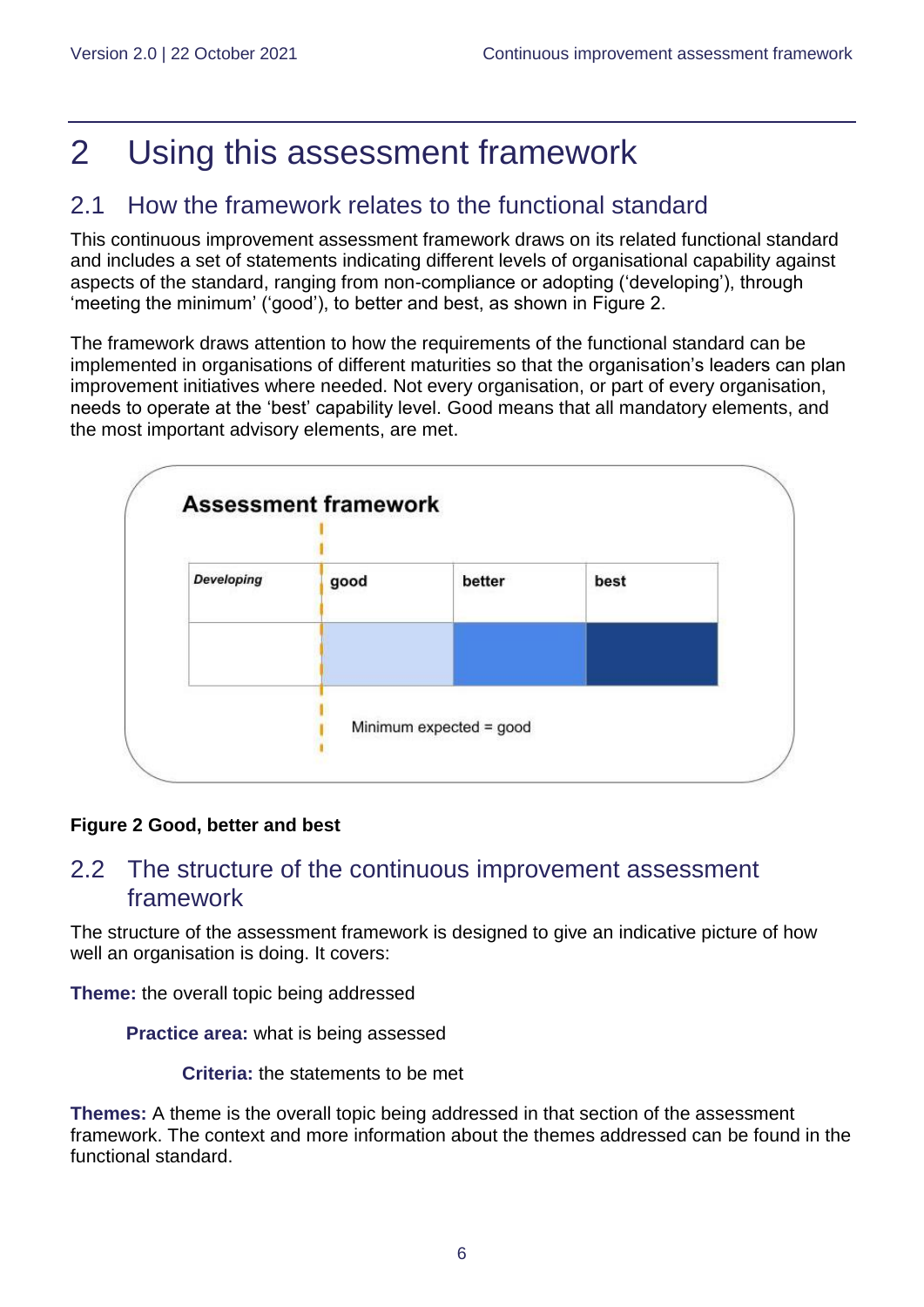**Practice areas:** Each theme comprises practice areas. Each practice area has an overall statement about what is expected. A practice area might relate to one or more clauses in the functional standard.

**Assessment criteria:** Each practice area is supported by a number of criteria. Criteria help to define what is happening in an organisation (observable in practice, backed up by evidence). Criteria denote 'good', 'better' or 'best' performance. Refer to the project delivery functional standard for context and detail. For example, the content of a 'governance and management framework' is described in the governance section of the standard.

### <span id="page-6-0"></span>2.3 Assessing an organisation

Before starting an assessment, the boundaries of the organisation being assessed need to be defined. A whole department or arm's length body can be covered, or the assessment can be limited to a defined part. Be careful when defining the boundaries in terms of a specific business area, the perceived remit of the associated management team might be too narrow for the assessment criteria to make sense. On the other hand, dividing a large organisation, where performance across the organisation varies, into its major groups can help pin-point where improvements are needed (see Figure 3).



#### **Figure 3 Application of the assessment structure to organisational structures**

Attitude is key. This assessment framework is a tool to support organisational improvement, and the assessment will add no value unless there is honesty in response to the criteria. The assessment should be concerned with identifying opportunities to improve the way the organisation operates.

In order to be 'good', 'better' or 'best', an organisation needs to meet all the criteria for that level across all the themes. By default, failure to meet at least 'good' in one or more practice areas means the organisation is 'developing'. Business leaders should set ambitions for their organisation based on business need, as set out in their strategies and/or plans. For some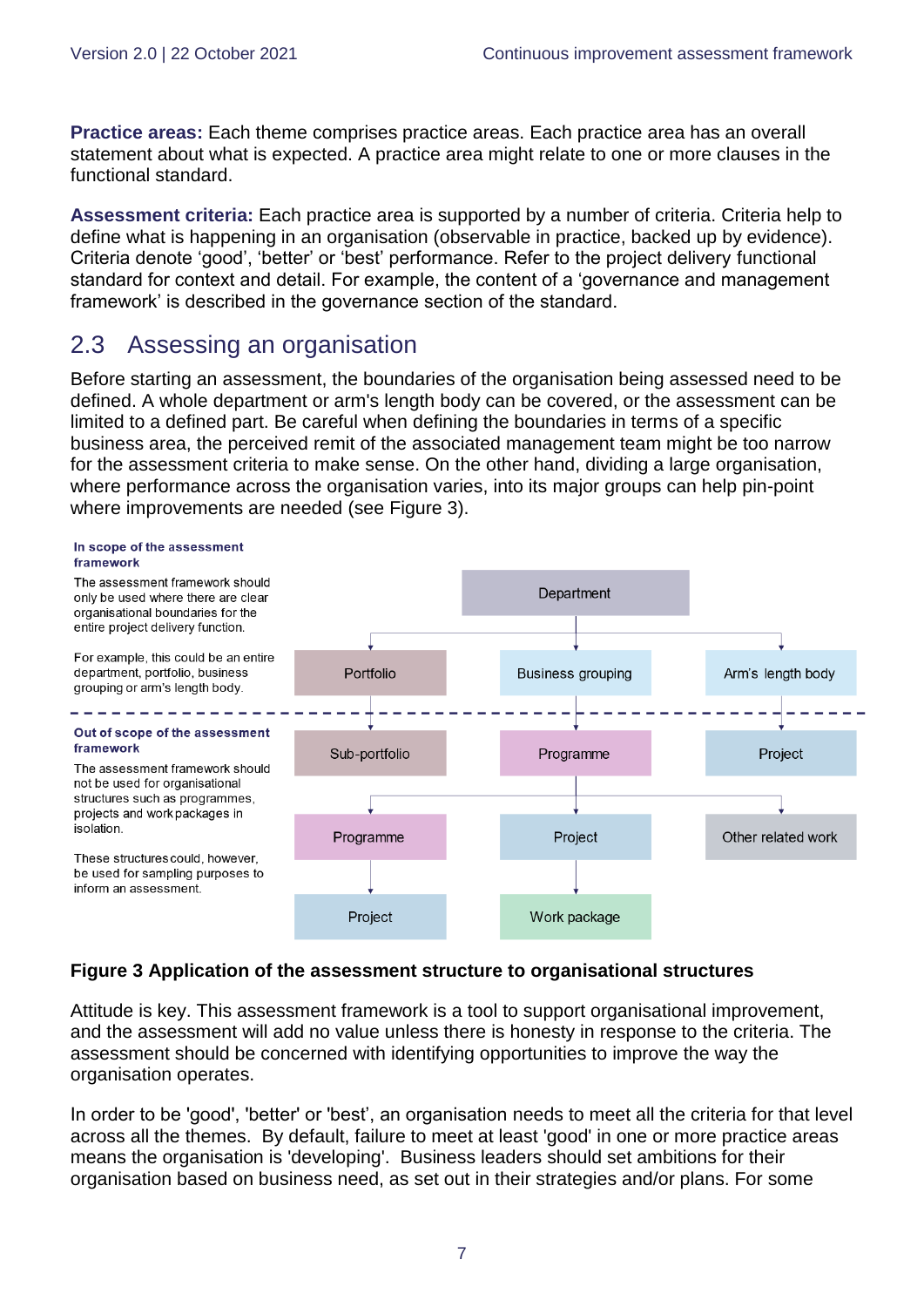organisations 'good' might be sufficient. For other organisations, their area of business might dictate that meeting 'best' is necessary.

An organisation needs to meet all the criteria of any lower level in order to comply with the higher level. For example, an organisation cannot be 'better' if it doesn't meet all the criteria for 'good'.

Most functional standards rely on other functional standards (as listed in clause 1.3 of every functional standard). This interdependency means that for an organisation to be operating effectively it needs to consider such dependencies carefully and their impact on the organisation's operations. For example, project delivery in the public sector often relies heavily on contractors undertaking a significant amount of work. Where this is the case, an organisation could not consider itself fully capable in project delivery without an appropriate level of capability in commercial work.

Further guidance on assessment frameworks can be found in the **Guide [to continuous](https://www.gov.uk/government/publications/guide-to-continuous-improvement-against-functional-standards)  [improvement against functional standards](https://www.gov.uk/government/publications/guide-to-continuous-improvement-against-functional-standards)** [1].

## <span id="page-7-0"></span>2.4 Characteristics of good, better and best for project delivery

**Good**: each portfolio, programme and project has a defined way for managing its work in conformance with the project delivery functional standard. Portfolio management is recognised, and the organisation knows what work is included in its portfolio(s). Delivery and management approaches can differ among portfolios, programmes and projects. Lessons are learned and applied locally.

Note: 'good' includes the requirements ('shall' statements) from the functional standard and the most important advisory elements.

**Better**: the organisation has a defined and established way of authorising work to proceed and undertaking project delivery, which can be tailored to be appropriate and proportionate to the work being undertaken. Lessons are reviewed and recorded at the start and end of programmes, projects and other related work and their phases. Performance improvement is embedded in the organisation's practices through updates to its management framework, learning and development offerings and by communications. More advanced ways of undertaking some practices are evident. The organisation is capable of managing significant transformational change.

**Best**: the governance and direction of project delivery is fully integrated with the governance and direction of the organisation. Performance improvement is based on quantitative measures and evidence taken from across the organisation. The organisation is capable of managing strategic transformational change. Technology is used to make the undertaking of some practices more reliable, effective and efficient. Learning from experience and organisational improvement is continuous.

### <span id="page-7-1"></span>2.5 Using the output of an assessment

Completed assessments can be used to help identify and share good practices, address perceived weaknesses in the performance of the organisation and as input to continuous improvement activity.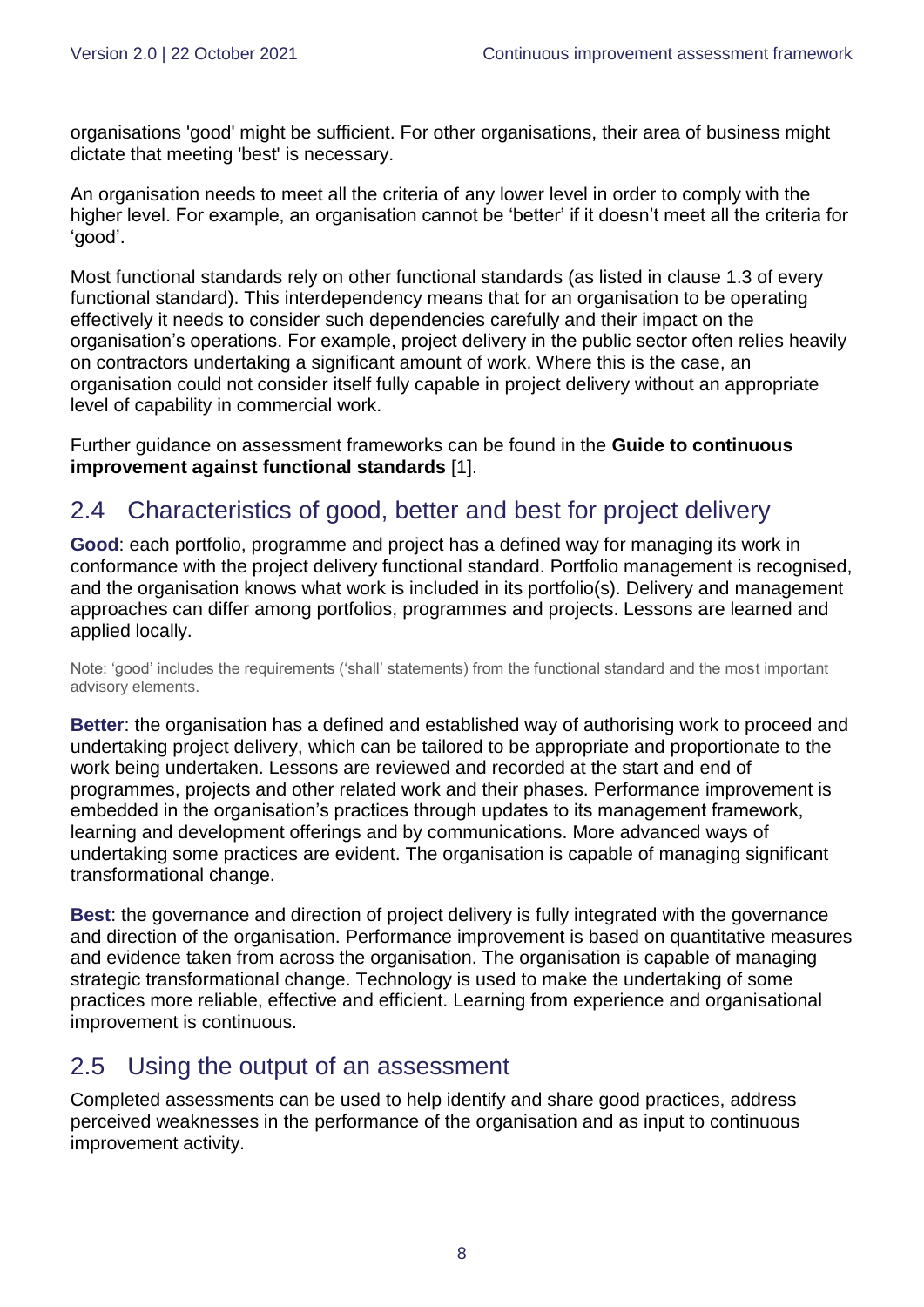The completed assessment framework is for internal government management, designed to facilitate frank and open discussion around performance. Completed assessments are not intended for publication.

### <span id="page-8-0"></span>2.6 The structure of this assessment framework

The table below sets out the structure of the assessment framework, listing the practice areas addressed in each theme.

| Theme 1: Governance of project delivery                                                                                                                                               |                                                                                                                                                                                                |  |  |  |  |  |  |  |  |
|---------------------------------------------------------------------------------------------------------------------------------------------------------------------------------------|------------------------------------------------------------------------------------------------------------------------------------------------------------------------------------------------|--|--|--|--|--|--|--|--|
| Practice area 1.1<br>Governance and management framework<br>Practice area 1.2<br>Assurance<br>Practice area 1.3<br>Decision making<br>Roles and responsibilities<br>Practice area 1.4 |                                                                                                                                                                                                |  |  |  |  |  |  |  |  |
|                                                                                                                                                                                       | Theme 2: Leadership and capability                                                                                                                                                             |  |  |  |  |  |  |  |  |
| Practice area 2.1<br>Practice area 2.2<br>Practice area 2.3                                                                                                                           | Senior leadership<br>Resource requirements and allocation<br>Recruitment, development and accreditation                                                                                        |  |  |  |  |  |  |  |  |
| Theme 3: Portfolio management                                                                                                                                                         |                                                                                                                                                                                                |  |  |  |  |  |  |  |  |
| Practice area 3.1<br>Practice area 3.2<br>Practice area 3.3                                                                                                                           | Portfolio management framework<br>Portfolio strategy, definition and planning<br>Directing and managing portfolio delivery                                                                     |  |  |  |  |  |  |  |  |
|                                                                                                                                                                                       | Theme 4: Programme and project management                                                                                                                                                      |  |  |  |  |  |  |  |  |
| Practice area 4.1<br>Practice area 4.2<br>Practice area 4.3<br>Practice area 4.4                                                                                                      | Programme and project management framework and life cycle<br>Identifying and initiating the programme/project<br>Directing and managing the programme/project<br>Closing the programme/project |  |  |  |  |  |  |  |  |
| Theme 5: Planning and control                                                                                                                                                         |                                                                                                                                                                                                |  |  |  |  |  |  |  |  |
| Practice area 5.1<br>Practice area 5.2<br>Practice area 5.3<br>Practice area 5.4<br>Practice area 5.5<br>Practice area 5.6<br>Practice area 5.7                                       | Planning<br>Benefits management<br>Reporting<br>Risk and issues management<br>Change control and traceability<br>Information management<br>Stakeholder and communications management           |  |  |  |  |  |  |  |  |
| Theme 6: Finance and commercial                                                                                                                                                       |                                                                                                                                                                                                |  |  |  |  |  |  |  |  |
| Practice area 6.1<br>Practice area 6.2                                                                                                                                                | Finance<br>Procurement and contract management                                                                                                                                                 |  |  |  |  |  |  |  |  |
| Theme 7: Solution delivery                                                                                                                                                            |                                                                                                                                                                                                |  |  |  |  |  |  |  |  |
| Practice area 7.1<br>Practice area 7.2<br>Practice area 7.3<br>Practice area 7.4<br>Practice area 7.5                                                                                 | Requirements<br>Solution design, development and integration<br>Verification and validation<br>Change, transition management and outcomes<br>Learning from experience                          |  |  |  |  |  |  |  |  |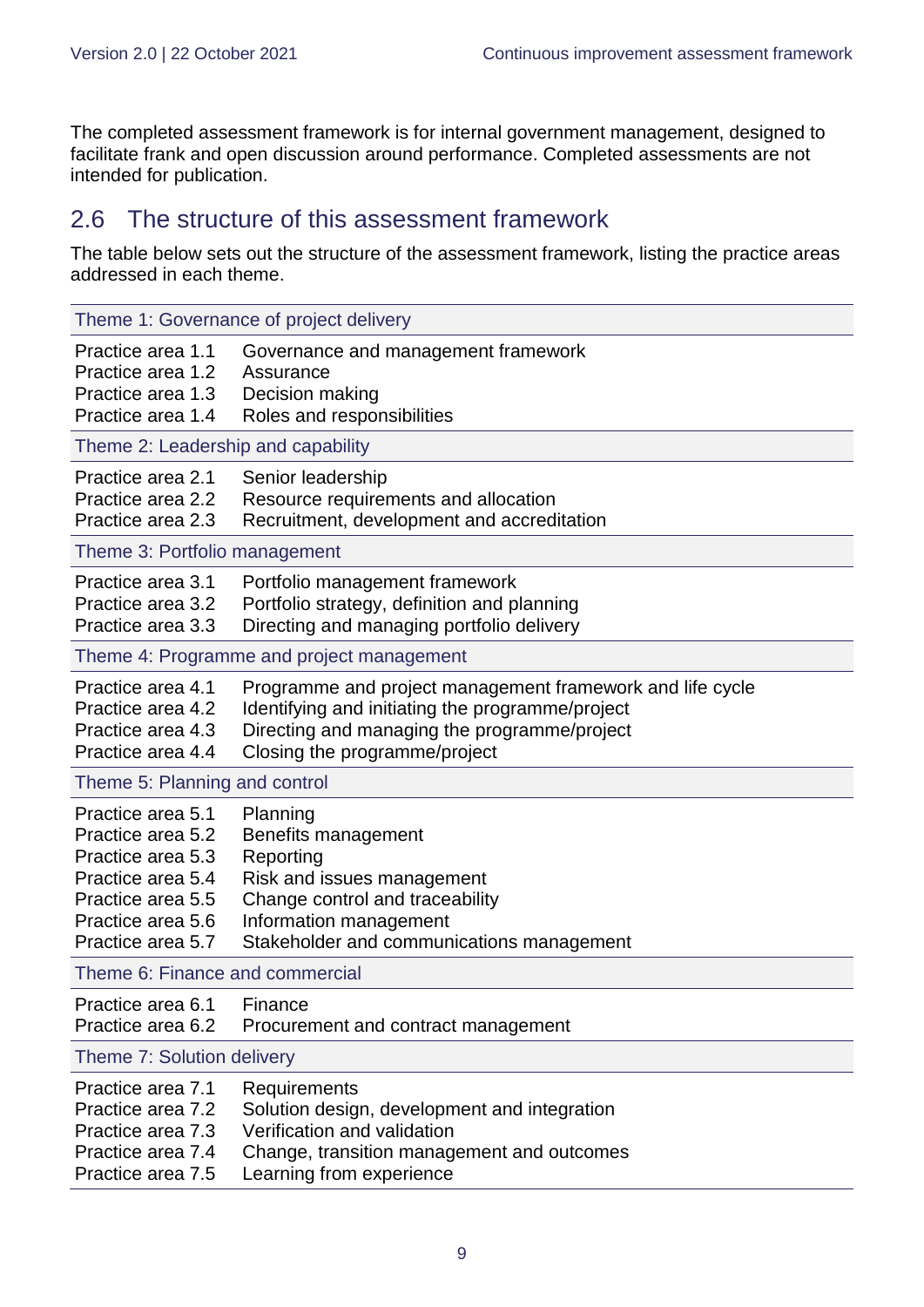Statement.

# <span id="page-9-0"></span>3 Assessment framework

# <span id="page-9-1"></span>3.1 Theme 1 Governance of project delivery

The purpose of governance is to authorise, direct, empower and oversee management to ensure the objectives of the organisation are met within the defined constraints.

Note: this theme applies to project delivery generally, including portfolios, programmes, projects and other related work. Themes 3 to 8 include detailed criterion for the individual practices to be covered.

#### Practice area 1.1 Governance and management framework

Appropriate and proportionate governance and management of project delivery is defined, established and integrated with the organisation's overall governance framework.

| Good |                                                                                                                                                                                                                                                                  | <b>Better</b> |                                                                                                                                                                                                                            |                                                                                                     | <b>Best</b>                                                                                                                                                                                                             |                                                                        |  |  |  |  |  |  |  |                                                                                                                        |  |                                                     |
|------|------------------------------------------------------------------------------------------------------------------------------------------------------------------------------------------------------------------------------------------------------------------|---------------|----------------------------------------------------------------------------------------------------------------------------------------------------------------------------------------------------------------------------|-----------------------------------------------------------------------------------------------------|-------------------------------------------------------------------------------------------------------------------------------------------------------------------------------------------------------------------------|------------------------------------------------------------------------|--|--|--|--|--|--|--|------------------------------------------------------------------------------------------------------------------------|--|-----------------------------------------------------|
|      | Criteria denoting good performance                                                                                                                                                                                                                               |               | Criteria denoting better performance                                                                                                                                                                                       |                                                                                                     | Criteria denoting best performance                                                                                                                                                                                      |                                                                        |  |  |  |  |  |  |  |                                                                                                                        |  |                                                     |
| a)   | A governance and management e)<br>framework is defined and<br>established for each portfolio,<br>programme and project which<br>complies with government and<br>departmental policies and<br>directives and with the Project<br>delivery functional standard [2] |               | The organisation has a defined,<br>coherent, accessible and<br>established project delivery<br>governance and management<br>framework which complies with<br>the Project delivery functional<br>standard [2] (see Note 1). | h)                                                                                                  | Tailoring guidelines and criteria<br>are defined and established to<br>enable managers to apply the<br>organisation's project delivery<br>governance and management<br>frameworks appropriately and<br>proportionately. |                                                                        |  |  |  |  |  |  |  |                                                                                                                        |  |                                                     |
|      | (see Note 1).                                                                                                                                                                                                                                                    | f)            | Compliance with the<br>organisation's defined                                                                                                                                                                              | i)                                                                                                  | The organisation uses defined<br>metrics for monitoring                                                                                                                                                                 |                                                                        |  |  |  |  |  |  |  |                                                                                                                        |  |                                                     |
| b)   | Each portfolio's, programme's<br>and project's governance and<br>management framework<br>includes the authority limits,                                                                                                                                          |               |                                                                                                                                                                                                                            | governance framework is<br>monitored, and preventative and<br>corrective action taken if<br>needed. |                                                                                                                                                                                                                         | compliance with significant<br>aspects of the governance<br>framework. |  |  |  |  |  |  |  |                                                                                                                        |  |                                                     |
|      | decision making roles and rules,<br>degree of autonomy, assurance<br>needs, reporting structure and<br>accountabilities.                                                                                                                                         | g)            | The organisation uses a<br>combination of tiering and<br>categorisation to decide the<br>appropriate and proportionate                                                                                                     | j)                                                                                                  | The organisation's project<br>delivery governance and<br>management framework is<br>reviewed at defined intervals to<br>verify that it is operating                                                                     |                                                                        |  |  |  |  |  |  |  |                                                                                                                        |  |                                                     |
| C)   | The governance and associated<br>management frameworks (see<br>practice areas 3.1 and 4.1) and<br>controls are proportionate and<br>appropriate to the work and the<br>level of prevailing risk.                                                                 |               |                                                                                                                                                                                                                            |                                                                                                     |                                                                                                                                                                                                                         |                                                                        |  |  |  |  |  |  |  | effort for management, and for<br>the selection of key roles for<br>each programme, project and<br>other related work. |  | effectively and reflects evolving<br>good practice. |
| d)   | The project delivery governance<br>and management framework is<br>referenced from the respective<br><b>Accounting Officer System</b>                                                                                                                             |               |                                                                                                                                                                                                                            |                                                                                                     |                                                                                                                                                                                                                         |                                                                        |  |  |  |  |  |  |  |                                                                                                                        |  |                                                     |

Note 1: whilst each programme or project in 'Good' needs its own governance and management framework, this can be tailored from an organisational project delivery governance and management framework, which is a feature of 'Better'.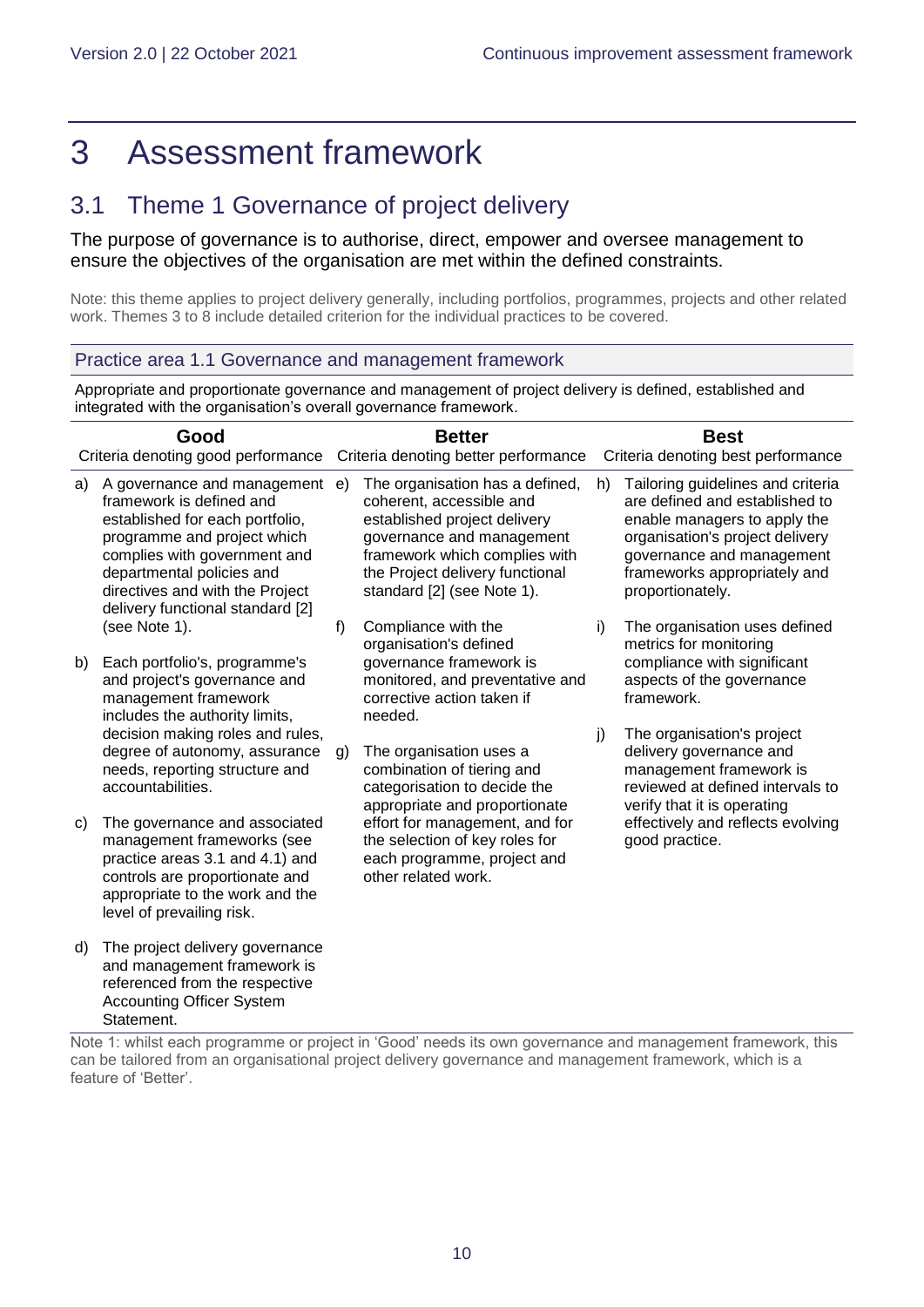#### Practice area 1.2 Assurance

The organisation has effective mechanisms in place to provide assurance that work is on track to deliver the required outcomes and benefits and is being managed in line with the defined governance and management frameworks.

|    | Good<br>Criteria denoting good performance                                                                                                                                                                               |    | <b>Better</b><br>Criteria denoting better performance                                                                               | <b>Best</b><br>Criteria denoting best performance |                                                                                                                                                 |  |
|----|--------------------------------------------------------------------------------------------------------------------------------------------------------------------------------------------------------------------------|----|-------------------------------------------------------------------------------------------------------------------------------------|---------------------------------------------------|-------------------------------------------------------------------------------------------------------------------------------------------------|--|
| a) | An organisational project<br>delivery assurance strategy is<br>defined and aligned to the<br>organisation's integrated<br>assurance strategy.                                                                            | g) | Assurance at each level is<br>integrated with the higher- level<br>assurance frameworks and has<br>cross-functional representation. | $\mathsf{k}$<br>$\vert$                           | Independent assurance<br>reviews are undertaken at<br>portfolio level.<br>The organisational project                                            |  |
| b) | A 'three lines of defence' model<br>is defined and established for<br>each programme and project,<br>including bringing in                                                                                               | h) | The level of assurance applied<br>is proportionate to the<br>complexity, value and risk of<br>the work.                             |                                                   | delivery assurance framework<br>is designed and maintained to<br>reflect the prevailing<br>organisational risks.                                |  |
|    | independent assurance when<br>appropriate.                                                                                                                                                                               | i) | Assurance is conducted with<br>an emphasis on identifying<br>early warning indicators.                                              | m)                                                | Assurance reviews are<br>coordinated across assurance<br>providers to optimise their                                                            |  |
| C) | Projects meeting the<br>government's major project<br>criteria are recorded and have                                                                                                                                     | j) | The costs and benefits of<br>assurance activities are both                                                                          |                                                   | effectiveness while minimising<br>disruption to delivery teams.                                                                                 |  |
|    | an Integrated Assurance and<br>Approvals Plan, validated by<br>the Infrastructure and Projects<br>Authority and HM Treasury.                                                                                             |    | understood and budgeted for at n)<br>an organisational level.                                                                       |                                                   | Lessons learned from reviews<br>are regularly evaluated to draw<br>out wider lessons for the<br>organisation.                                   |  |
| d) | For government major projects,<br>assurance reviews are<br>undertaken by the<br>Infrastructure and Projects<br>Authority or as delegated by<br>them.                                                                     |    |                                                                                                                                     | O)                                                | The effectiveness of the<br>assurance framework is<br>reviewed annually to identify<br>opportunities to improve<br>assurance practices further. |  |
| e) | Assurance reviews are planned<br>and take place throughout the<br>life cycle and in particular, prior<br>to significant decisions and are<br>carried out by people with<br>relevant skills, experience and<br>expertise. |    |                                                                                                                                     |                                                   |                                                                                                                                                 |  |
| f) | Recommendations identified in<br>assurance reviews are<br>documented and acted upon in<br>a timely fashion.                                                                                                              |    |                                                                                                                                     |                                                   |                                                                                                                                                 |  |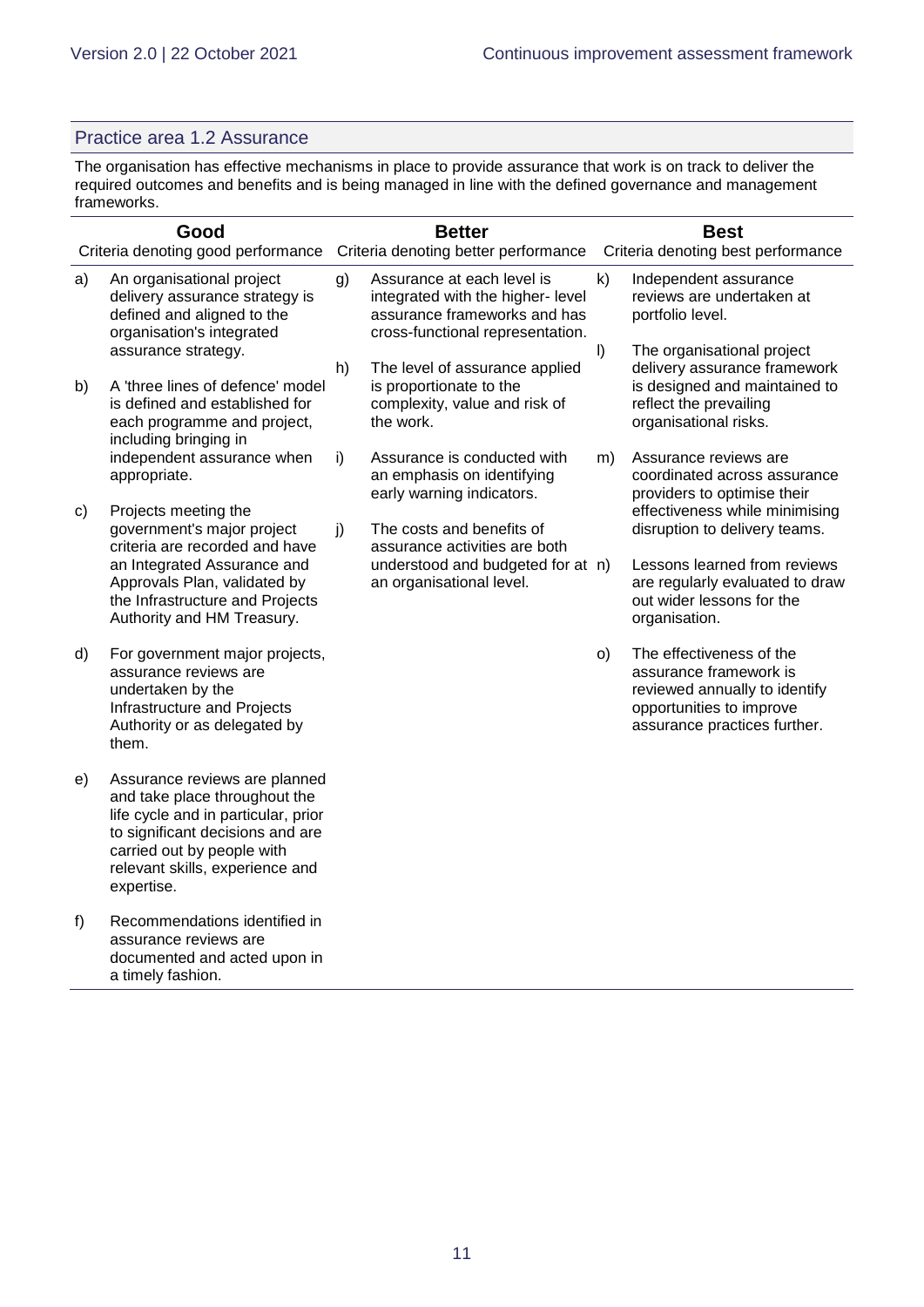#### Practice area 1.3 Decision making

Decisions are made after evaluating alternative options and the recommended choice of solution has been justified.

|    | Good<br>Criteria denoting good performance                                                                                                                                                                 | <b>Better</b><br>Criteria denoting better performance |                                                                                                                               |              | <b>Best</b><br>Criteria denoting best performance                                                                  |
|----|------------------------------------------------------------------------------------------------------------------------------------------------------------------------------------------------------------|-------------------------------------------------------|-------------------------------------------------------------------------------------------------------------------------------|--------------|--------------------------------------------------------------------------------------------------------------------|
| a) | Those authorised to make each<br>significant decision, who should<br>advise them and when the<br>decision is required, are defined                                                                         | g)                                                    | Methods and criteria are<br>defined and established across<br>the organisation for evaluating<br>alternative options, ranking | i)           | Scenario and sensitivity<br>analyses are used to inform<br>decision making.                                        |
|    | and established.                                                                                                                                                                                           |                                                       | those options and selecting the j)<br>preferred solution.                                                                     |              | Assurance information is used<br>at an organisational level to                                                     |
| b) | Decision-making criteria and<br>arrangements for escalation are<br>defined and established.                                                                                                                | h)                                                    | Decisions are made within the<br>context of the performance and<br>risk profile of the current                                |              | support senior decision making<br>and improve the quality of<br>decisions.                                         |
| C) | Decisions are escalated if<br>outside a person's delegated<br>authority.                                                                                                                                   |                                                       | portfolio and proposed<br>initiatives.                                                                                        | $\mathsf{k}$ | Decisions are based on actual<br>outcomes in a reference class<br>of similar decisions to that<br>being addressed. |
| d) | Decisions are made taking<br>account of benefits, and risks<br>and an assessment of<br>alternative options.                                                                                                |                                                       |                                                                                                                               |              |                                                                                                                    |
| e) | The Accounting Officer has<br>approved each government<br>major project's business case<br>prior to submission to HM<br>Treasury for approval,<br>supported by an Accounting<br><b>Officer Assessment.</b> |                                                       |                                                                                                                               |              |                                                                                                                    |
| f) | There is an audit trail for<br>significant decisions.                                                                                                                                                      |                                                       |                                                                                                                               |              |                                                                                                                    |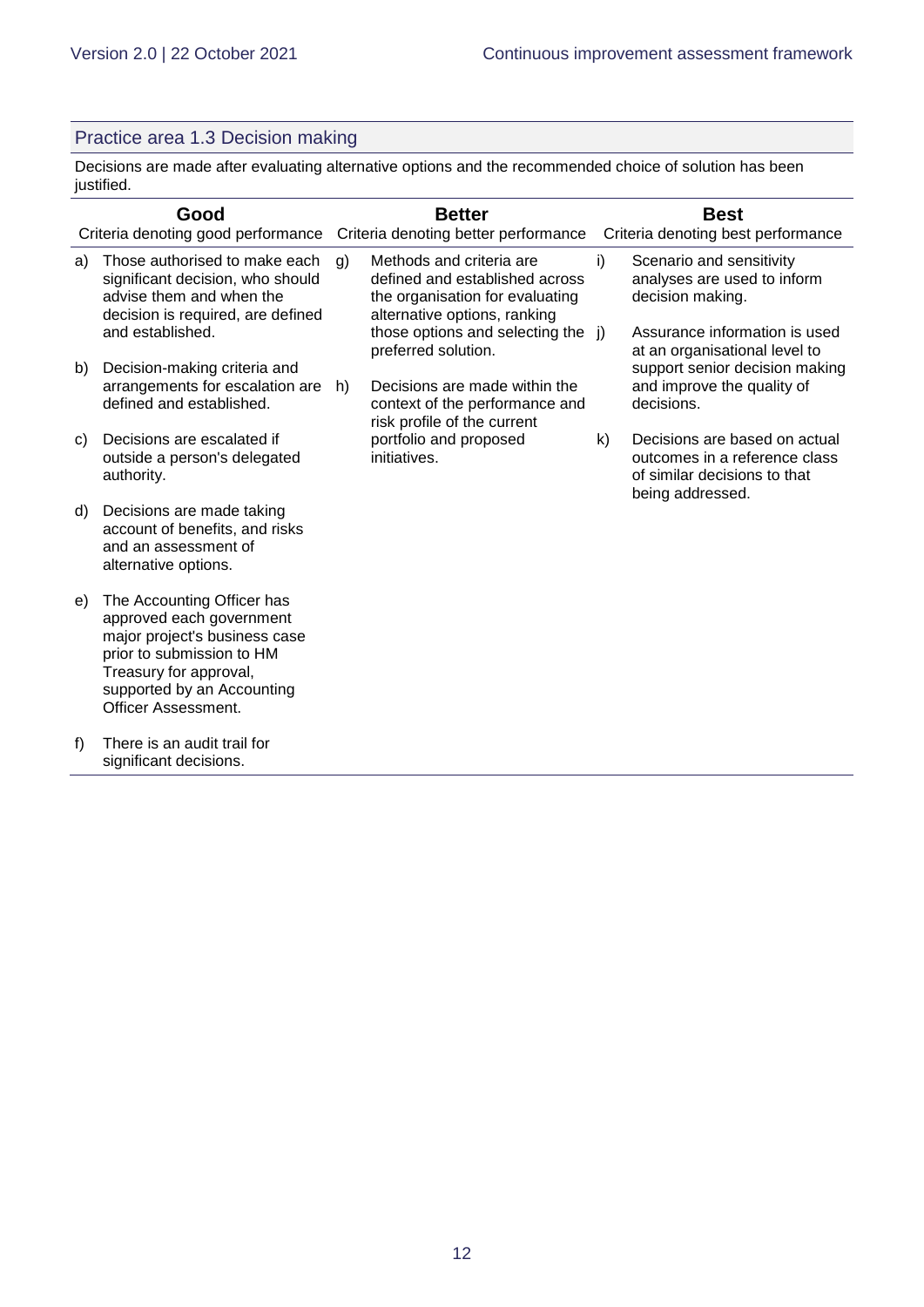#### Practice area 1.4 Roles and responsibilities

The organisation structure and roles are defined, are appropriate to the work being undertaken and are used to identify the individuals and cross-functional teams needed to achieve the objectives. Note: Theme 2 covers skills and recruitment.

| Good<br>Criteria denoting good performance |                                                                                                                                                                    | <b>Better</b><br>Criteria denoting better performance |                                                                                                                                                             |    | <b>Best</b><br>Criteria denoting best performance                                                                                                                                   |  |
|--------------------------------------------|--------------------------------------------------------------------------------------------------------------------------------------------------------------------|-------------------------------------------------------|-------------------------------------------------------------------------------------------------------------------------------------------------------------|----|-------------------------------------------------------------------------------------------------------------------------------------------------------------------------------------|--|
| a)                                         | Project delivery accountabilities<br>and responsibilities are defined,<br>in each portfolio's, programme's<br>or project's governance and<br>management framework. | d)                                                    | The organisation has working<br>practices to enable subject<br>matter experts to provide<br>advice and contribute outside<br>their immediate business area. | f) | The organisation has working<br>practices to enable people to<br>be assigned and managed on<br>a temporary basis on multiple<br>programmes and projects<br>across the organisation. |  |
| b)                                         | Accountabilities and<br>responsibilities are traceable<br>across all levels of<br>management.                                                                      | e)                                                    | Responsibilities are reviewed<br>prior to starting a new phase of<br>work (such as a new stage or<br>tranche) to ensure they remain<br>current.             |    |                                                                                                                                                                                     |  |
| C)                                         | There is an organisation chart<br>showing the reporting lines for<br>each project delivery role, with<br>names assigned to each active<br>role.                    |                                                       |                                                                                                                                                             |    |                                                                                                                                                                                     |  |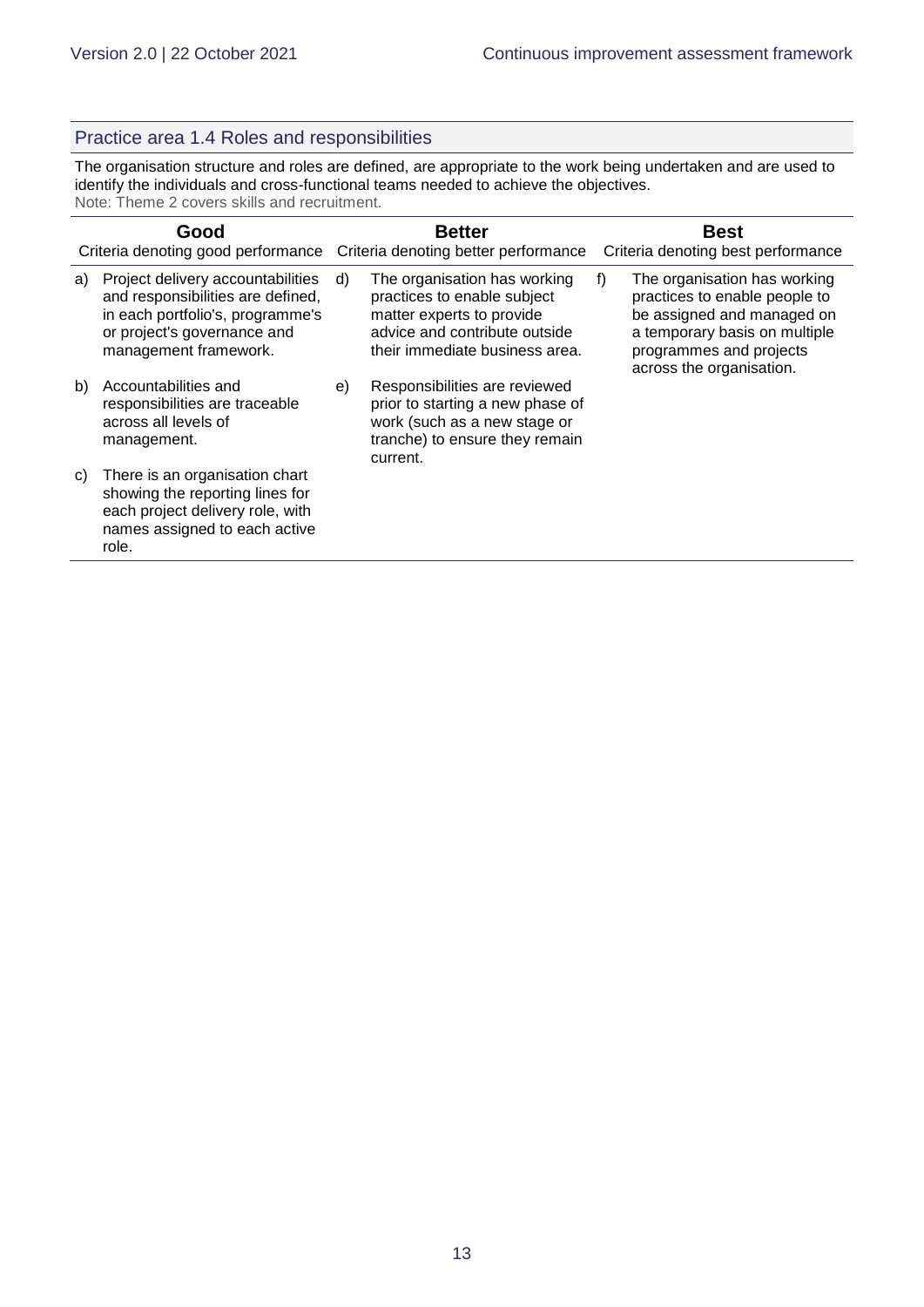# <span id="page-13-0"></span>3.2 Theme 2 Leadership and capability

The purpose of leadership and capability is to have effective 'top-down' leadership who promote the development of their teams so that individuals can progress and resources are available when needed.

|    | Practice area 2.1 Senior leadership                                                                                                                                                                      |    |                                                                                                                                                  |    |                                                                                                                                             |  |  |  |
|----|----------------------------------------------------------------------------------------------------------------------------------------------------------------------------------------------------------|----|--------------------------------------------------------------------------------------------------------------------------------------------------|----|---------------------------------------------------------------------------------------------------------------------------------------------|--|--|--|
|    | Skilled, competent and experienced individuals actively lead and direct the work.                                                                                                                        |    |                                                                                                                                                  |    |                                                                                                                                             |  |  |  |
|    | Good<br>Criteria denoting good performance                                                                                                                                                               |    | <b>Better</b><br>Criteria denoting better performance                                                                                            |    | <b>Best</b><br>Criteria denoting best performance                                                                                           |  |  |  |
| a) | Senior leaders have experience<br>appropriate to the work<br>assigned to them and level of<br>prevailing risk.                                                                                           | f  | There is a senior officer in the<br>organisation accountable for<br>the development and<br>improvement of the<br>organisation's project delivery | i) | The organisation's senior<br>leaders are assessed on their<br>contribution to achieving<br>outcomes and realising<br>benefits (see Note 1). |  |  |  |
| b) | The sponsoring body each<br>senior responsible owner is<br>accountable to, is named.                                                                                                                     |    | governance and management<br>frameworks.<br>The organisation's senior                                                                            | j) | There is continuity of senior<br>responsible owner throughout<br>the programme or project, with                                             |  |  |  |
| C) | The organisation's senior<br>leaders devote sufficient time to<br>carry out their project delivery<br>accountabilities.                                                                                  | g) | leaders and sponsoring bodies<br>take account of portfolio<br>strategy, plans and<br>performance when making<br>decisions (see Note 1).          | k) | succession planning to ensure<br>necessary changes are<br>managed smoothly.<br>Surveys show satisfaction in                                 |  |  |  |
| d) | There is an effective and<br>documented handover when a<br>senior leadership role changes.<br>For a government major project<br>IPA is notified and approves a<br>change of senior responsible<br>owner. | h) | Senior responsible owners act<br>in the wider interests of the<br>portfolio their programme or<br>project is part of (see Note 1).               |    | the organisation's leadership in<br>project delivery is in the upper<br>quartile.                                                           |  |  |  |
| e) | Senior leaders act as role<br>models for behaviours which<br>promote inclusiveness,<br>openness, team working and<br>success (see Note 1).                                                               |    |                                                                                                                                                  |    |                                                                                                                                             |  |  |  |

Note 1: Evidence for these criteria can be gained through conversations with a sample of senior leaders to gain their perspectives.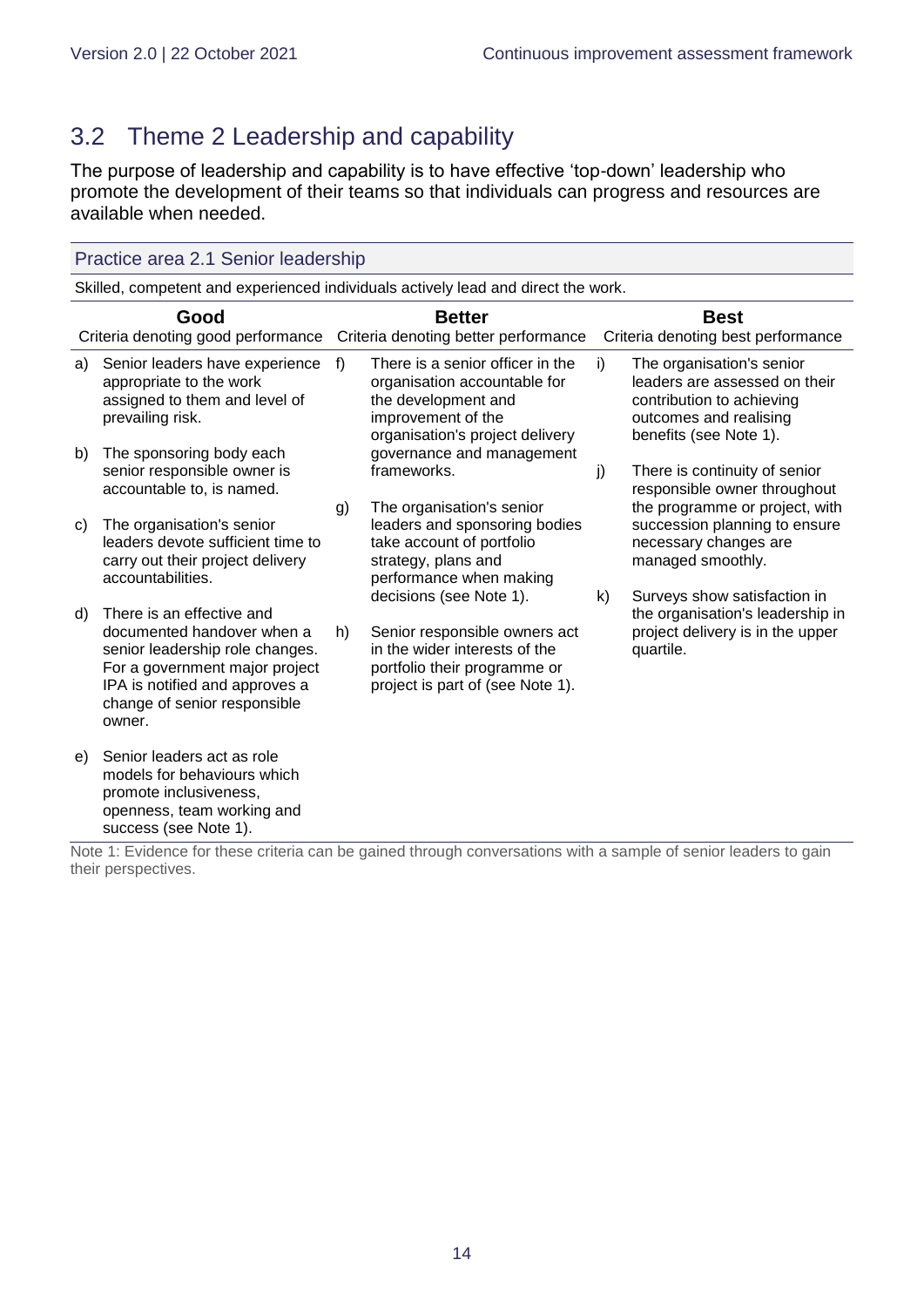#### Practice area 2.2 Resource requirements and allocation

The capability and capacity of the resources required to undertake current and forecast work are understood and managed to be available when needed so that appropriate resources are available and deployed at the right time.

| Good |                                                                                                                                                                                            | <b>Better</b> |                                                                                                                                                                                                     | <b>Best</b> |                                                                                                     |  |
|------|--------------------------------------------------------------------------------------------------------------------------------------------------------------------------------------------|---------------|-----------------------------------------------------------------------------------------------------------------------------------------------------------------------------------------------------|-------------|-----------------------------------------------------------------------------------------------------|--|
|      | Criteria denoting good performance                                                                                                                                                         |               | Criteria denoting better performance                                                                                                                                                                |             | Criteria denoting best performance                                                                  |  |
| a)   | Skills and competencies for<br>project delivery roles are<br>defined.                                                                                                                      | f             | Capacity and capability plans<br>are defined and used to obtain<br>and develop resources based<br>on the needs of the portfolio                                                                     | i)          | Resources are allocated taking<br>into account the organisation's<br>risk appetite.                 |  |
| b)   | An outline view of resource<br>needs for proposed and current<br>work is available and<br>maintained.                                                                                      | g)            | and its medium to long term<br>plans.<br>Resources are deployed                                                                                                                                     | j)          | Teams have access to the<br>necessary temporary<br>resources from internal and<br>external sources. |  |
|      |                                                                                                                                                                                            |               | across the organisation,                                                                                                                                                                            |             |                                                                                                     |  |
| C)   | Possible shortfalls in resources<br>are identified and actions are<br>taken to address them.                                                                                               |               | regardless of the individual's<br>business area or cost centre.                                                                                                                                     | k)          | If undertaken, staff surveys<br>show satisfaction in workload is<br>in the upper quartile.          |  |
| d)   | Work is undertaken in<br>multidisciplinary teams and is<br>assigned to people who have<br>the required capability, capacity,<br>tools and facilities to undertake<br>the work.             | h)            | Individuals can directly identify<br>and access the necessary<br>specialist expertise to support<br>their assignment, for example<br>through a support office or<br>functional centre of expertise. |             |                                                                                                     |  |
| e)   | Managers can request and<br>secure the necessary specialist<br>expertise, including (but not<br>limited to) policy, technical,<br>security, analytical and health<br>and safety expertise. |               |                                                                                                                                                                                                     |             |                                                                                                     |  |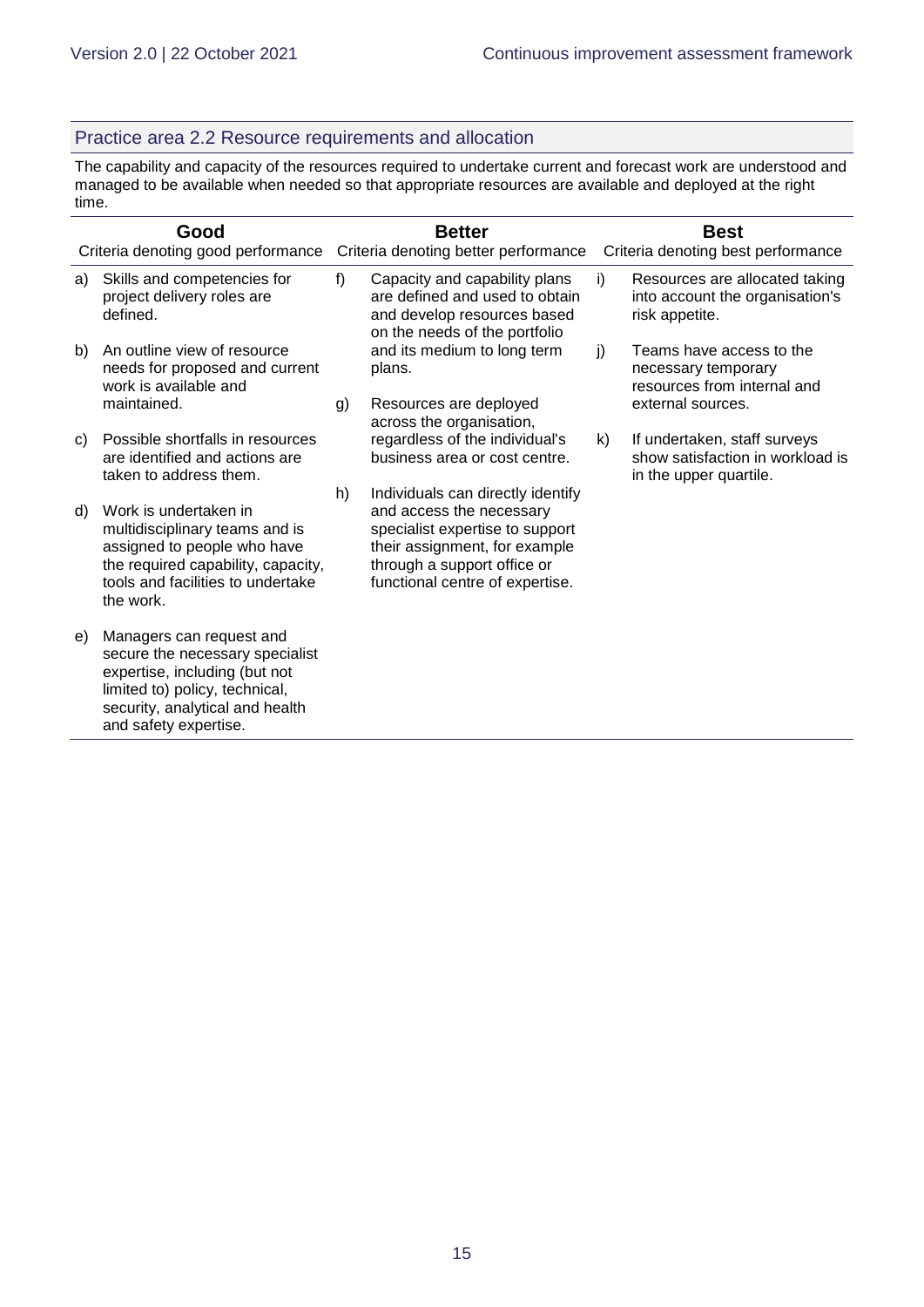#### Practice area 2.3 Recruitment, development and accreditation

Individuals and teams are skilled and experienced to undertake their assigned roles efficiently and effectively and have the opportunity to develop skills and experience needed to undertake future roles.

| Good         |                                                                                                                                                                  | <b>Better</b> |                                                                                                                                                          |         | <b>Best</b>                                                                                                                                                                                   |  |  |
|--------------|------------------------------------------------------------------------------------------------------------------------------------------------------------------|---------------|----------------------------------------------------------------------------------------------------------------------------------------------------------|---------|-----------------------------------------------------------------------------------------------------------------------------------------------------------------------------------------------|--|--|
|              | Criteria denoting good performance                                                                                                                               |               | Criteria denoting better performance                                                                                                                     |         | Criteria denoting best performance                                                                                                                                                            |  |  |
| a)           | Senior responsible owners of<br>government major projects are<br>enrolled on, graduated or<br>exempted from MPLA training<br>(see Note 1).                       | f)            | Senior responsible owners of<br>organisationally defined major<br>projects are enrolled on,<br>graduated or exempted from<br>MPLA training (see Note 1). | k)      | People working on project<br>delivery are expected to be<br>appropriately accredited,<br>and/or have the opportunity to<br>develop skills and experience<br>to gain accreditation, as part of |  |  |
| b)           | Resources are acquired or<br>developed to meet the planned<br>needs of the organisation's<br>portfolio(s).                                                       | g)            | People requirements for<br>undertaking the portfolio's work<br>are integrated with the<br>organisation's strategic<br>workforce plan.                    |         | a strategic approach to<br>organisational capability-<br>building and talent<br>management for project<br>delivery.                                                                           |  |  |
| C)           | A defined skills and competency<br>framework is used to select or<br>recruit the individuals assigned<br>to the roles required in each<br>programme and project. | h)            | The organisation promotes<br>training and development<br>capability which supports the<br>use of the organisation's<br>project delivery governance       | $\vert$ | People are recruited into teams<br>with the aim of creating a team<br>with balanced skills and<br>working styles, with clear<br>expectations on behaviour and                                 |  |  |
| $\mathsf{d}$ | End dates of work assignments<br>are known, and individuals are<br>given time and support to find<br>and transition to other                                     |               | and management framework<br>and is monitored and updated<br>when needed.                                                                                 | m)      | who are valued.<br>Staff surveys show satisfaction<br>in learning and development                                                                                                             |  |  |
|              | assignments.                                                                                                                                                     | i)            | People undertaking project<br>delivery roles are included in                                                                                             |         | provision for project delivery is<br>in the upper quartile.                                                                                                                                   |  |  |
| e)           | The organisation provides<br>access to appropriate induction<br>and project delivery training for<br>staff.                                                      |               | the organisation's capability<br>and talent management<br>planning.                                                                                      |         |                                                                                                                                                                                               |  |  |
|              | N                                                                                                                                                                | j)            | Succession plans are in place<br>for key roles.                                                                                                          |         |                                                                                                                                                                                               |  |  |

Note 1: MPLA = Major Projects Leadership Academy.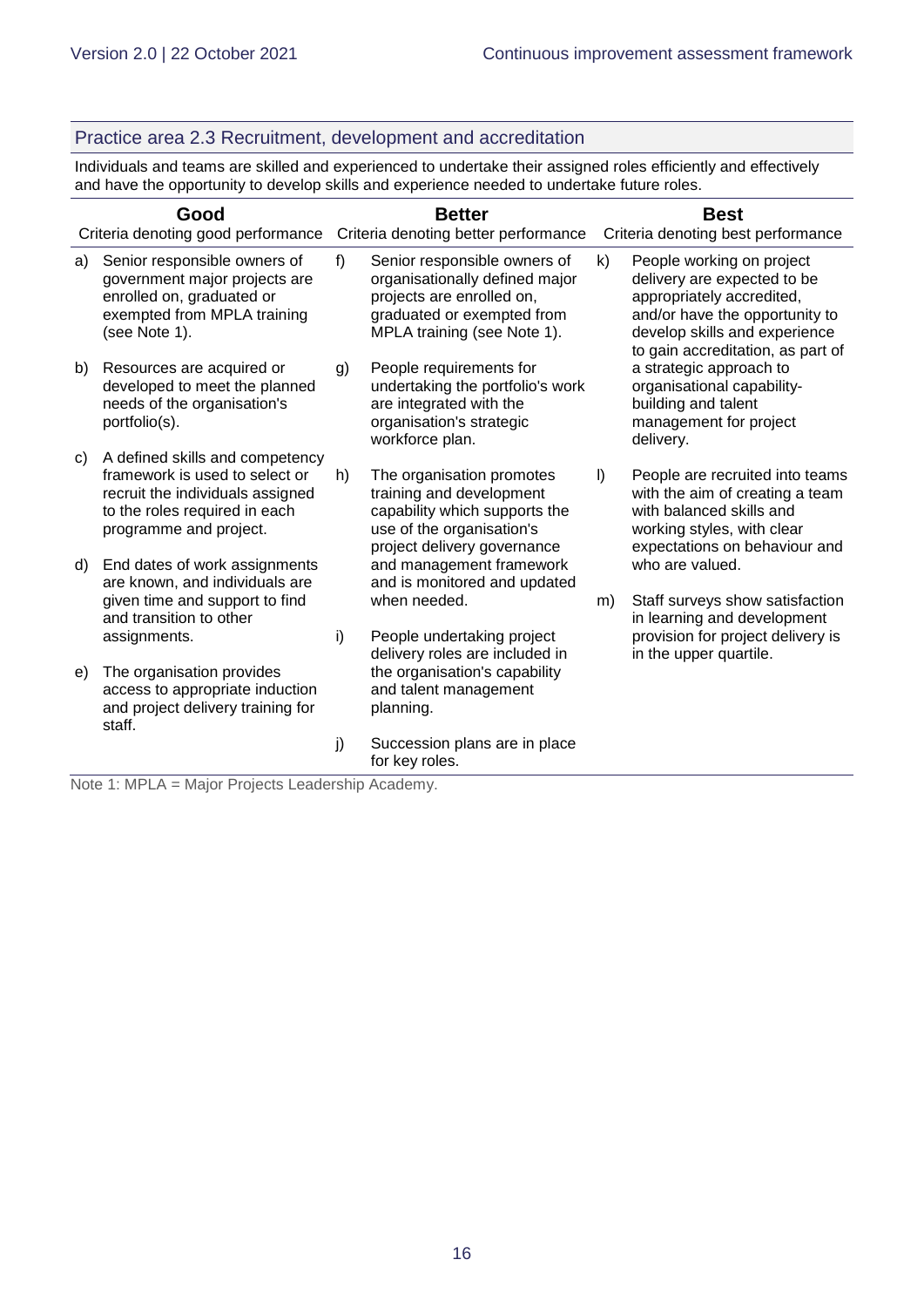# <span id="page-16-0"></span>3.3 Theme 3 Portfolio management

The purpose of portfolio management is to deliver government policy and organisational objectives by selecting, prioritising, balancing and controlling the organisation's workload within its capability, resource availability and capacity to change constraints.

Note: themes 1, 2, 5, 6 and 7 also apply to portfolios.

#### Practice area 3.1 Portfolio management framework

The portfolio has a defined and structured management framework, which takes account of the scope and types of work likely to be included its remit, and the organisation's risk tolerance.

| Good<br>Criteria denoting good performance |                                                                                                                                                                                                           | <b>Better</b><br>Criteria denoting better performance                                                                                      |                                                                                                                                                                 | <b>Best</b><br>Criteria denoting best performance |                                                                                                                          |  |
|--------------------------------------------|-----------------------------------------------------------------------------------------------------------------------------------------------------------------------------------------------------------|--------------------------------------------------------------------------------------------------------------------------------------------|-----------------------------------------------------------------------------------------------------------------------------------------------------------------|---------------------------------------------------|--------------------------------------------------------------------------------------------------------------------------|--|
| a)                                         | Senior officers are assigned to<br>undertake the portfolio director,<br>portfolio manager roles.                                                                                                          | e)                                                                                                                                         | The organisation has a<br>centralised portfolio<br>management framework which<br>is defined, established and                                                    | i)                                                | The portfolio management<br>framework is integrated with<br>the organisation's governance<br>and management systems (see |  |
| b)                                         | Each portfolio has a defined and<br>established portfolio<br>management framework that is<br>integral to the organisation's<br>governance framework, which                                                |                                                                                                                                            | actively managed and which<br>includes guidelines for how<br>each portfolio manager may<br>tailor it.                                                           | j)                                                | Note 1).<br>The organisation has defined<br>metrics used for measuring<br>significant aspects of each                    |  |
|                                            | includes governance,<br>management benefits, change<br>and outcomes, control and<br>quality aspects.                                                                                                      | f)<br>Defined and verifiable criteria<br>are established for the tiering,<br>categorisation, balancing,<br>prioritisation and selection of |                                                                                                                                                                 |                                                   | portfolio's performance and for<br>improving the delivery of<br>overall outcomes and benefits.                           |  |
| C)                                         | The portfolio management<br>framework is appropriate and                                                                                                                                                  |                                                                                                                                            | work for inclusion in each<br>portfolio.                                                                                                                        | k)                                                | Management frameworks for<br>common types of 'other related<br>work' are defined and                                     |  |
|                                            | proportionate to the portfolio's<br>objectives, context, types of<br>work undertaken and risk.                                                                                                            | g)                                                                                                                                         | The organisation has a defined<br>process for revising and<br>approving portfolio plans, when<br>required, including the addition,                              |                                                   | established.                                                                                                             |  |
| d)                                         | A definitive register of proposed,<br>current and completed<br>programmes, projects and other                                                                                                             |                                                                                                                                            | revision and termination of<br>work.                                                                                                                            |                                                   |                                                                                                                          |  |
|                                            | related work within each<br>portfolio is maintained and<br>includes the structure of the<br>portfolio and the names of the<br>senior responsible owner and<br>others with accountability for<br>delivery. | h)                                                                                                                                         | The organisation's portfolio<br>management framework has a<br>named owner with the<br>responsibility for maintaining<br>consistency and making<br>improvements. |                                                   |                                                                                                                          |  |

Note 1: an organisation's management systems include policy development; strategy; financial and business planning; capability and capacity management; risk and performance management; communications.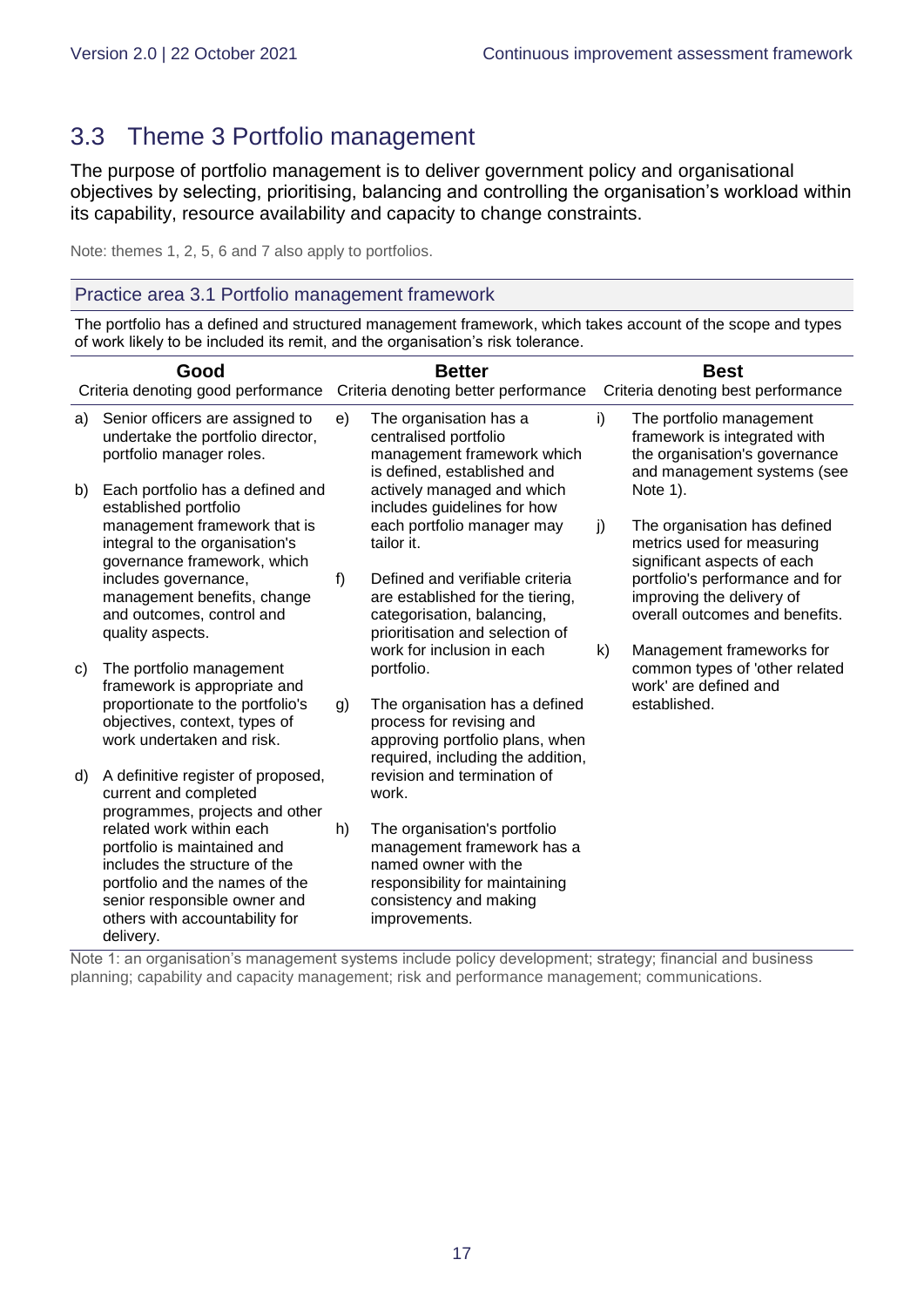#### Practice area 3.2 Portfolio strategy, definition and planning

The portfolio has a defined and structured management framework, which takes account of the scope The portfolio's strategy and plan are defined and align with government policy and the organisation's strategy. The portfolio is balanced to reflect government and organisational needs, priorities and risks.

| Good |                                                                                                                                                                                                            | <b>Better</b> |                                                                                                                                                                                                                                        | <b>Best</b> |                                                                                                                                                                      |  |
|------|------------------------------------------------------------------------------------------------------------------------------------------------------------------------------------------------------------|---------------|----------------------------------------------------------------------------------------------------------------------------------------------------------------------------------------------------------------------------------------|-------------|----------------------------------------------------------------------------------------------------------------------------------------------------------------------|--|
|      | Criteria denoting good performance                                                                                                                                                                         |               | Criteria denoting better performance                                                                                                                                                                                                   |             | Criteria denoting best performance                                                                                                                                   |  |
| a)   | Each portfolio's objectives are<br>defined in terms of outcomes<br>and benefits to be realised.                                                                                                            | e)            | Each portfolio, comprising<br>potential and existing<br>programmes and projects, is<br>planned and sequenced to be                                                                                                                     | h)          | Portfolio strategies and plans<br>are fully integrated with the<br>organisation's policy, strategy<br>and business plans.                                            |  |
| b)   | Each portfolio has a baselined<br>high level, multi-year strategy<br>supported by delivery and<br>financial plans.                                                                                         |               | balanced and is within the<br>organisation's overall risk<br>appetite.                                                                                                                                                                 | i)          | Programmes, projects and<br>other related work in the<br>portfolio's plan are traceable to                                                                           |  |
| C)   | Potential programmes and<br>projects are individually                                                                                                                                                      | f)            | Each portfolio has portfolio<br>level mitigation plan(s) to be<br>used in the event of delivery                                                                                                                                        |             | elements of the organisation's<br>target operating model.                                                                                                            |  |
|      | evaluated, categorised and<br>prioritised for strategic fit, value<br>for money, deliverability and<br>risk.                                                                                               |               | failure of work which is critical<br>to government policy or<br>achieving the organisation's<br>objectives.                                                                                                                            | j)          | Contingency for significant cost<br>and schedule over-runs is held<br>at organisational level and<br>devolved or allocated to each<br>portfolio, where appropriate.  |  |
| d)   | Potential programmes and<br>projects are prioritised against<br>existing the portfolio's exiting<br>work and are timed to satisfy<br>interdependencies and overall<br>resource and funding<br>constraints. | g)            | Each portfolio's composition is<br>reviewed at pre-arranged<br>points in the year to confirm the<br>portfolio continues to reflect<br>policy and strategic priorities.<br>Changes to the portfolio's plan<br>are considered, including | k)          | Each portfolio plan includes<br>pre-evaluated projects that can<br>be initiated at short notice, in<br>response to financial and<br>delivery capacity opportunities. |  |
|      |                                                                                                                                                                                                            |               | adding new work and<br>terminating unnecessary work.                                                                                                                                                                                   | $\vert$     | The organisation's portfolios<br>include all work where<br>resources are shared across<br>the portfolios.                                                            |  |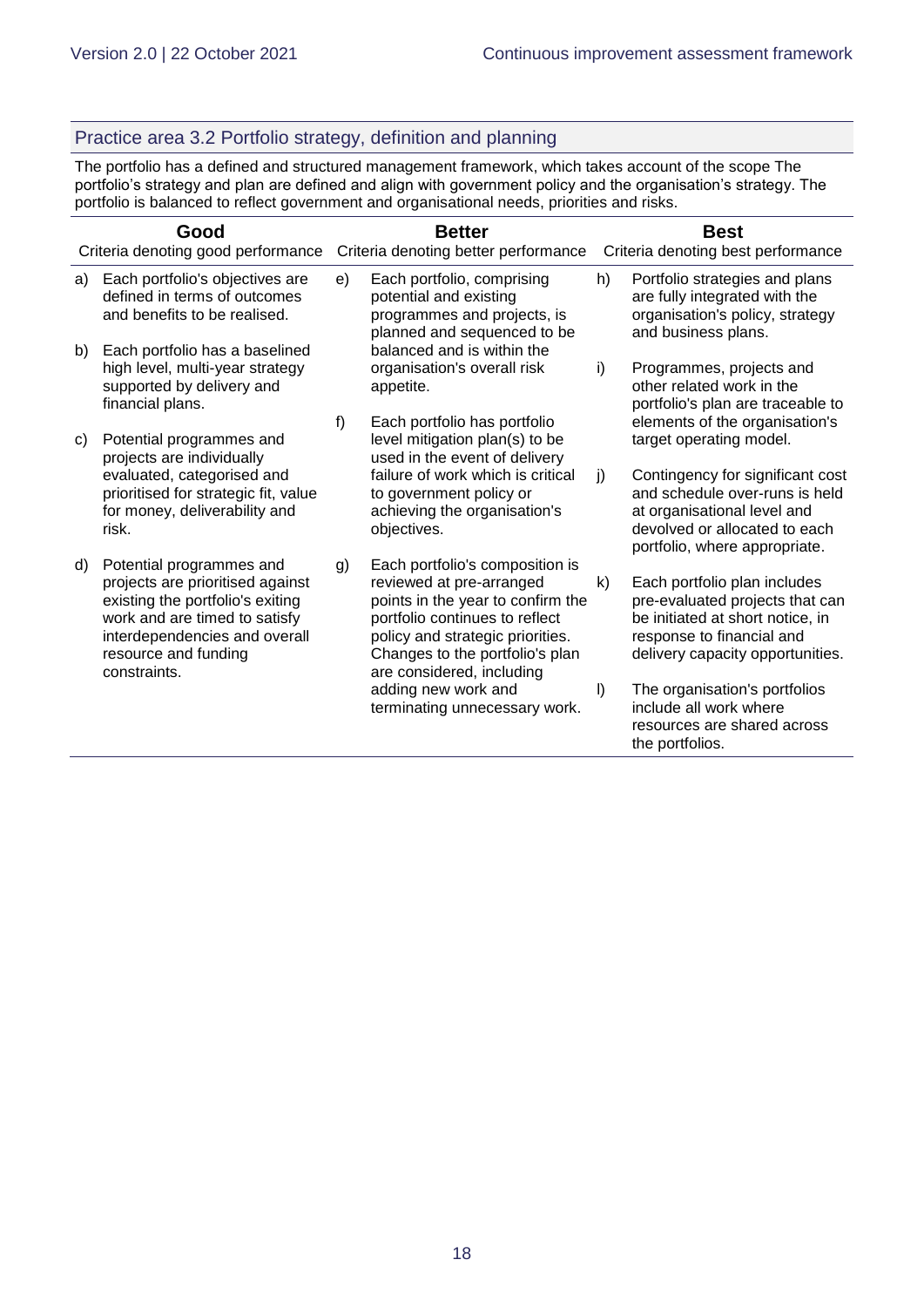#### Practice area 3.3 Directing and managing portfolio delivery

The portfolio is driven using management information. The current status of the portfolio and its programmes, projects and other related work is known, risks are managed, and interventions made when needed. Work is initiated in a controlled way.

| Good |                                                                                                                                                                                                             | <b>Better</b> |                                                                                                                                                                                                                                                                 | <b>Best</b> |                                                                                                                                                                                              |  |
|------|-------------------------------------------------------------------------------------------------------------------------------------------------------------------------------------------------------------|---------------|-----------------------------------------------------------------------------------------------------------------------------------------------------------------------------------------------------------------------------------------------------------------|-------------|----------------------------------------------------------------------------------------------------------------------------------------------------------------------------------------------|--|
|      | Criteria denoting good performance                                                                                                                                                                          |               | Criteria denoting better performance                                                                                                                                                                                                                            |             | Criteria denoting best performance                                                                                                                                                           |  |
| a)   | The portfolio, in aggregate, and<br>for its programmes and projects<br>is regularly assessed for<br>strategic fit, value for money,<br>deliverability and risk.                                             | f)            | New work is only formally<br>initiated after being assessed<br>individually for strategic fit,<br>priority, affordability and<br>deliverability, and for their<br>impact on the overall balance                                                                 | j)          | The portfolio's benefits and<br>outcomes are tracked in terms<br>of their contribution to the<br>organisation's overall<br>objectives.                                                       |  |
| b)   | Programmes and projects are<br>only authorised after an<br>assessment of their risk<br>potential has been validated by<br>the portfolio director (or<br>equivalent).                                        | g)            | and achievability of the<br>portfolio.<br>Performance metrics and<br>trends are analysed, and<br>insight used, to address<br>shortfalls and improve delivery                                                                                                    | k)          | Portfolio delivery progress<br>monitoring and reporting for the<br>portfolio is fully integrated and<br>embedded within the<br>organisation's business<br>monitoring and control<br>systems. |  |
| C)   | Portfolio-level risks, issues and<br>dependencies are identified and<br>routinely tracked, managed and<br>reported to key stakeholders.                                                                     | h)            | at organisational, portfolio,<br>programme and project levels.<br>The portfolio management<br>team owns and actively                                                                                                                                            | $\vert$     | The organisation's leadership<br>provides strategic direction,<br>sets priorities and responds to<br>escalated risks and issues in                                                           |  |
| d)   | The forecast and actual<br>achievement of outcomes and<br>realisation of benefits are                                                                                                                       |               | manages portfolio level risks,<br>issues and strategically<br>important dependencies, and                                                                                                                                                                       |             | order to drive effective portfolio<br>delivery.                                                                                                                                              |  |
|      | monitored against each<br>portfolio's baselined delivery<br>plan; reporting demands on<br>programme and project teams<br>are appropriate and                                                                |               | provides an escalation point for m)<br>those that cannot be managed<br>at programme and project<br>levels.                                                                                                                                                      |             | Organisation-wide metrics and<br>data analysis tools are used to<br>monitor progress and identify<br>poorly performing portfolios;<br>corrective action is taken when                        |  |
|      | proportionate.                                                                                                                                                                                              | i)            | The portfolio management<br>team keeps senior                                                                                                                                                                                                                   |             | needed.                                                                                                                                                                                      |  |
| e)   | The portfolio management team<br>provides support and<br>constructive challenge to<br>programme and project teams,<br>and when necessary, intervenes<br>at senior level to improve<br>delivery performance. |               | organisational stakeholders<br>informed and engaged over<br>portfolio delivery progress,<br>consulting them when<br>prioritisation decisions or<br>significant interventions are<br>required to keep delivery on<br>track within the prescribed<br>constraints. |             |                                                                                                                                                                                              |  |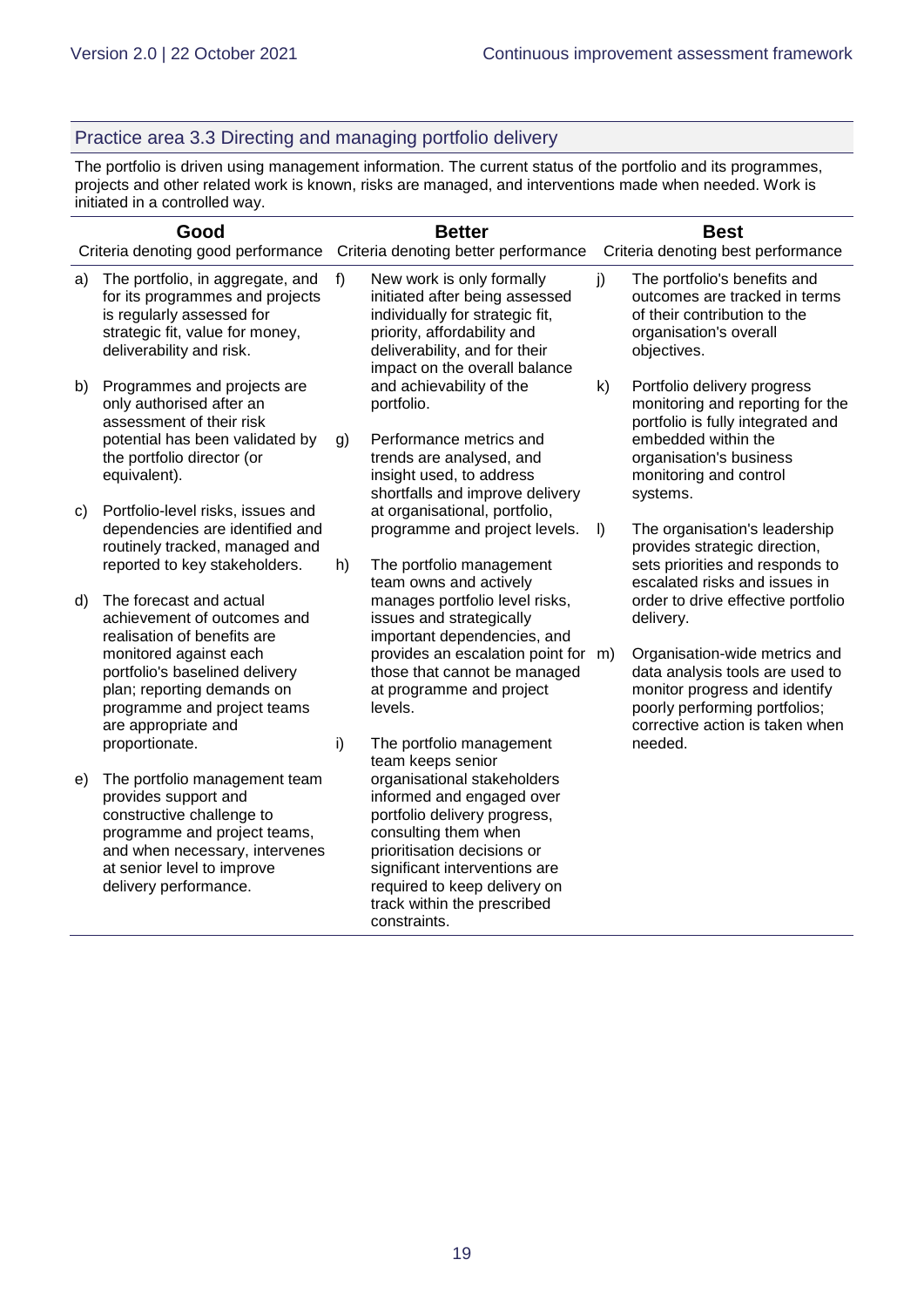# <span id="page-19-0"></span>3.4 Theme 4 Programme and project management

The purpose of programme and project management is to manage the implementation of government policy and the organisation's business strategies in order to achieve outcomes and benefits of strategic or operational importance.

Note: themes 1, 2, 5, 6 and 7 also apply to programmes and projects.

Practice area 4.1 Programme and project management framework and life cycle

There is a defined and structured management framework, including life cycle, which encompasses the scope and types of work likely to be needed including the management and delivery methods to be used.

| Good     |                                                                                                                                                                                                                                                                         | <b>Better</b> |                                                                                                                                                                              |         | <b>Best</b>                                                                                                                                                                              |  |  |
|----------|-------------------------------------------------------------------------------------------------------------------------------------------------------------------------------------------------------------------------------------------------------------------------|---------------|------------------------------------------------------------------------------------------------------------------------------------------------------------------------------|---------|------------------------------------------------------------------------------------------------------------------------------------------------------------------------------------------|--|--|
|          | Criteria denoting good performance                                                                                                                                                                                                                                      |               | Criteria denoting better performance                                                                                                                                         |         | Criteria denoting best performance                                                                                                                                                       |  |  |
| a)<br>b) | A senior responsible owner and<br>project manager is assigned to,<br>and active on each programme<br>or project.<br>Each senior responsible owner                                                                                                                       | g)            | The organisation has a<br>defined, accessible and<br>established programme and<br>project governance and<br>management framework, and a<br>set of life cycles aligned to the | k)      | Tailoring guidelines and criteria<br>are defined and established to<br>enable managers to apply the<br>organisation's programme and<br>project management<br>framework appropriately and |  |  |
|          | has an appointment letter; for a<br>government major project this is                                                                                                                                                                                                    |               | functional standard.                                                                                                                                                         |         | proportionately.                                                                                                                                                                         |  |  |
|          | countersigned by the CEO of<br>the Infrastructure and Projects<br>Authority and published on<br>gov.uk.                                                                                                                                                                 | h)            | The programme and project<br>governance and management<br>framework and each of its<br>parts, has an owner with<br>responsibility for maintaining                            | $\vert$ | The organisation has defined<br>and established metrics for<br>assessing performance on<br>significant aspects of the<br>programme and project                                           |  |  |
| C)       | Each programme and project<br>has an established<br>management framework,                                                                                                                                                                                               |               | consistency and for process<br>improvements.                                                                                                                                 |         | management framework and<br>uses the metrics as part of<br>evidence for the organisation's                                                                                               |  |  |
|          | defining how a programme or<br>project is to be directed and<br>managed.                                                                                                                                                                                                | i)            | Each programme and project is<br>directed and managed using a<br>defined approach, tailored from<br>the organisation's programme                                             |         | annual control statement (or<br>equivalent in arm's length<br>bodies).                                                                                                                   |  |  |
| d)       | Each programme or project's<br>management framework has<br>been communicated to the                                                                                                                                                                                     |               | and project management<br>framework.                                                                                                                                         |         |                                                                                                                                                                                          |  |  |
|          | appropriate stakeholders and<br>team members.                                                                                                                                                                                                                           | j)            | The use of the organisation's<br>defined programme and project<br>management framework is                                                                                    |         |                                                                                                                                                                                          |  |  |
| e)       | Each project has defined life<br>cycle stages, each of which is<br>preceded by a defined decision<br>point or gate, to determine<br>whether next stage should be<br>authorised to start. Major<br>projects comply with the<br>government project delivery<br>framework. |               | monitored, and preventative<br>and corrective action taken if<br>needed.                                                                                                     |         |                                                                                                                                                                                          |  |  |
| f)       | Working methods are selected<br>to suit the needs of the required<br>deliverables and the capabilities<br>of the team.                                                                                                                                                  |               |                                                                                                                                                                              |         |                                                                                                                                                                                          |  |  |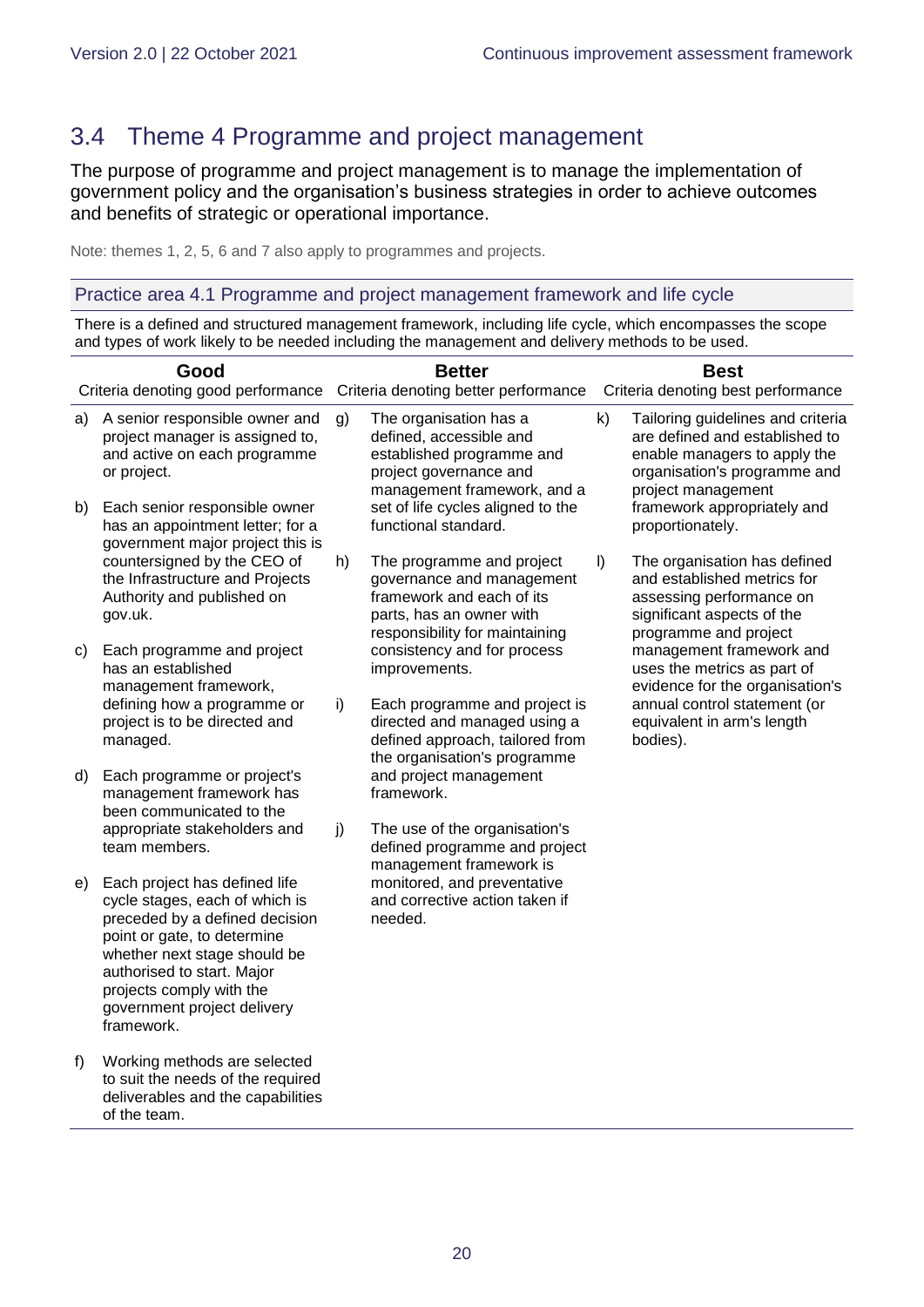#### Practice area 4.2 Identifying and initiating the programme/project

The programme/project has a mandate prior to being authorised to start. The vision and objectives are agreed, and the programme/project is set up, defined and planned.

| Good<br>Criteria denoting good performance |                                                                                                                                                                                                          | <b>Better</b><br>Criteria denoting better performance |                                                                                                                                                                      |    | <b>Best</b><br>Criteria denoting best performance                                                                                                                                            |
|--------------------------------------------|----------------------------------------------------------------------------------------------------------------------------------------------------------------------------------------------------------|-------------------------------------------------------|----------------------------------------------------------------------------------------------------------------------------------------------------------------------|----|----------------------------------------------------------------------------------------------------------------------------------------------------------------------------------------------|
| a)                                         | The senior responsible owner<br>confirms a real policy or<br>business need exists, the<br>opportunities available to<br>address them have been<br>explored.                                              | h)                                                    | The project delivery<br>governance and management<br>framework includes<br>approaches for managing<br>significant societal or business<br>change, where appropriate. | I) | Policy makers seek advice<br>from experienced project<br>delivery professionals and<br>subject matter experts, on<br>achievability and risk prior to<br>the start of a<br>programme/project. |
| b)                                         | The vision, objectives, desired<br>outcomes and criteria for<br>success have been agreed.                                                                                                                | i)                                                    | The organisation's standard life<br>cycles are mapped to the<br>government's five stage<br>reference life cycle.                                                     |    |                                                                                                                                                                                              |
| C)                                         | Prior to being authorised, the<br>aims and justification for the<br>programme/project are<br>documented in a brief, or<br>equivalent.                                                                    | j)                                                    | The tolerances for each project<br>manager and work package<br>manager's authorities are<br>defined.                                                                 |    |                                                                                                                                                                                              |
| d)                                         | The programme's or project's<br>objectives are traceable to the<br>respective portfolio's objectives.                                                                                                    | k)                                                    | Tools are deployed to enable<br>management information to be<br>accessible to the<br>programme/project team.                                                         |    |                                                                                                                                                                                              |
| e)                                         | An assessment of the potential<br>risk is undertaken for each<br>programme or project and used<br>to enable the choice of an<br>appropriate and proportionate<br>governance and management<br>framework. |                                                       |                                                                                                                                                                      |    |                                                                                                                                                                                              |
| f)                                         | Initial justification for the<br>programme/project and the<br>high-level plan is documented in<br>a strategic outline case,<br>programme business case or<br>equivalent.                                 |                                                       |                                                                                                                                                                      |    |                                                                                                                                                                                              |
| g)                                         | Each project's life cycles<br>(whether stand-alone or within a<br>programme) is mapped to the<br>government's five stage<br>reference life cycle.                                                        |                                                       |                                                                                                                                                                      |    |                                                                                                                                                                                              |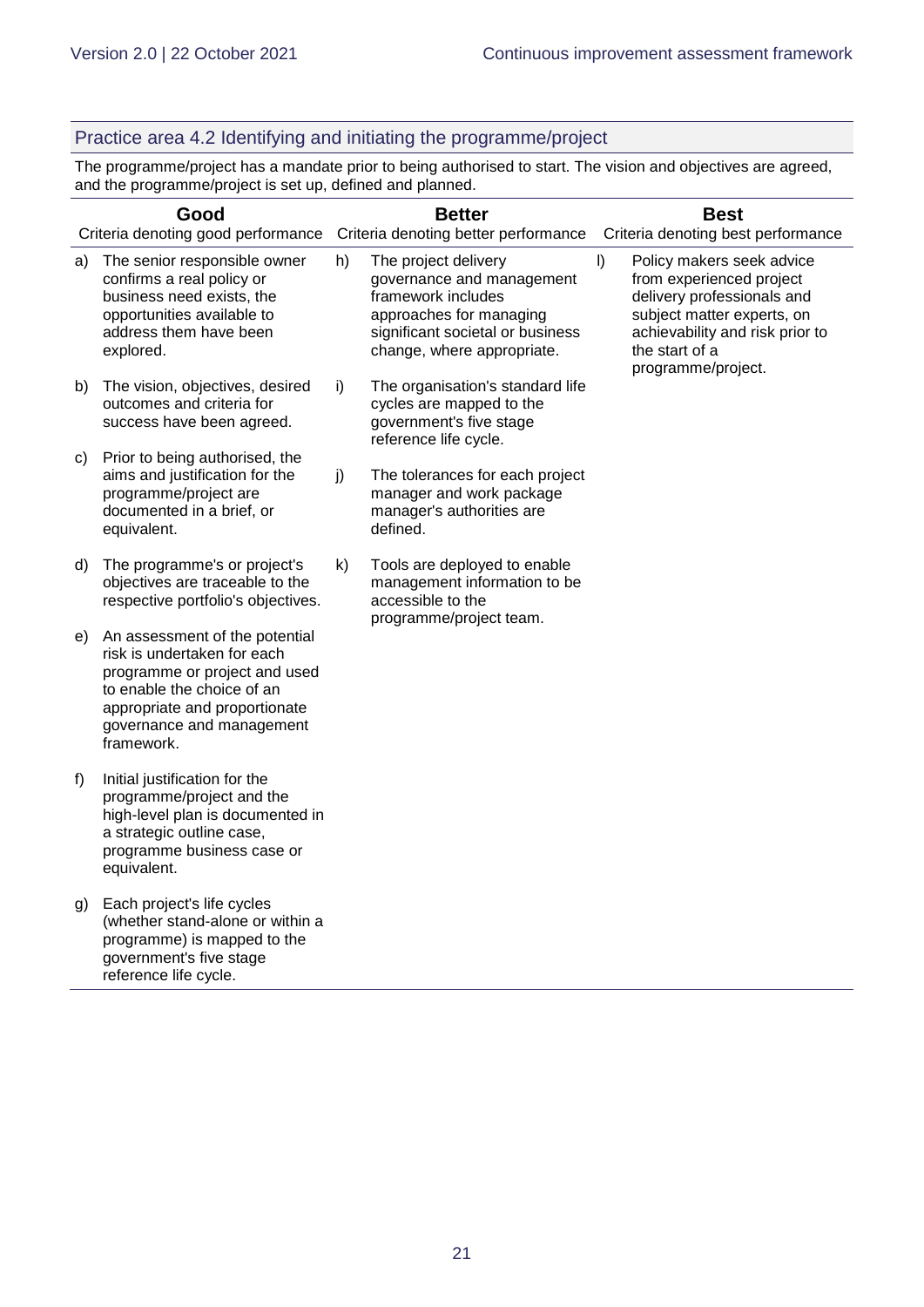framework.

#### Practice area 4.3 Directing and managing the programme/project Progress against the plan is tracked and corrective and preventative action is being taken when needed. **Good** Criteria denoting good performance Criteria denoting better performance **Better Best** Criteria denoting best performance a) Each programme or project's business case is validated, and an assessment of the potential risks undertaken prior to each gate or significant decision. b) An approved programme or project plan is in place, and progress is tracked against it, with corrective action being taken when needed. c) Government major projects are reported through the Government Major Projects Portfolio. d) Work packages are defined and are formally initiated, managed and closed. e) The current status of each programme/project is known, and corrective and preventative action is taken if there are deviations from the plan. f) Outputs and outcomes are delivered using the methods defined in the management g) The risk tolerance for the programme or project has been defined and is used to prompt escalation to senior management. h) Outcomes and impacts are tracked to ensure continuous alignment to the programme/project's objectives. i) Delivery is regularly analysed to optimise delivery of outcomes within the programme/project manager's risk tolerance. j) Metrics and data analysis tools are used to help identify poor performance. k) Information repositories, planning and financial tools are inter-operable and enable managers to view near-live information.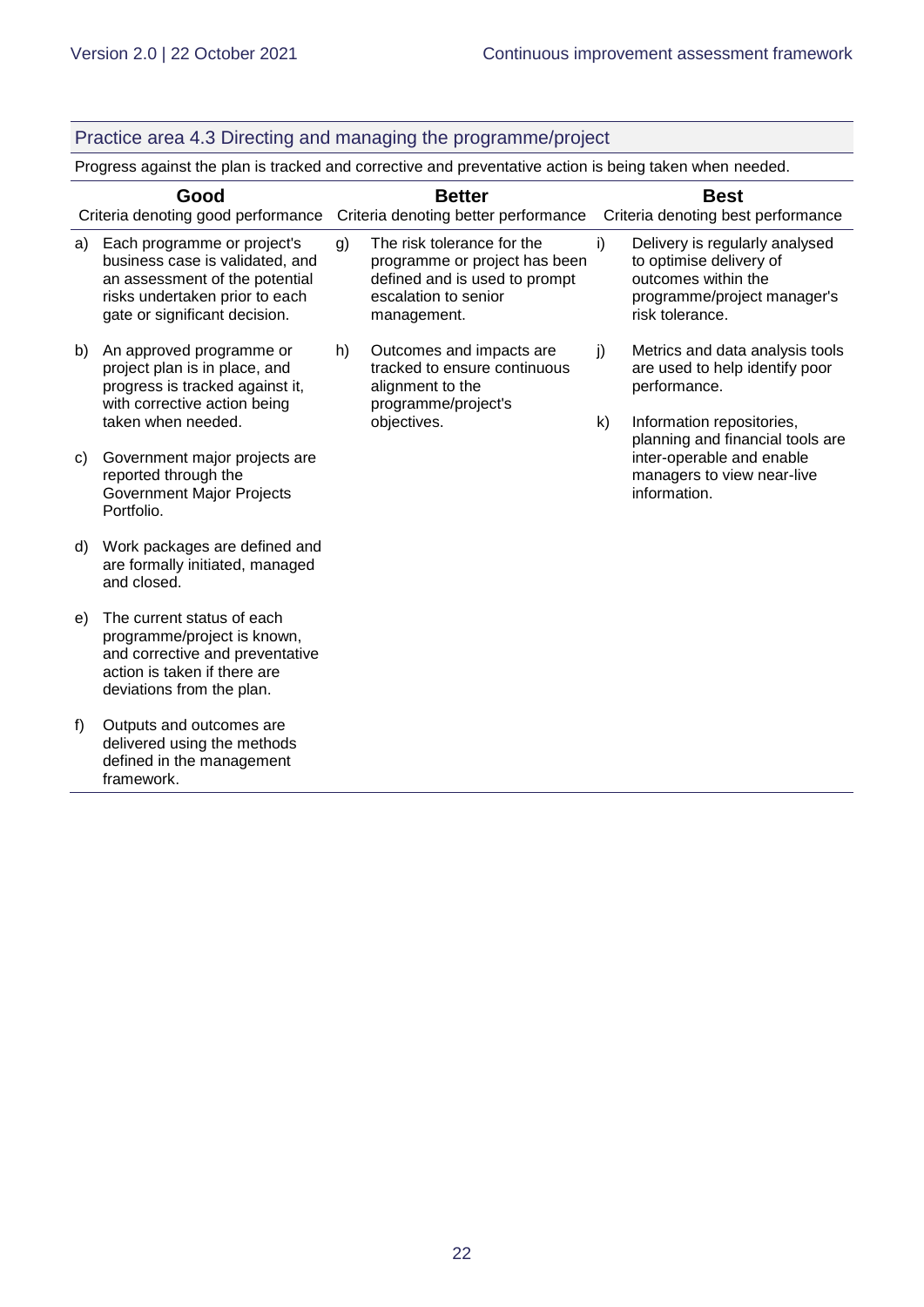#### Practice area 4.4 Closing the programme/project

Closure activities are carried out, with resources and facilities released or reassigned and on-going activities handed over to named, accountable individuals.

|    | Good<br>Criteria denoting good performance                                                                                               |    | <b>Better</b><br>Criteria denoting better performance                                                                                 |    | <b>Best</b><br>Criteria denoting best performance                                                          |  |
|----|------------------------------------------------------------------------------------------------------------------------------------------|----|---------------------------------------------------------------------------------------------------------------------------------------|----|------------------------------------------------------------------------------------------------------------|--|
| a) | Each completed or terminated<br>programme/project is closed in<br>a controlled way, with<br>outstanding actions, defects,                | d) | Staff appraisals are conducted, h)<br>and competency levels are<br>updated if needed.                                                 |    | Proactive support for<br>reassignment is in place for<br>people nearing the end of their<br>current roles. |  |
|    | issues and risks handed over,<br>cost accounts closed, and<br>records archived, resources<br>released and stakeholders in                | e) | Case studies and good<br>practice examples are<br>identified and communicated.                                                        | i) | Actual costs and schedule are<br>compared with planned costs<br>and schedule and used to                   |  |
|    | formed.                                                                                                                                  | f) | Those owning benefits after<br>programme/project closure are                                                                          |    | improved estimating<br>techniques.                                                                         |  |
| b) | Closure reviews for each<br>programme or project take place<br>and include an assessment of                                              |    | identified and accept the<br>responsibility.                                                                                          | j) | Issues are analysed and used<br>to improve estimating                                                      |  |
|    | performance, the extent to<br>which objectives were met, an<br>estimate of the projected return<br>on investment and lessons<br>learned. | g) | Terms of reference for one or<br>more post-closure review(s) of<br>the programme or project's<br>outcomes and benefits are<br>agreed. |    | techniques.                                                                                                |  |
| C) | Where appropriate,<br>arrangements are in place for<br>tracking post-closure outcomes<br>and benefits realisations.                      |    |                                                                                                                                       |    |                                                                                                            |  |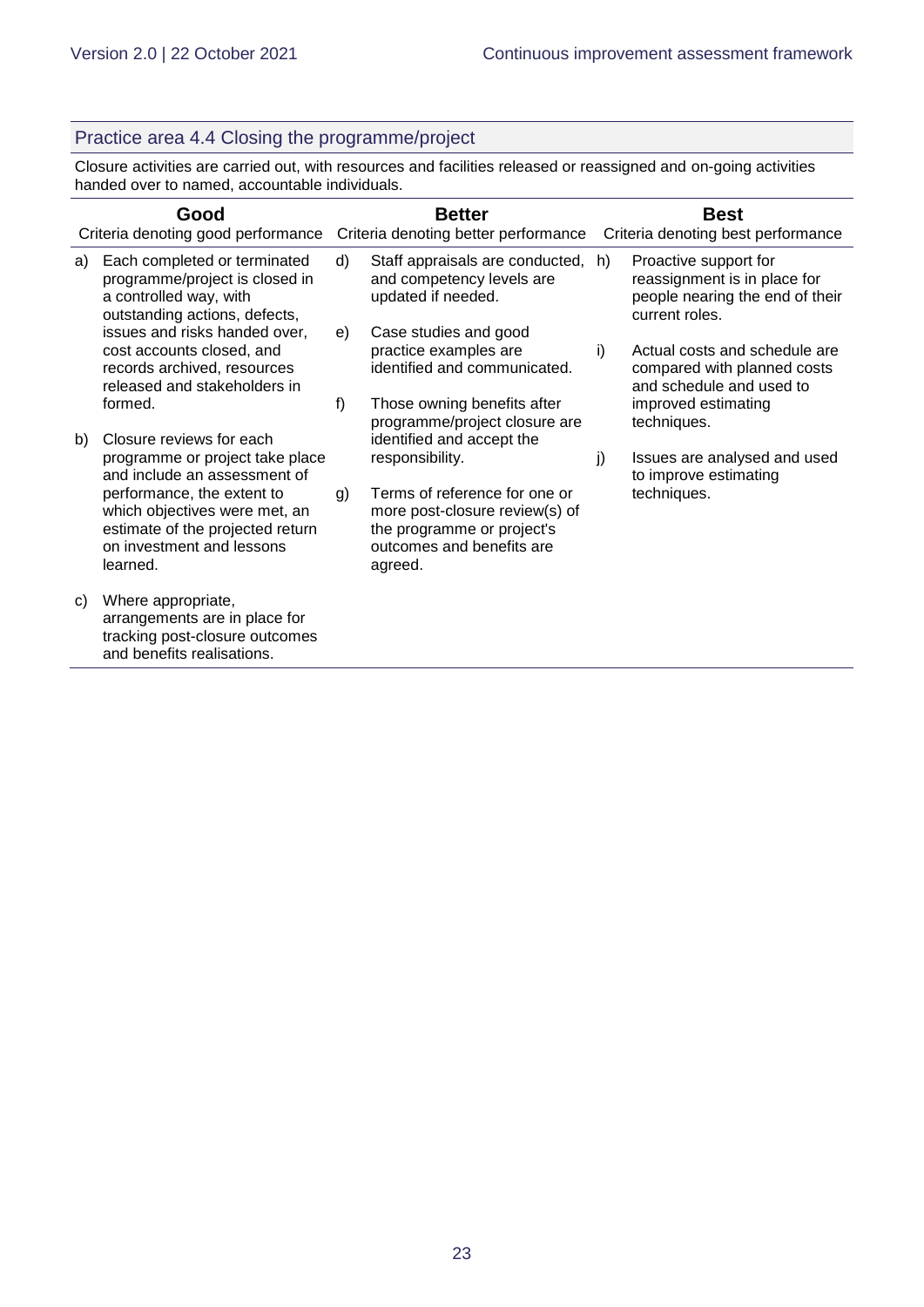# <span id="page-23-0"></span>3.5 Theme 5 Planning and control

The purpose of planning and control is to ensure work is planned and monitored and that corrective and preventative actions are taken to ensure delivery follows the baselined plan and achieve the defined objectives.

Note: this theme applies to project delivery generally, including portfolios, programmes, projects and other related work.

#### Practice area 5.1 Planning

visible in the plans.

The plan for the portfolio demonstrates that the required outputs and outcomes can be delivered at an acceptable level of risk

| Good |                                                                                                                                                       | <b>Better</b> |                                                                                                                                                         |    | <b>Best</b>                                                                                                                                           |  |  |  |
|------|-------------------------------------------------------------------------------------------------------------------------------------------------------|---------------|---------------------------------------------------------------------------------------------------------------------------------------------------------|----|-------------------------------------------------------------------------------------------------------------------------------------------------------|--|--|--|
|      | Criteria denoting good performance                                                                                                                    |               | Criteria denoting better performance                                                                                                                    |    | Criteria denoting best performance                                                                                                                    |  |  |  |
| a)   | Plans reflect the delivery<br>methods to be used, resource<br>constraints and associated risks<br>(see Note 1).                                       | i)            | Plans are integrated such that<br>significant milestones,<br>dependencies and buffers are<br>visible at programme and<br>portfolio levels and schedule, | n) | The organisation has defined<br>planning protocols to enable<br>plans from the organisation's<br>programmes, projects and<br>other related work to be |  |  |  |
| b)   | Plans are baselined before work<br>starts.                                                                                                            |               | costs, resources and other<br>constraints are aligned and<br>consistent.                                                                                | O) | integrated and summarised.<br>Probabilistic simulation                                                                                                |  |  |  |
| C)   | Baselined plans are built on<br>estimates which have been<br>verified by subject matter<br>experts.                                                   | j)            | Critical and near-critical paths<br>are evident and visible in the<br>schedule plans.                                                                   |    | modelling (such as Monte<br>Carlo) is used to develop<br>robust plans, where<br>appropriate.                                                          |  |  |  |
| d)   | Cost and benefits estimates are<br>within the confidence limits<br>defined for the respective<br>business case.                                       | k)            | Plans take into account<br>organisational and supply<br>chain constraints.                                                                              | p) | Scenario planning is used to<br>identify specific sets of<br>uncertainties of what might<br>happen in the future for the                              |  |  |  |
| e)   | Plans show the hierarchy within<br>the portfolio, with each                                                                                           | $\vert$       | Time, cost and benefits<br>estimates are shown as<br>probabilistic ranges, which                                                                        |    | organisation and therefore<br>inform options and decisions.                                                                                           |  |  |  |
|      | component of the plan having a<br>named person accountable for<br>it.                                                                                 |               | narrow through as work<br>progresses and uncertainty<br>decreases.                                                                                      | q) | Reference class forecasting or<br>other forms of benchmarking or<br>analysis are used to predict<br>costs, schedule and benefits,                     |  |  |  |
| f    | The schedule includes sufficient<br>lead, consultation and response<br>time for undertaking assurance<br>reviews and making significant<br>decisions. | m)            | Estimates are justifiable<br>through evidence, consensus<br>or experience from previous<br>work.                                                        |    | where previous experience<br>exists.                                                                                                                  |  |  |  |
| g)   | There is two-way traceability<br>between the work packages<br>within the plan and the elements<br>of the solution.                                    |               |                                                                                                                                                         |    |                                                                                                                                                       |  |  |  |
| h)   | Dependencies among<br>programmes, projects and other<br>related work are identified and                                                               |               |                                                                                                                                                         |    |                                                                                                                                                       |  |  |  |

Note 1: a plan covers forecasts of benefits (if applicable), schedule, cost and resources, with associated assumptions, constraints, critical paths, dependencies and risk.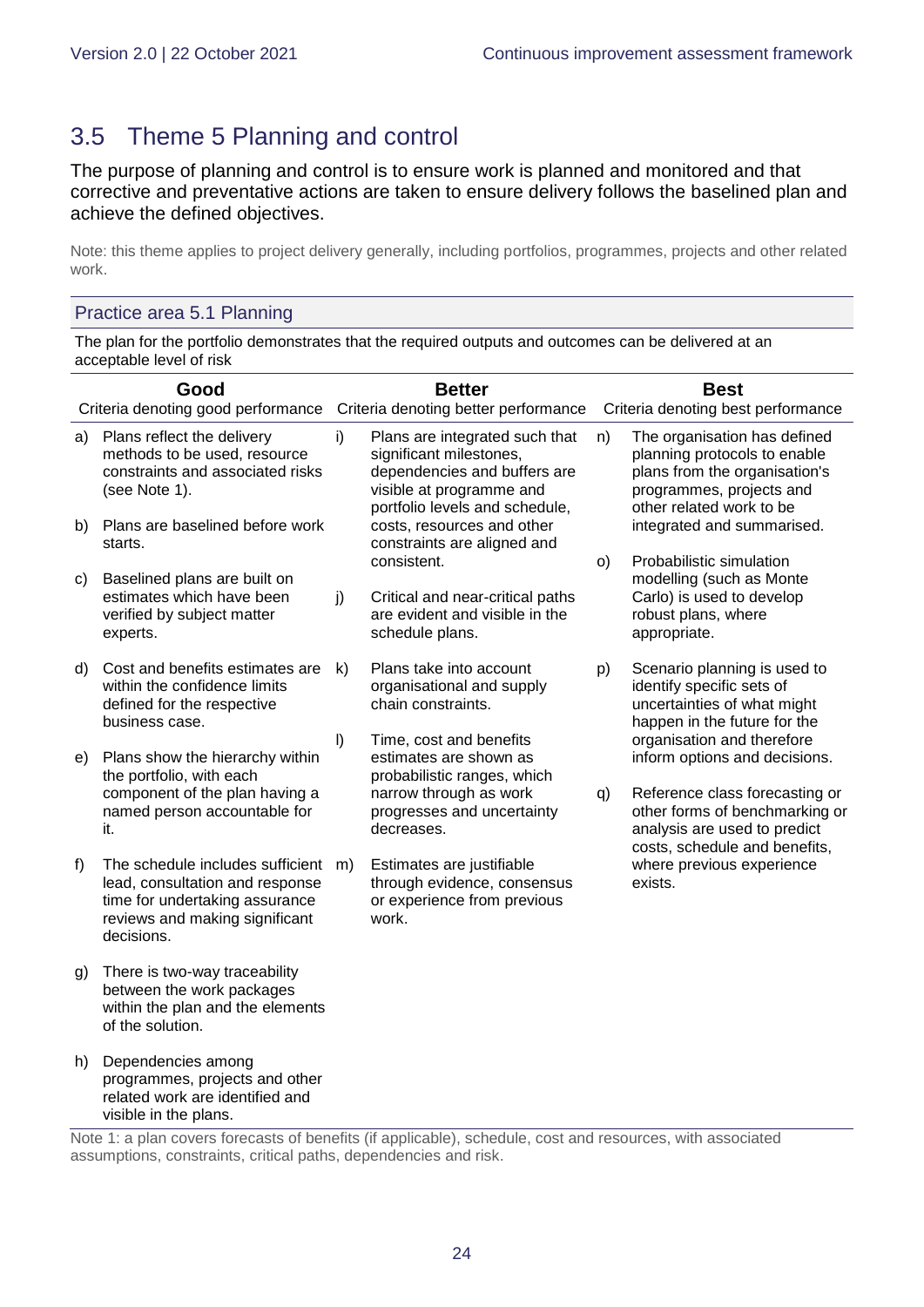#### Practice area 5.2 Benefits management

Overall benefits are sufficient to meet the organisation's objectives and are owned, defined and their realisation forecast, managed and tracked, such that the advantages (benefits) outweigh the disadvantages (disbenefits).

|    | Good                                                                                                                   | <b>Better</b> |                                                                                                                |    | <b>Best</b>                                                                            |  |  |
|----|------------------------------------------------------------------------------------------------------------------------|---------------|----------------------------------------------------------------------------------------------------------------|----|----------------------------------------------------------------------------------------|--|--|
|    | Criteria denoting good performance                                                                                     |               | Criteria denoting better performance                                                                           |    | Criteria denoting best performance                                                     |  |  |
| a) | Each programme and project<br>has a defined approach for<br>assessing and valuing financial<br>benefits, aligned to HM | e)            | Organisationally defined<br>techniques are established to<br>identify, analyse, manage and<br>review benefits. | h) | Key benefits metrics are<br>defined and established at<br>organisational level.        |  |  |
|    | <b>Treasury and Cabinet Office</b><br>requirements.                                                                    | f)            | Each benefit is tracked using a<br>defined metric.                                                             | i) | Simulation and optimisation<br>techniques are used to<br>determine the appropriate mix |  |  |
| b) | Each benefit has success<br>criteria defined and an owner                                                              | g)            | Success criteria for benefits                                                                                  |    | of benefits and timings.                                                               |  |  |
|    | named.                                                                                                                 |               | are reported on at defined<br>intervals.                                                                       | j) | Benefits plans are routinely<br>challenged, and improvements                           |  |  |
| C) | Benefits are traceable to the<br>desired outcomes and to the                                                           |               |                                                                                                                |    | made where appropriate.                                                                |  |  |
|    | outputs to be delivered.                                                                                               |               |                                                                                                                | k) | Benefits owners, post<br>programme/project closure,                                    |  |  |
| d) | Responsibility for benefits<br>realisation after programme or<br>project closure has been<br>assigned.                 |               |                                                                                                                |    | monitor benefits realisation.                                                          |  |  |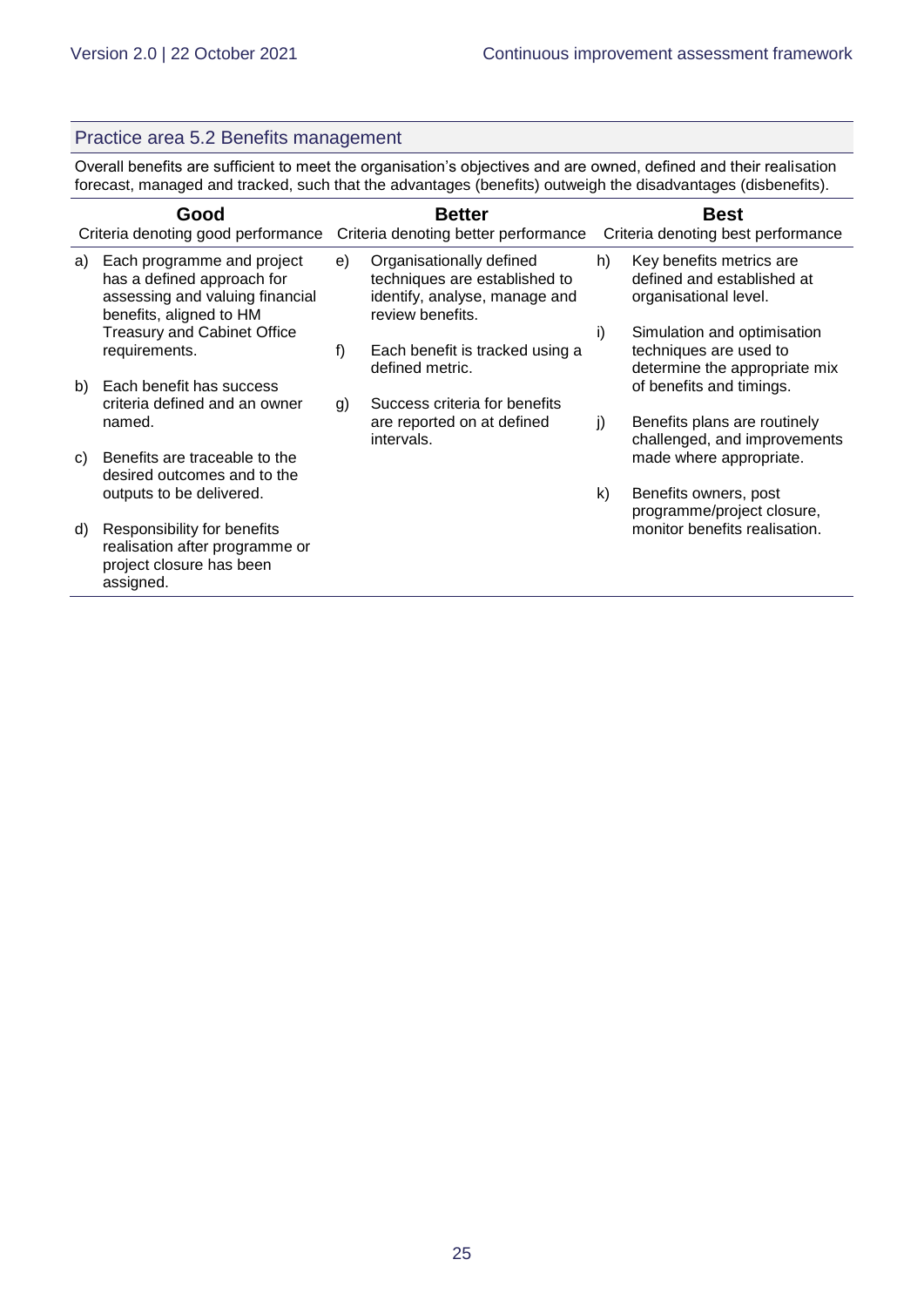#### Practice area 5.3 Reporting

Systems are in place to confidently assess and report on progress of the work for the portfolio and its programmes, projects, other related work and work packages.

| Good |                                                                                                                                                                     | <b>Better</b> |                                                                                                                                                               |    | <b>Best</b>                                                                                                                                                                                          |  |  |  |  |  |  |  |  |    |                                                                          |
|------|---------------------------------------------------------------------------------------------------------------------------------------------------------------------|---------------|---------------------------------------------------------------------------------------------------------------------------------------------------------------|----|------------------------------------------------------------------------------------------------------------------------------------------------------------------------------------------------------|--|--|--|--|--|--|--|--|----|--------------------------------------------------------------------------|
|      | Criteria denoting good performance Criteria denoting better performance                                                                                             |               |                                                                                                                                                               |    | Criteria denoting best performance                                                                                                                                                                   |  |  |  |  |  |  |  |  |    |                                                                          |
| a)   | Delivery performance is<br>monitored and reported on a<br>regular basis against the<br>baselined plan, including<br>estimates of time and cost                      | g)            | Senior leaders are provided<br>with portfolio performance<br>information and in particular<br>the likely initiation timing of<br>potential new programmes and | j) | Standard performance metrics<br>and success criteria are used<br>across the organisation for<br>work of similar types.                                                                               |  |  |  |  |  |  |  |  |    |                                                                          |
|      | forecasts to complete, and latest<br>benefits forecasts.                                                                                                            |               | projects.                                                                                                                                                     | k) | Performance metrics are<br>focussed on the objectives and                                                                                                                                            |  |  |  |  |  |  |  |  |    |                                                                          |
| b)   | The quality of the solution<br>requirements, solution design<br>and 'as built' solution is                                                                          | h)            | Organisationally defined<br>formats are used as the basis<br>for regularly produced reports.                                                                  |    | managed using statistical,<br>quantitative and predictive<br>techniques to understand<br>shortfalls, and to identify areas                                                                           |  |  |  |  |  |  |  |  |    |                                                                          |
|      | monitored and reported on a<br>regular basis using defined                                                                                                          | i)            | On-going reports highlight the<br>likely position of programmes,<br>projects and other related work  )                                                        |    | for improvement.                                                                                                                                                                                     |  |  |  |  |  |  |  |  |    |                                                                          |
| C)   | quality criteria and metrics.<br>Reports include delivery metrics,<br>and highlight prevailing risks,<br>current issues and outstanding<br>change requests.         |               | at closure, and the confidence<br>in achieving this.                                                                                                          |    | Organisational and portfolio<br>level reports on progress<br>against the baselined plan,<br>quality, risk and affordability<br>are reviewed regularly by the<br>organisation's senior<br>leadership. |  |  |  |  |  |  |  |  |    |                                                                          |
| d)   | The accounting officer receives<br>regular updates on the status of<br>the organisation's critical<br>programmes and projects.                                      |               |                                                                                                                                                               | m) | Earned value management is<br>used, where appropriate.                                                                                                                                               |  |  |  |  |  |  |  |  |    |                                                                          |
| e)   | The performance of each<br>government major project is<br>reported by its senior<br>responsible owner to the<br>Infrastructure and Projects<br>Authority quarterly. |               |                                                                                                                                                               |    |                                                                                                                                                                                                      |  |  |  |  |  |  |  |  | n) | Live reporting information is<br>available to recipients 'on<br>demand'. |
| f)   | There is a list of regular reports<br>to be produced, stating for each<br>report who produces it, who<br>receives it, its content and when<br>it is sent.           |               |                                                                                                                                                               |    |                                                                                                                                                                                                      |  |  |  |  |  |  |  |  |    |                                                                          |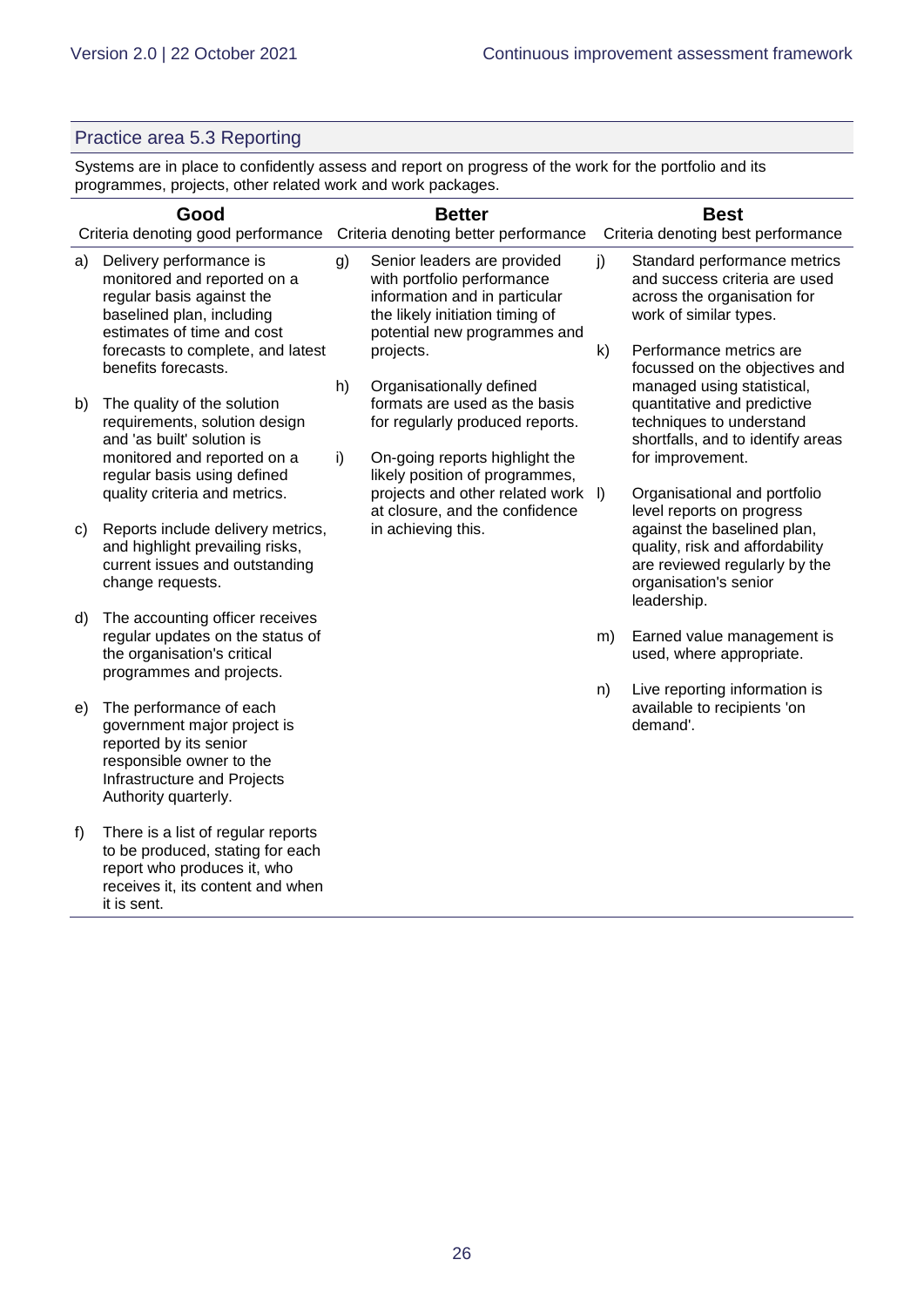#### Practice area 5.4 Risk and issues management

Risks and issues are being managed at the appropriate level (portfolio, programme, project, other related work and work package) and action is being taken to mitigate the threats whilst exploiting opportunities.

|    | Good<br>Criteria denoting good performance                                                                                       |    | <b>Better</b><br>Criteria denoting better performance                                                                  |         | <b>Best</b><br>Criteria denoting best performance                                                                                        |  |  |
|----|----------------------------------------------------------------------------------------------------------------------------------|----|------------------------------------------------------------------------------------------------------------------------|---------|------------------------------------------------------------------------------------------------------------------------------------------|--|--|
| a) | The risk and issues<br>management approach includes<br>a defined probability/impact<br>matrix.                                   | g) | Senior managers own and<br>oversee risk management<br>across the organisation.                                         | $\vert$ | The organisation's risk appetite<br>is understood and the balance<br>of risk and benefit across the<br>portfolio is continually reviewed |  |  |
| b) | Risks are identified, owners                                                                                                     | h) | The organisation's risk appetite<br>is defined, and risk and issue                                                     |         | and managed.                                                                                                                             |  |  |
|    | assigned and mitigating actions<br>taken (including contingency<br>plans and funds), where<br>appropriate, which are             |    | tolerances are set and used to<br>prompt escalation to senior<br>management.                                           | m)      | Risks are managed with<br>respect to target, net and gross<br>risks, velocity and proximity.                                             |  |  |
|    | monitored to completion.                                                                                                         | i) | Residual risks are routinely<br>identified as part of risk                                                             | n)      | Where practicable, risks<br>assessments are quantified                                                                                   |  |  |
| C) | Significant assumptions are<br>recorded and treated as risks.                                                                    |    | treatment.                                                                                                             |         | and enable cost and schedule<br>probabilistic analysis.                                                                                  |  |  |
| d) | Issues, whether unexpected or<br>as a result of a risk<br>materialising, are reported as<br>soon as practical after they have k) | j) | Opportunities are routinely<br>tracked and managed as part<br>of managing risk.<br><b>Business continuity measures</b> | O)      | Different risk matrices are<br>applied to risk registers in order<br>to analyse them from different<br>perspectives of managers of a     |  |  |
|    | been recognised.                                                                                                                 |    | are in place in the event of the<br>loss of critical resources.                                                        |         | work package, project,<br>programme, portfolio and the                                                                                   |  |  |
| e) | Issues are assigned to a named<br>person for resolution, with<br>progress towards resolution                                     |    | capabilities and facilities.                                                                                           |         | organisation.<br>Risk control measures are                                                                                               |  |  |
|    | being regularly reported.                                                                                                        |    |                                                                                                                        | p)      | monitored for effectiveness and<br>changed, when needed.                                                                                 |  |  |
| f) | Risks and issues are routinely<br>escalated, when needed.                                                                        |    |                                                                                                                        |         |                                                                                                                                          |  |  |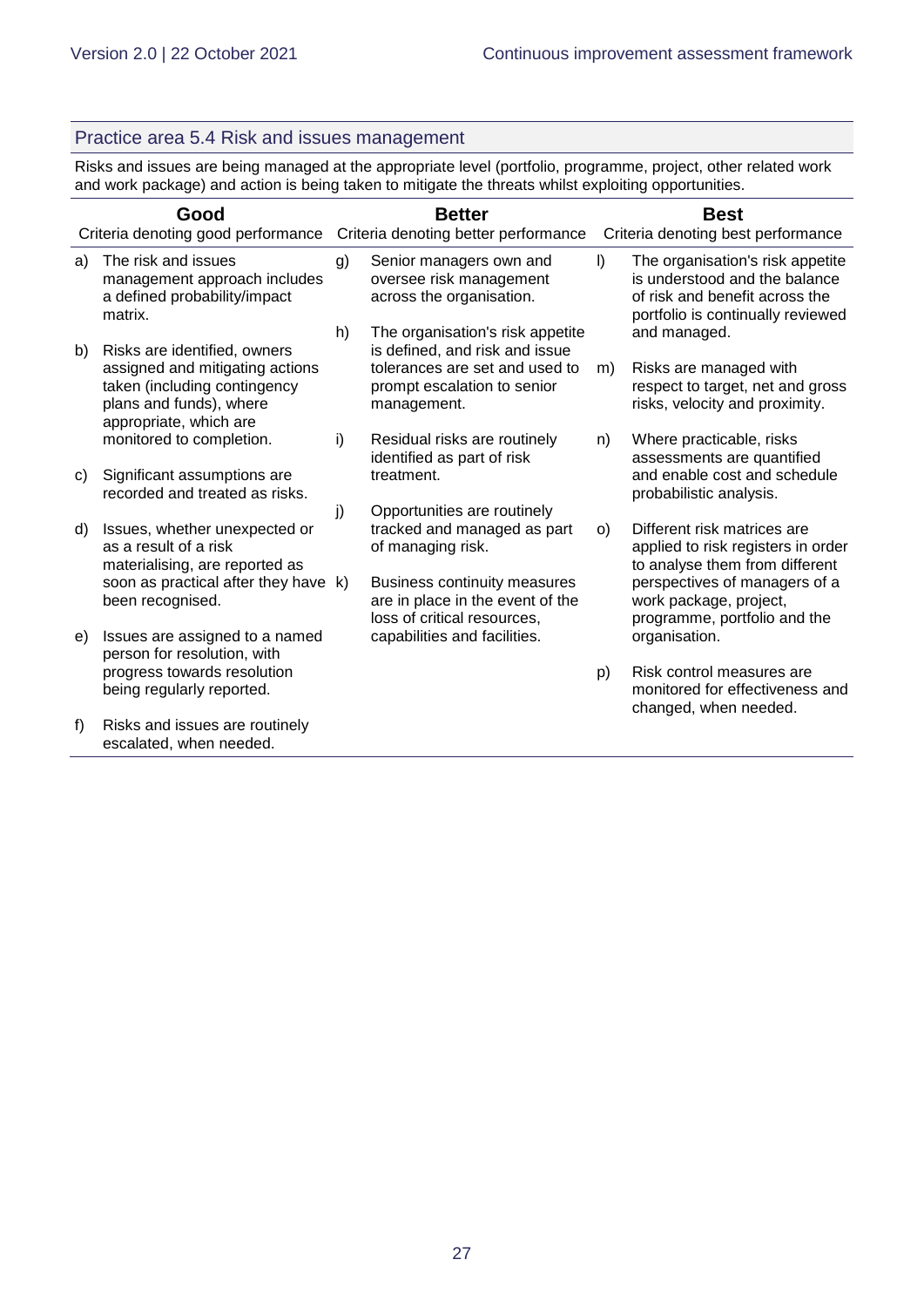#### Practice area 5.5 Change control

Changes to the baselined plans and to elements of the baselined solution are identified, assessed and, if approved, if approved, the baseline(s) and associated documentation are updated.

| Good<br>Criteria denoting good performance |                                                                                                                                                     |       | <b>Better</b><br>Criteria denoting better performance                                                           |    | <b>Best</b><br>Criteria denoting best performance                                                                                                            |  |  |
|--------------------------------------------|-----------------------------------------------------------------------------------------------------------------------------------------------------|-------|-----------------------------------------------------------------------------------------------------------------|----|--------------------------------------------------------------------------------------------------------------------------------------------------------------|--|--|
| a)                                         | Changes to a baselined plan<br>and the solution and its<br>elements, are undertaken in a<br>controlled way.                                         | $f$ ) | The solution and each<br>constituent element have a<br>requirements and a design<br>baseline.                   | j) | The configuration management<br>system provides near instant<br>two-way traceability among<br>requirements, design elements,<br>work packages, contracts and |  |  |
| b)                                         | Change requests are tracked<br>from submission to resolution.                                                                                       | g)    | A configuration management<br>system is established which<br>enable sets of related                             |    | elements of the plan.                                                                                                                                        |  |  |
| C)                                         | Authority limits for who may<br>approve changes are defined.                                                                                        |       | deliverables to be tracked.                                                                                     |    |                                                                                                                                                              |  |  |
| d)                                         | The potential impact of change<br>requests is assessed in relation<br>to how their implementation<br>might impact the outcomes,                     | h)    | The configuration of the<br>solution is baselined prior to<br>each formal verification and<br>validation event. |    |                                                                                                                                                              |  |  |
|                                            | objectives and business case.                                                                                                                       | i)    | The integrity of the baselines is<br>maintained and verified                                                    |    |                                                                                                                                                              |  |  |
| e)                                         | Baselines, the business case<br>and associated documentation<br>are checked and, if necessary,<br>updated following approval of<br>change requests. |       | through configuration audits.                                                                                   |    |                                                                                                                                                              |  |  |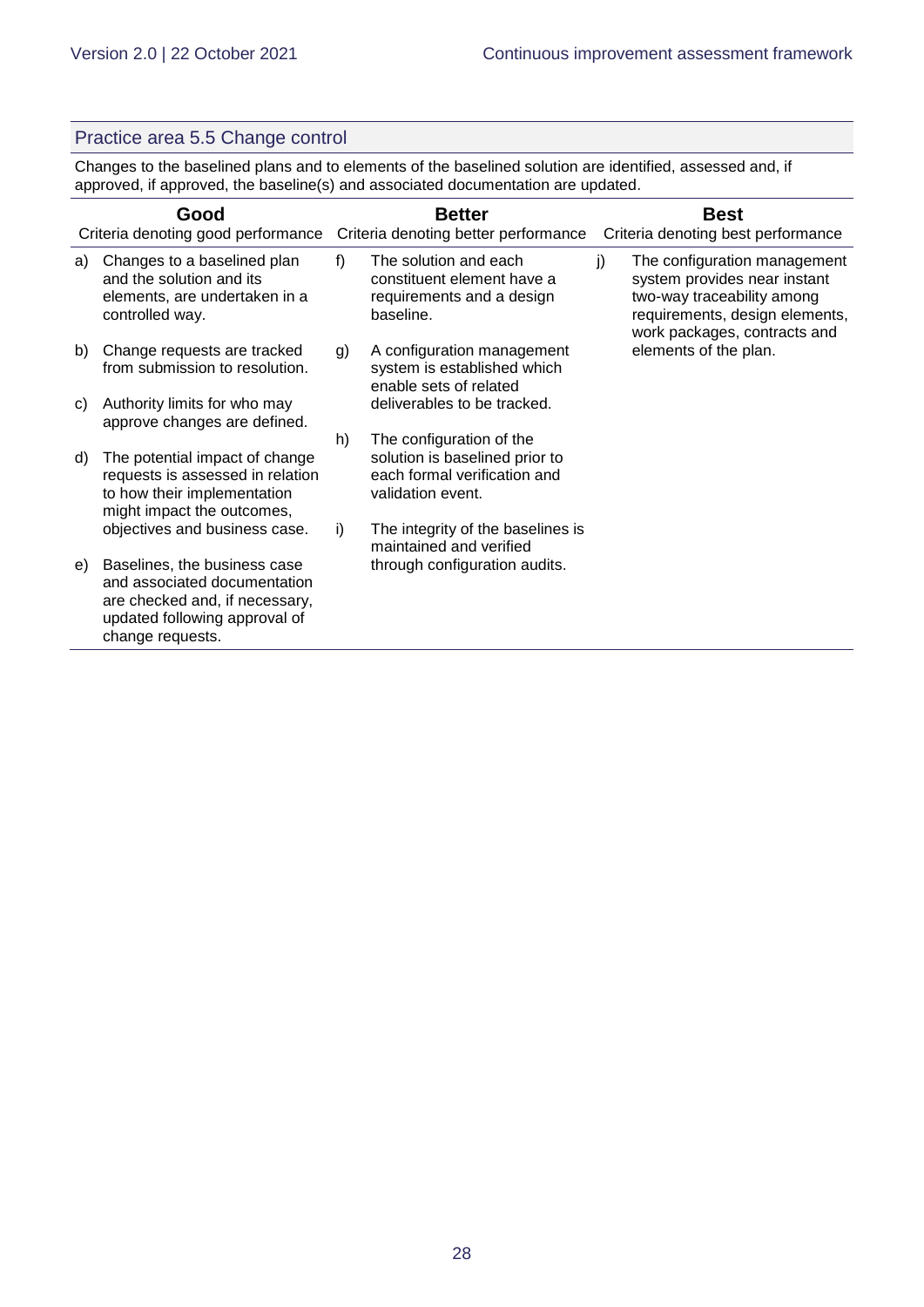|    | Practice area 5.6 Information management                                                                                                                                                         |    |                                                                                                                                                   |                                                   |                                                                                                                                                                    |  |  |  |
|----|--------------------------------------------------------------------------------------------------------------------------------------------------------------------------------------------------|----|---------------------------------------------------------------------------------------------------------------------------------------------------|---------------------------------------------------|--------------------------------------------------------------------------------------------------------------------------------------------------------------------|--|--|--|
|    | Information is categorised, maintained, securely stored and available to those who need it.                                                                                                      |    |                                                                                                                                                   |                                                   |                                                                                                                                                                    |  |  |  |
|    | Good<br>Criteria denoting good performance                                                                                                                                                       |    | <b>Better</b><br>Criteria denoting better performance                                                                                             | <b>Best</b><br>Criteria denoting best performance |                                                                                                                                                                    |  |  |  |
| a) | Information management needs<br>are defined in terms of the data<br>and information to be managed,<br>retained and its security rating.                                                          | f) | The organisation has a defined j)<br>and established management<br>framework for the management<br>of information related to project<br>delivery. |                                                   | Versions of documentation are<br>held in a centralised document<br>management repository, which<br>can be securely accessed from<br>any approved location.         |  |  |  |
| b) | There is a defined process for<br>the receipt and distribution of<br>information which is sourced<br>from outside the organisation<br>and for information to be<br>released to external parties. | g) | Each programme and project<br>has an information repository<br>managed in accordance with<br>the organisation's defined<br>approach.              | k)                                                | Workflow is used to facilitate<br>the review, distribution and<br>storage of key information and<br>documentation.                                                 |  |  |  |
| C) | There is a defined process for<br>the review and approval of<br>information which is generated<br>from within the organisation.                                                                  | h) | Consistent protocols and<br>structures are used to support<br>aggregation of information<br>across the organisation (see                          | $\vert$                                           | Information systems can<br>aggregate and present<br>information from lower-level<br>work (see Note 2).                                                             |  |  |  |
| d) | Information is held securely,<br>security marked and is<br>accessible to those who need it.                                                                                                      | i) | Note 1).<br>Each current document or<br>information set is marked with<br>a unique reference, security                                            | m)                                                | Information repositories, such<br>as for planning, configuration<br>management and management<br>information, are interoperable,<br>do not unnecessarily duplicate |  |  |  |
| e) | Information which is no longer<br>needed is marked accordingly<br>and retained or destroyed in<br>accordance with statutory and<br>the organisation's requirements.                              |    | rating, status, version, owner<br>and date.                                                                                                       |                                                   | data and are available on<br>demand.                                                                                                                               |  |  |  |

Note 1: an example is that the finance, resourcing and project scheduling tools use the same protocols and work breakdown structures for the organisation's portfolios, programmes, projects and other related work. This enables separate sources of information to be used together, aggregated and merged.

Note 2: Enterprise resource planning tools are often used to fulfil this criterion as well as many information and reporting needs.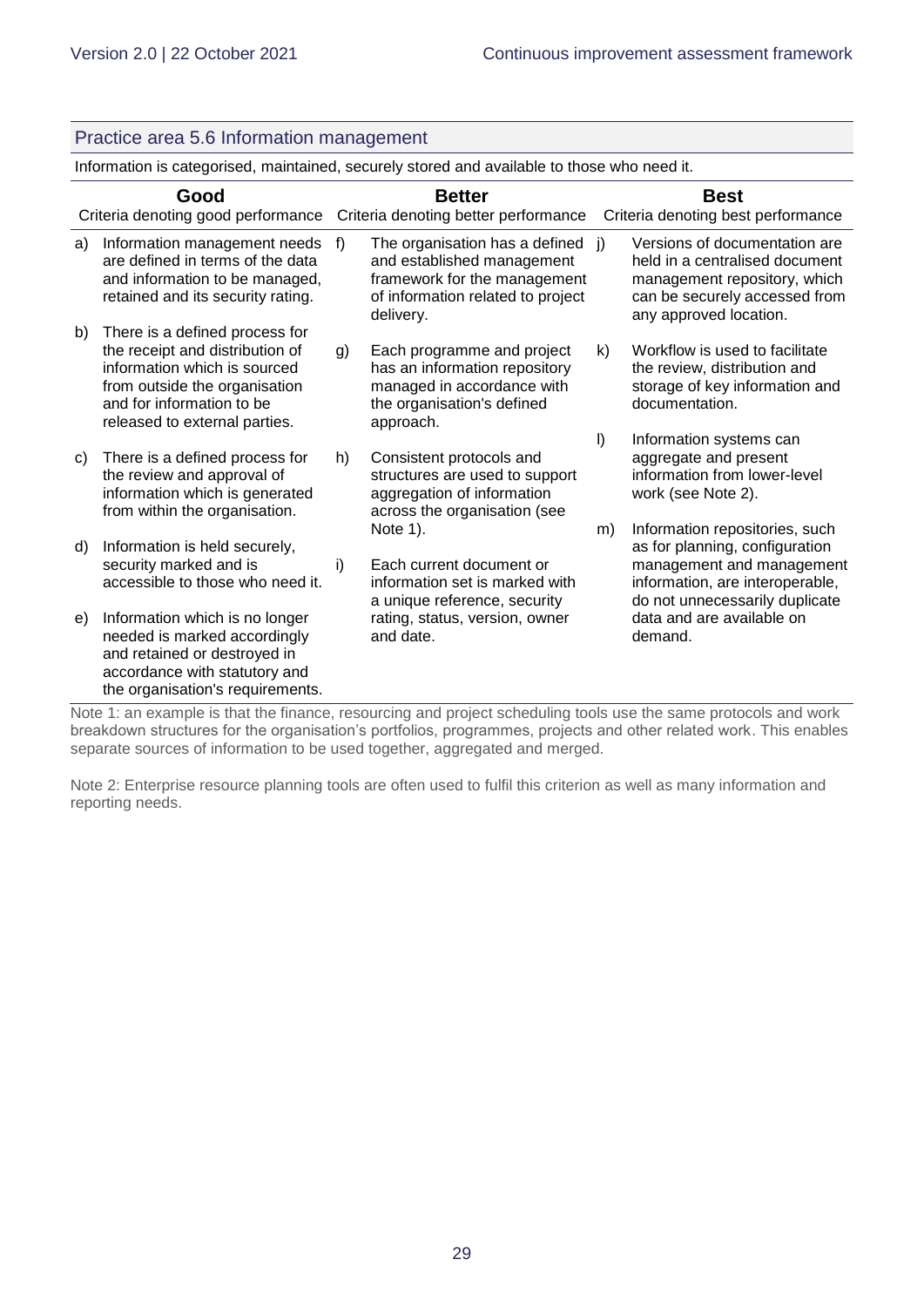#### Practice area 5.7 Stakeholder and communications management

Stakeholders are engaged and considered when planning for and implementing business or societal change.

|    | Good<br>Criteria denoting good performance                                                                                                                        |    | <b>Better</b><br>Criteria denoting better performance                                                             |    | <b>Best</b><br>Criteria denoting best performance                                                                                                 |
|----|-------------------------------------------------------------------------------------------------------------------------------------------------------------------|----|-------------------------------------------------------------------------------------------------------------------|----|---------------------------------------------------------------------------------------------------------------------------------------------------|
| a) | Stakeholders (individuals and<br>groups) have been identified<br>and their views considered in<br>assessing actual and proposed<br>changes, and the likely impact | e) | The organisation has defined<br>techniques to analyse and<br>engage stakeholders and<br>undertake communications. | h) | Stakeholders with significant<br>influence across multiple<br>programmes and projects have<br>an assigned lead stakeholder<br>engagement manager. |
|    | on objectives.                                                                                                                                                    | f) | Stakeholders are categorised<br>and managed in relation to                                                        | i) | Quantitative and trending                                                                                                                         |
| b) | Stakeholder engagement and<br>communication plans are<br>developed to at least address                                                                            |    | their importance in achieving<br>the defined objectives.                                                          |    | information is used to assess<br>stakeholder attitudes and the<br>effectiveness of stakeholder                                                    |
|    | risks and issues relating to<br>stakeholders.                                                                                                                     | g) | Engagement approaches and<br>communications are adapted<br>based on stakeholders'                                 |    | engagement and is used to<br>determine plans for<br>engagement and                                                                                |
| C) | The purpose, audience and key<br>messages for each<br>communication are defined.                                                                                  |    | feedback.                                                                                                         |    | communications.                                                                                                                                   |
| d) | Communications channels and<br>media are suited to the<br>audience to be addressed and<br>the messages to be delivered.                                           |    |                                                                                                                   |    |                                                                                                                                                   |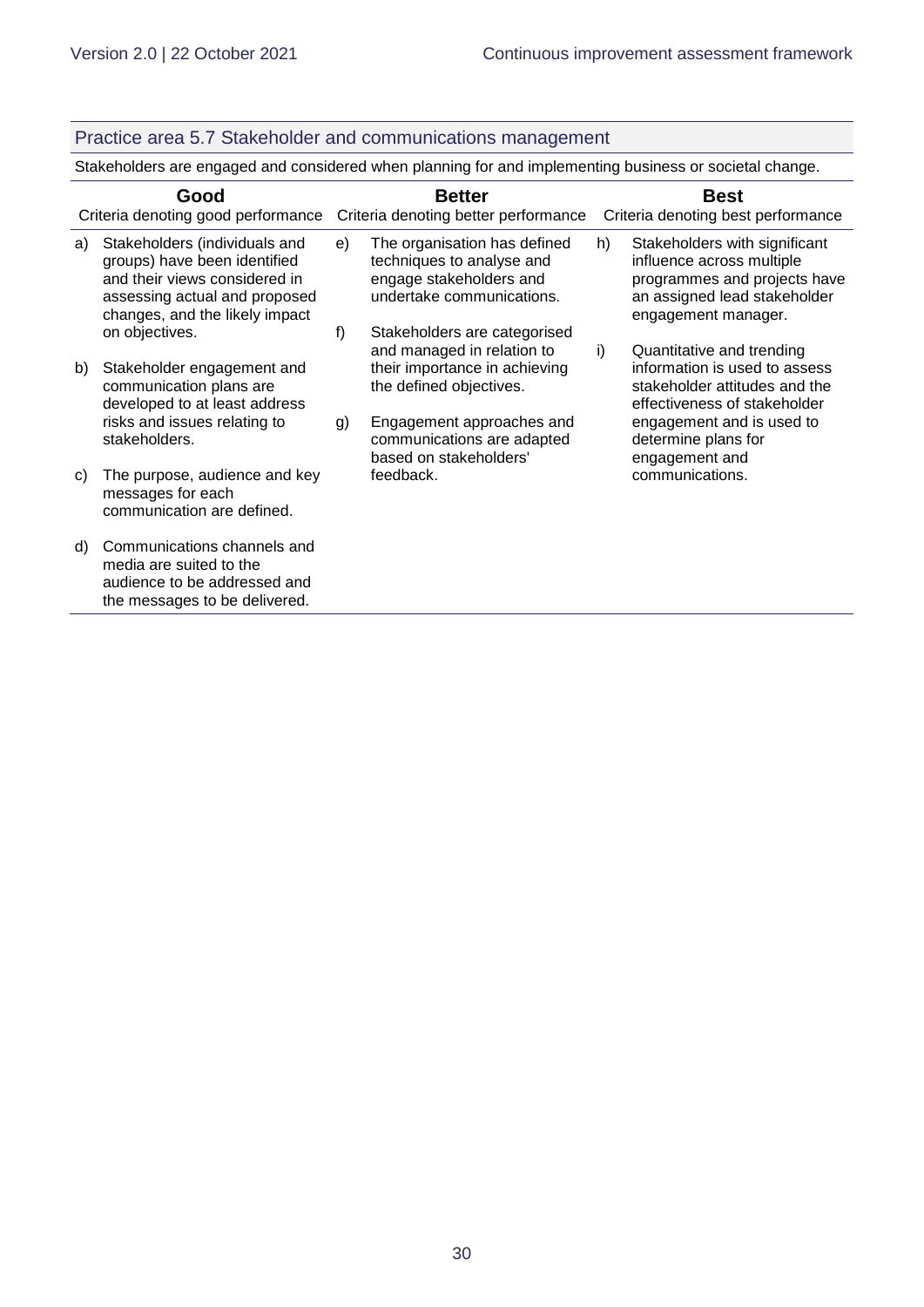# <span id="page-30-0"></span>3.6 Theme 6 Finance and commercial

The purpose of finance and commercial management is to ensure the government's policies are complied with and that project delivery managers are provided with the information needed to undertake their roles.

Note: this theme applies to project delivery generally, including portfolios, programmes, projects and other related work. Finance and commercial are covered in more detail in their respective assessment frameworks.

#### Practice area 6.1 Finance

Financial considerations are taken account of in terms of adequacy and security of funding and financial information is available to those who need it to carry out their accountabilities.

| Good<br>Criteria denoting good performance |                                                                                                                     | <b>Better</b><br>Criteria denoting better performance |                                                                                                                                    | <b>Best</b><br>Criteria denoting best performance |                                                                                                                                              |
|--------------------------------------------|---------------------------------------------------------------------------------------------------------------------|-------------------------------------------------------|------------------------------------------------------------------------------------------------------------------------------------|---------------------------------------------------|----------------------------------------------------------------------------------------------------------------------------------------------|
| a)                                         | A defined approach and criteria,<br>compliant with HM Treasury<br>requirements is used for<br>investment decisions. | e)                                                    | Investment criteria are tailored<br>to the different types and<br>categories of programmes,<br>projects and other related<br>work. | g)                                                | Significant risks to work in a<br>portfolio are spread, with<br>contingency held at<br>organisational or portfolio level,<br>as appropriate. |
| b)                                         | The funding source for each                                                                                         |                                                       |                                                                                                                                    |                                                   |                                                                                                                                              |
|                                            | programme and project is<br>known.                                                                                  | f)                                                    | Forecast costs for significant<br>programmes, projects and<br>other related work are                                               | h)                                                | Information from past<br>programme/project<br>performance is used to drive                                                                   |
| C)                                         | Financial delegations are<br>defined and formally assigned.                                                         |                                                       | presented as ranges,<br>commensurate with risk.                                                                                    |                                                   | improvements in investment<br>appraisal methods for work<br>which is commonly undertaken.                                                    |
| d)                                         | Costs of programmes and                                                                                             |                                                       |                                                                                                                                    |                                                   |                                                                                                                                              |
|                                            | project are reported at least<br>monthly.                                                                           |                                                       |                                                                                                                                    | i)                                                | Current financial information on<br>portfolios and its programmes,<br>projects and other related work<br>is available when needed.           |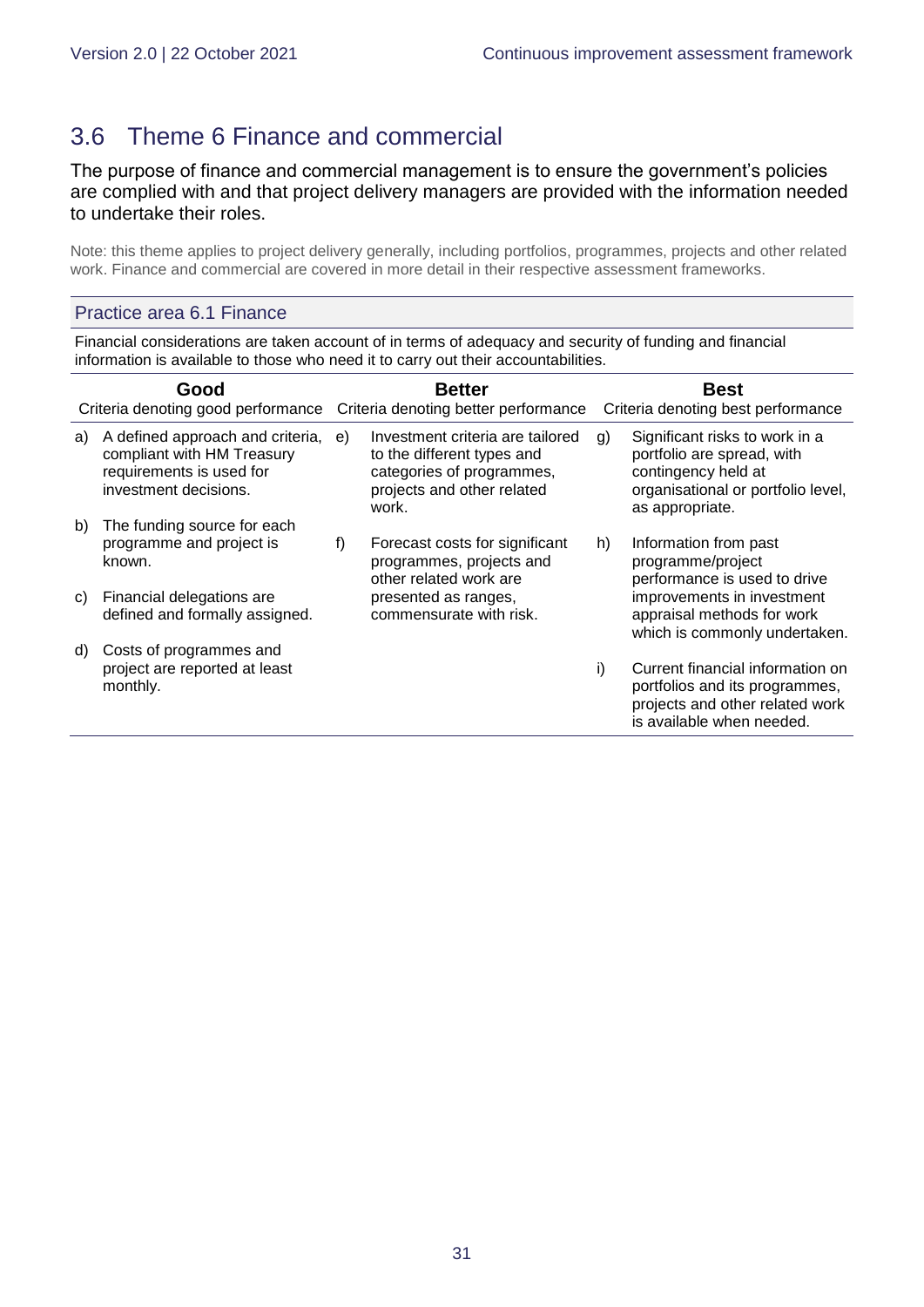#### Practice area 6.2 Procurement and contract management

Products and services can be procured, and their delivery managed, to meet the needs of the required work whilst representing value for money.

| Good |                                                                                                                                            | <b>Better</b><br>Criteria denoting good performance Criteria denoting better performance |                                                                                                                                                                        |    | <b>Best</b><br>Criteria denoting best performance                                                                                          |  |  |
|------|--------------------------------------------------------------------------------------------------------------------------------------------|------------------------------------------------------------------------------------------|------------------------------------------------------------------------------------------------------------------------------------------------------------------------|----|--------------------------------------------------------------------------------------------------------------------------------------------|--|--|
| a)   | Contracts are designed to take<br>into account the type and<br>method of delivery and reliability<br>of the supply chain.                  | f)                                                                                       | A management framework for<br>procurement and managing<br>supplier performance is defined<br>and established across the<br>organisation.                               | i) | Relationships with strategic<br>suppliers are developed and<br>maintained to deliver<br>performance and value for<br>money improvements.   |  |  |
| b)   | The scope of contracts includes<br>the necessary documentation<br>and tools required for the<br>operation of the service or<br>product.    | g)                                                                                       | Reviews of significant contracts j)<br>are conducted, with specialist<br>commercial support, to verify<br>the contract remains fit for<br>purpose and value for money. |    | Supplier performance<br>management techniques are<br>used, such as earned value<br>management, or other key<br>performance indicators, are |  |  |
| C)   | Suppliers are selected against<br>pre-defined criteria.                                                                                    | h)                                                                                       | Strategic suppliers are<br>identified and considered in<br>consultation with commercial<br>specialists.                                                                |    | applied.                                                                                                                                   |  |  |
| d)   | Each contract has an assigned<br>contract manager with<br>appropriate skill and experience.                                                |                                                                                          |                                                                                                                                                                        |    |                                                                                                                                            |  |  |
| e)   | Supplier performance and<br>quality is monitored, and<br>products or service delivery<br>verified against the contractual<br>requirements. |                                                                                          |                                                                                                                                                                        |    |                                                                                                                                            |  |  |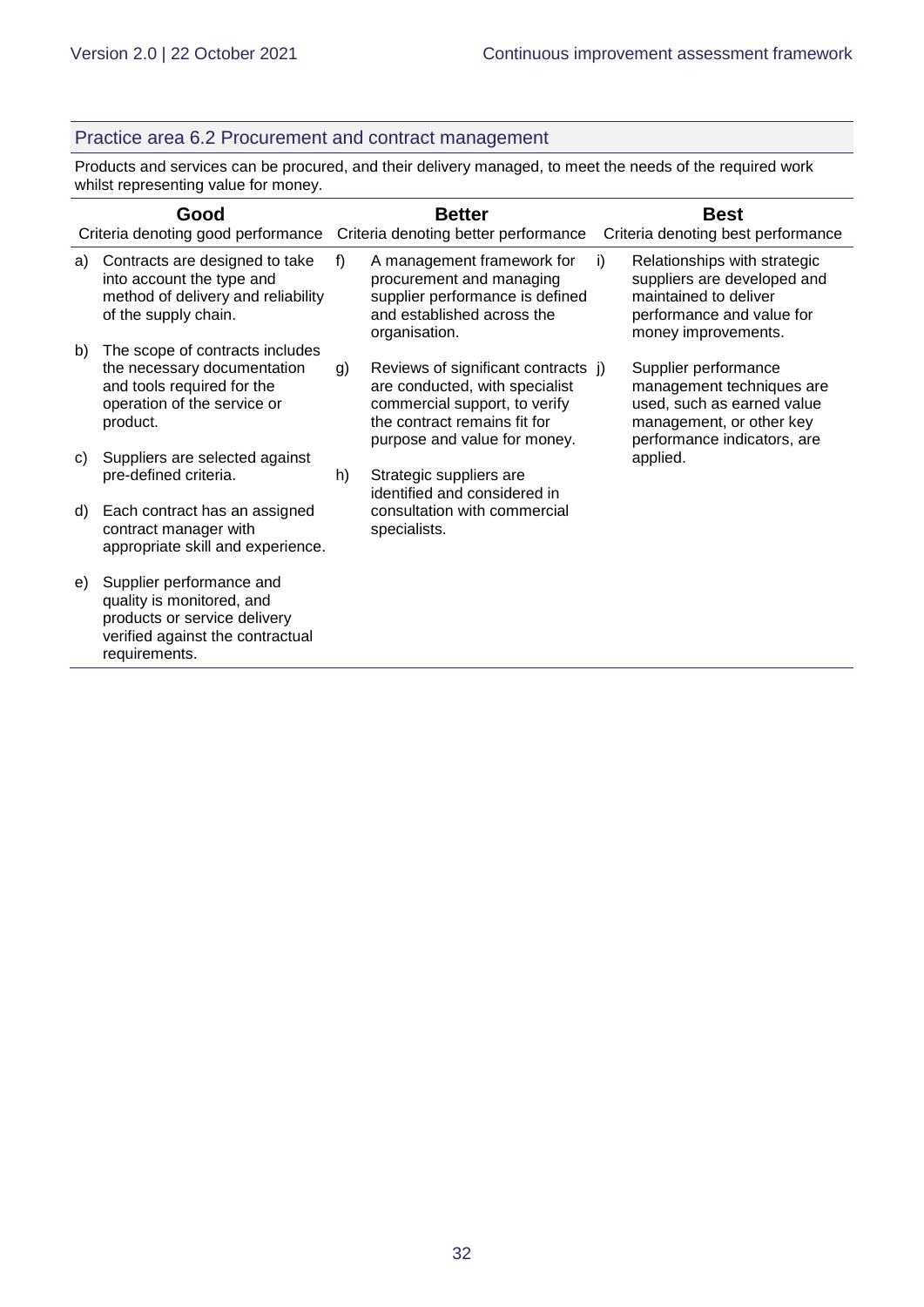# <span id="page-32-0"></span>3.7 Theme 7 Solution delivery

The purpose of managing solution delivery is to ensure an appropriate and sustainable solution is developed which enables the transition and embedding of the required changes to achieve the stated objectives.

Note: this theme applies to project delivery generally, including portfolios, programmes, projects and other related work.

Practice area 7.1 User needs and requirements

The requirements and users' needs are understood and are monitored to determine whether the proposed solution(s) can fulfil them. Opportunities are sought to improve the outcome and deliver better value for money.

|    | Good                                                                                                                         |    | <b>Better</b>                                                                                                                   |    | <b>Best</b>                                                                               |
|----|------------------------------------------------------------------------------------------------------------------------------|----|---------------------------------------------------------------------------------------------------------------------------------|----|-------------------------------------------------------------------------------------------|
|    | Criteria denoting good performance                                                                                           |    | Criteria denoting better performance                                                                                            |    | Criteria denoting best performance                                                        |
| a) | Stakeholder and user needs,<br>expectations, constraints, and<br>interfaces are collected and<br>translated into prioritised | e) | Requirements for the phases of i)<br>the solution/system/product life<br>cycle and the respective<br>operating environments are |    | Requirements are fully<br>traceable through configuration<br>management.                  |
|    | requirements, in consultation<br>with those providing the                                                                    |    | created.                                                                                                                        | j) | Requirements are analysed to<br>ensure they are needed,                                   |
|    | requirements.                                                                                                                | f) | Operational concepts and<br>scenarios are developed with                                                                        |    | balanced and sufficient to meet<br>the defined needs.                                     |
| b) | Once agreed, requirements are<br>baselined and used for<br>validating the achievement of<br>objectives.                      |    | operational stakeholders to<br>verify completeness and<br>suitability with respect to the<br>requirements.                      | k) | The organisation holds<br>standard specifications for<br>commonly needed<br>requirements. |
| C) | Baselined requirements are<br>updated using formal change<br>control.                                                        | g) | Requirements, once analysed<br>and refined, are allocated to<br>the elements of the solution.                                   |    |                                                                                           |
| d) | Requirements which have not<br>been, or cannot be, fulfilled are<br>logged and action taken.                                 | h) | Requirements for interfaces<br>between elements of the<br>solution are defined.                                                 |    |                                                                                           |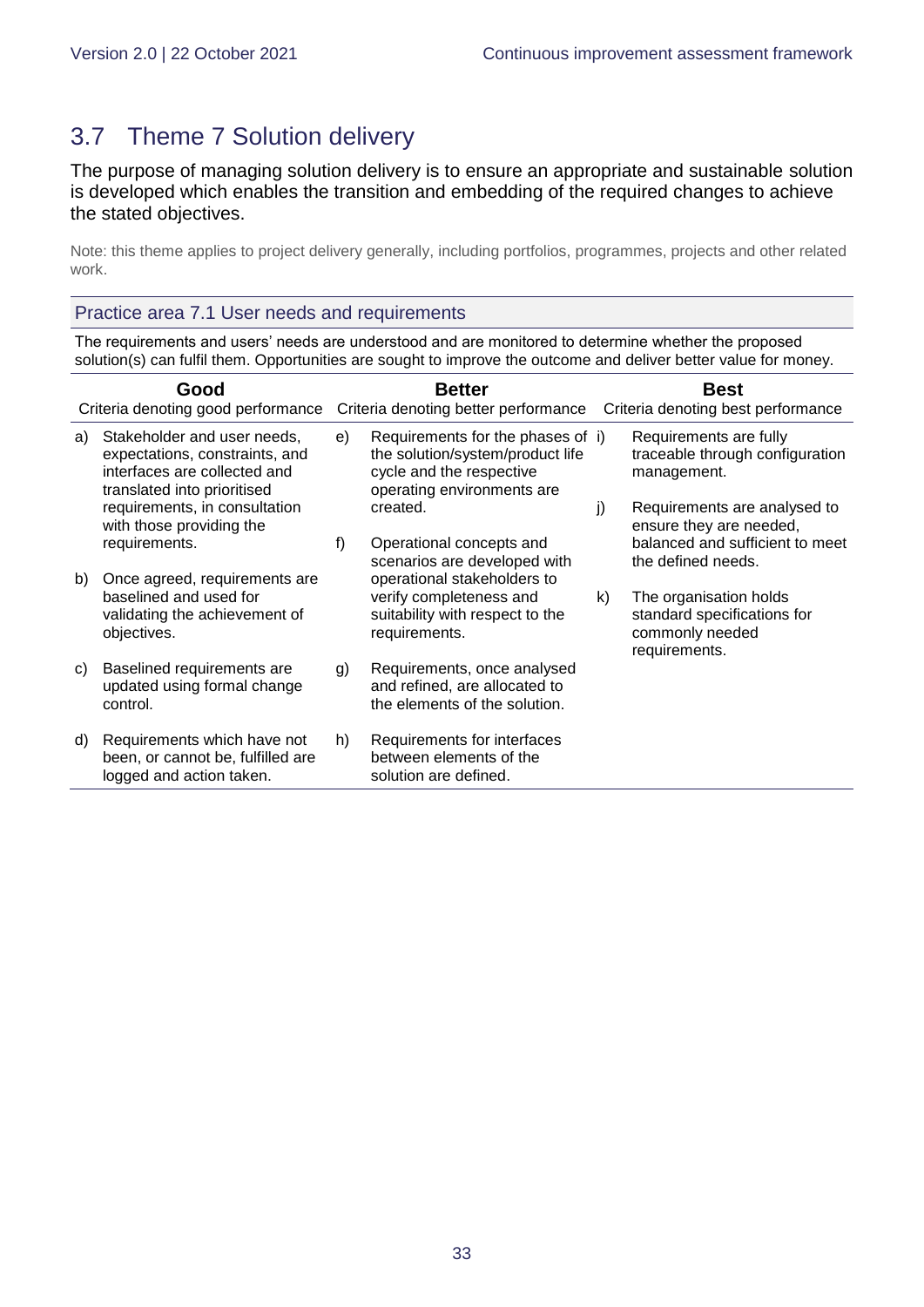#### Practice area 7.2 Solution design, development and integration

Solutions are chosen, designed and implemented to address the requirements, including the products, product components needed to achieve the desired outcomes and integrate with the operational, working or living environment.

|    | Good<br>Criteria denoting good performance                                                                                                                                                     |    | <b>Better</b><br>Criteria denoting better performance                                                                                                                                                                  |         | <b>Best</b><br>Criteria denoting best performance                                                                                                   |
|----|------------------------------------------------------------------------------------------------------------------------------------------------------------------------------------------------|----|------------------------------------------------------------------------------------------------------------------------------------------------------------------------------------------------------------------------|---------|-----------------------------------------------------------------------------------------------------------------------------------------------------|
| a) | Each senior responsible owner<br>has verified, that their proposed<br>solution(s) fulfils the stated<br>need, supports the agreed<br>target operating model and<br>represents value for money. | f) | Organisational level solution<br>design, development and<br>integration methods and<br>processes are defined and<br>established for frequently<br>needed types of solution and                                         | j)      | Each portfolio has defined and<br>established architectural<br>constraints to promote<br>efficiency and reuse of solution<br>components.            |
| b) | The solution is defined in terms<br>of its component parts which are g)<br>traceable to a requirement.                                                                                         |    | elements of the solution.<br>Solution and elements of<br>solutions are selected from                                                                                                                                   | k)      | Innovation is incorporated into<br>design methods and<br>processes.                                                                                 |
| C) | The delivery methods are<br>defined and established and are<br>appropriate to the nature of the                                                                                                |    | alternative options using value<br>management (or equivalent)<br>techniques.                                                                                                                                           | $\vert$ | The chosen solution is<br>optimised using value<br>engineering (or equivalent)<br>techniques.                                                       |
| d) | outputs required.<br>The method for verifying<br>progress and achievement of<br>elements of the solution have<br>been defined and are used to<br>monitor overall programme,                    | h) | Interfaces between the<br>elements of the solution are<br>specified and the integration<br>approach defined taking into<br>account the phasing of<br>integration, verification and<br>validation, risk and complexity. | m)      | Metrics are defined and used<br>to measure the progress of the<br>design of the solution and its<br>elements and inform<br>performance improvement. |
|    | project and work package<br>performance.                                                                                                                                                       | i) | Integration of the solution's<br>elements is defined and                                                                                                                                                               | n)      | Metrics are defined and used<br>to measure the progress in the<br>completion of the solution and                                                    |
| e) | Once agreed the solution design<br>and its components are<br>baselined and used for verifying                                                                                                  |    | verified as each integration<br>activity is completed.                                                                                                                                                                 |         | its elements and inform<br>performance improvement.                                                                                                 |
|    | compliance.                                                                                                                                                                                    |    |                                                                                                                                                                                                                        | O)      | Metrics are defined and used<br>to measure the progress in the<br>integration of the solution's<br>elements and inform<br>performance improvement.  |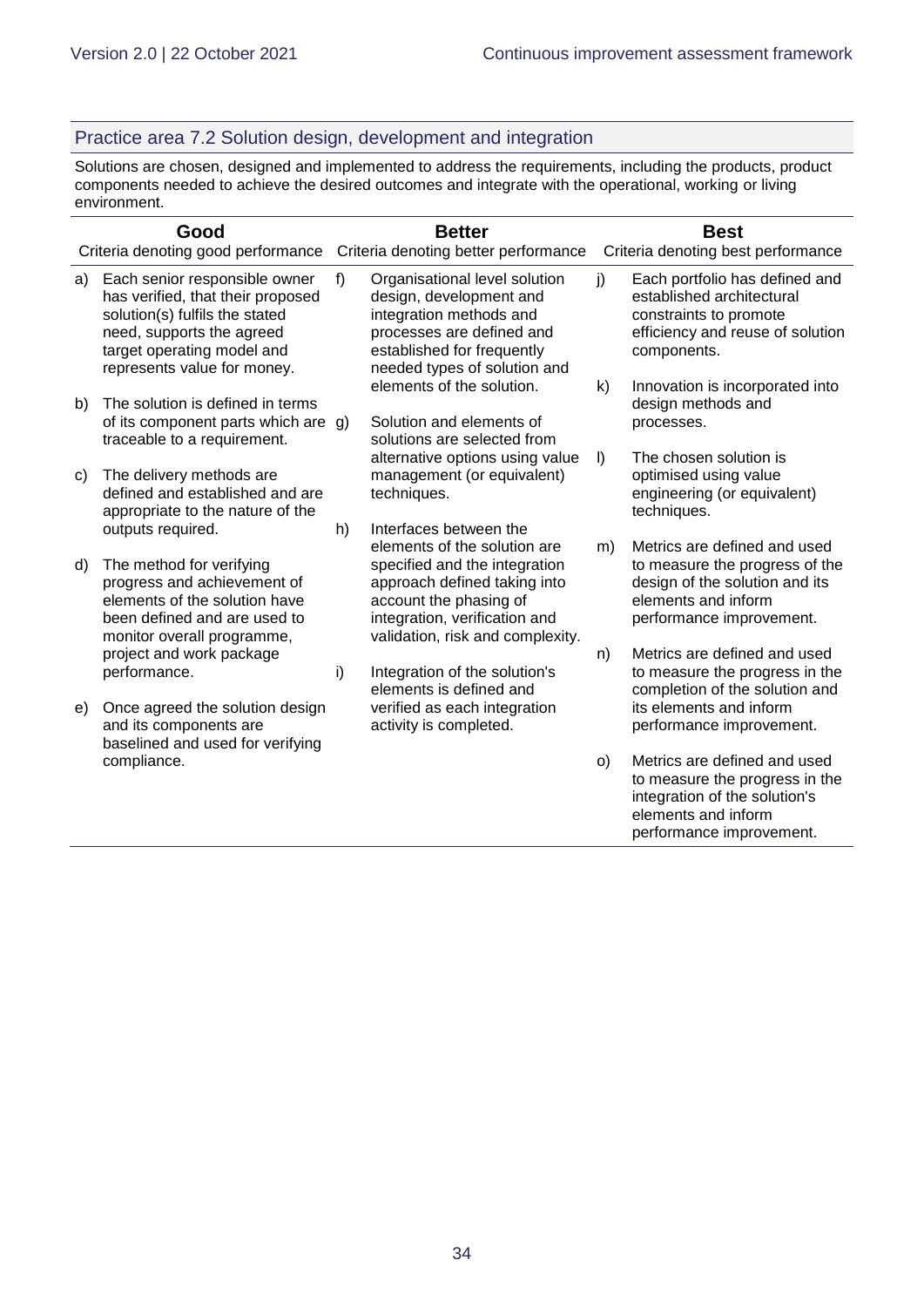#### Practice area 7.3 Verification and validation

The output and its component parts are verified as being built to the required standard and the solution validated to confirm that it is likely to fulfil its intended purpose in its operational, working or living environment.

| Good<br>Criteria denoting good performance |                                                                                                                                                                              | <b>Better</b><br>Criteria denoting better performance |                                                                                                                                                                       |    | <b>Best</b><br>Criteria denoting best performance                                                                                                   |  |  |
|--------------------------------------------|------------------------------------------------------------------------------------------------------------------------------------------------------------------------------|-------------------------------------------------------|-----------------------------------------------------------------------------------------------------------------------------------------------------------------------|----|-----------------------------------------------------------------------------------------------------------------------------------------------------|--|--|
| a)                                         | Quality is managed to ensure<br>the objectives can be achieved<br>and that the outcomes and<br>enabling outputs are traceable<br>to, and likely to meet the<br>requirements. | g)                                                    | Organisational verification and<br>validation methods and<br>processes are defined and<br>established for frequently<br>needed types of deliverables<br>and solution. | i) | Metrics are defined and used<br>to measure the quality and<br>suitability of solution and its<br>elements and to inform<br>performance improvement. |  |  |
| b)                                         | Criteria and methods for<br>validating the solution against<br>requirements are agreed and<br>defined before work begins on<br>delivering the solution.                      | h)                                                    | Stakeholders required for<br>validation are identified and<br>briefed on their role.                                                                                  | j) | Out of phase defects are<br>identified, the root cause<br>identified, and corrective action<br>taken.                                               |  |  |
| C)                                         | Solutions and outcomes are<br>validated by stakeholders who<br>are briefed on their role.                                                                                    |                                                       |                                                                                                                                                                       |    |                                                                                                                                                     |  |  |
| d)                                         | Deliverables requiring<br>verification are identified and<br>criteria and methods for their<br>verification defined.                                                         |                                                       |                                                                                                                                                                       |    |                                                                                                                                                     |  |  |
| e)                                         | Verification is undertaken and<br>recorded, to ensure deliverables<br>comply with the specification.<br>Defects are managed to a<br>resolution.                              |                                                       |                                                                                                                                                                       |    |                                                                                                                                                     |  |  |
| f)                                         | Plans include for risk<br>contingency for rework resulting<br>from failed verification and<br>validation.                                                                    |                                                       |                                                                                                                                                                       |    |                                                                                                                                                     |  |  |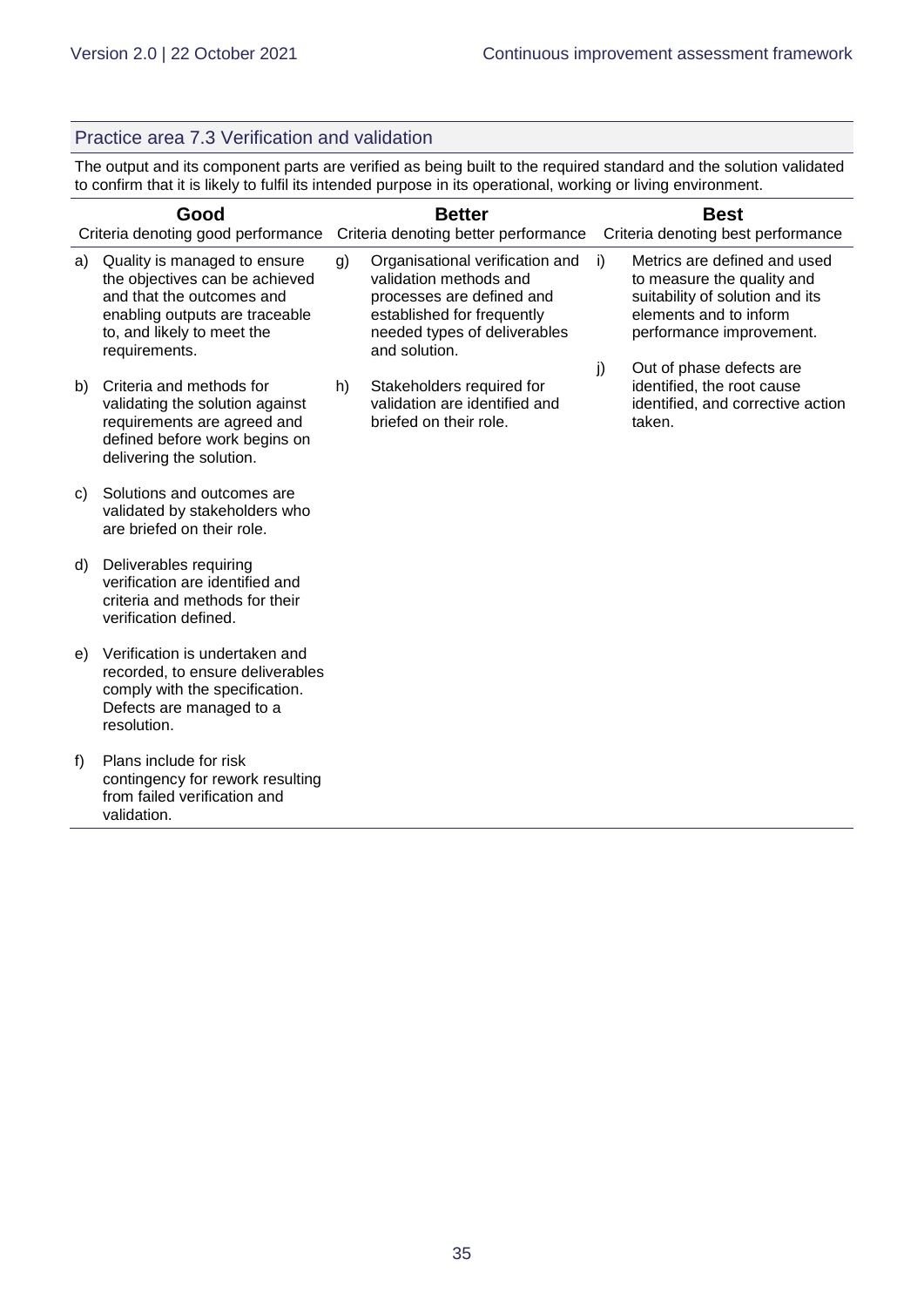#### Practice area 7.4 Change, transition management and outcomes

Stakeholders' needs are considered when planning for and embedding the required business or societal changes as defined in the target operating model.

| Good |                                                                                                                                                                              | <b>Better</b> |                                                                                                                                                                   | <b>Best</b> |                                                                                                                                    |  |
|------|------------------------------------------------------------------------------------------------------------------------------------------------------------------------------|---------------|-------------------------------------------------------------------------------------------------------------------------------------------------------------------|-------------|------------------------------------------------------------------------------------------------------------------------------------|--|
|      | Criteria denoting good performance                                                                                                                                           |               | Criteria denoting better performance                                                                                                                              |             | Criteria denoting best performance                                                                                                 |  |
| a)   | The required changes in the<br>organisation or in society' are<br>addressed and planned from the<br>start of the programme or<br>project and throughout the life<br>cycle.   | g)            | Organisationally defined<br>techniques are used to<br>understand the impact of, and<br>manage the changes needed<br>to transition to a future<br>operating state. | j)          | Actions are taken to maximise<br>improvements in the existing<br>and new business operations<br>as new solutions come into<br>use. |  |
|      |                                                                                                                                                                              |               |                                                                                                                                                                   | k)          | If undertaken, staff surveys                                                                                                       |  |
| b)   | The current state model has<br>been documented in<br>consultation with key<br>stakeholders and subject matter                                                                | h)            | Outcomes are monitored and,<br>achievement verified against<br>the defined criteria.                                                                              |             | show satisfaction in the<br>organisation's ability to manage<br>change is in the upper quartile.                                   |  |
|      | experts.                                                                                                                                                                     | i)            | The organisation uses<br>advanced techniques for                                                                                                                  | $\vert$     | The organisation has in-house<br>specialists for managing                                                                          |  |
| C)   | The target operating model has<br>been defined and approved by<br>the senior responsible owner<br>after consultation with key<br>stakeholders and subject matter<br>experts. |               | managing significant<br>transformational change.                                                                                                                  |             | strategic transformational<br>change.                                                                                              |  |
| d)   | The operating manual, as-built<br>records, configuration and other<br>documentation required to be<br>handed over at transition to<br>operations is defined in<br>advance.   |               |                                                                                                                                                                   |             |                                                                                                                                    |  |
| e)   | The transition of capabilities to<br>operations is planned in<br>advance and business<br>readiness is assessed before<br>changes are implemented.                            |               |                                                                                                                                                                   |             |                                                                                                                                    |  |
| f)   | The achievement of outcomes is<br>defined in terms of criteria that<br>can be verified, including those<br>defined in terms of public value.                                 |               |                                                                                                                                                                   |             |                                                                                                                                    |  |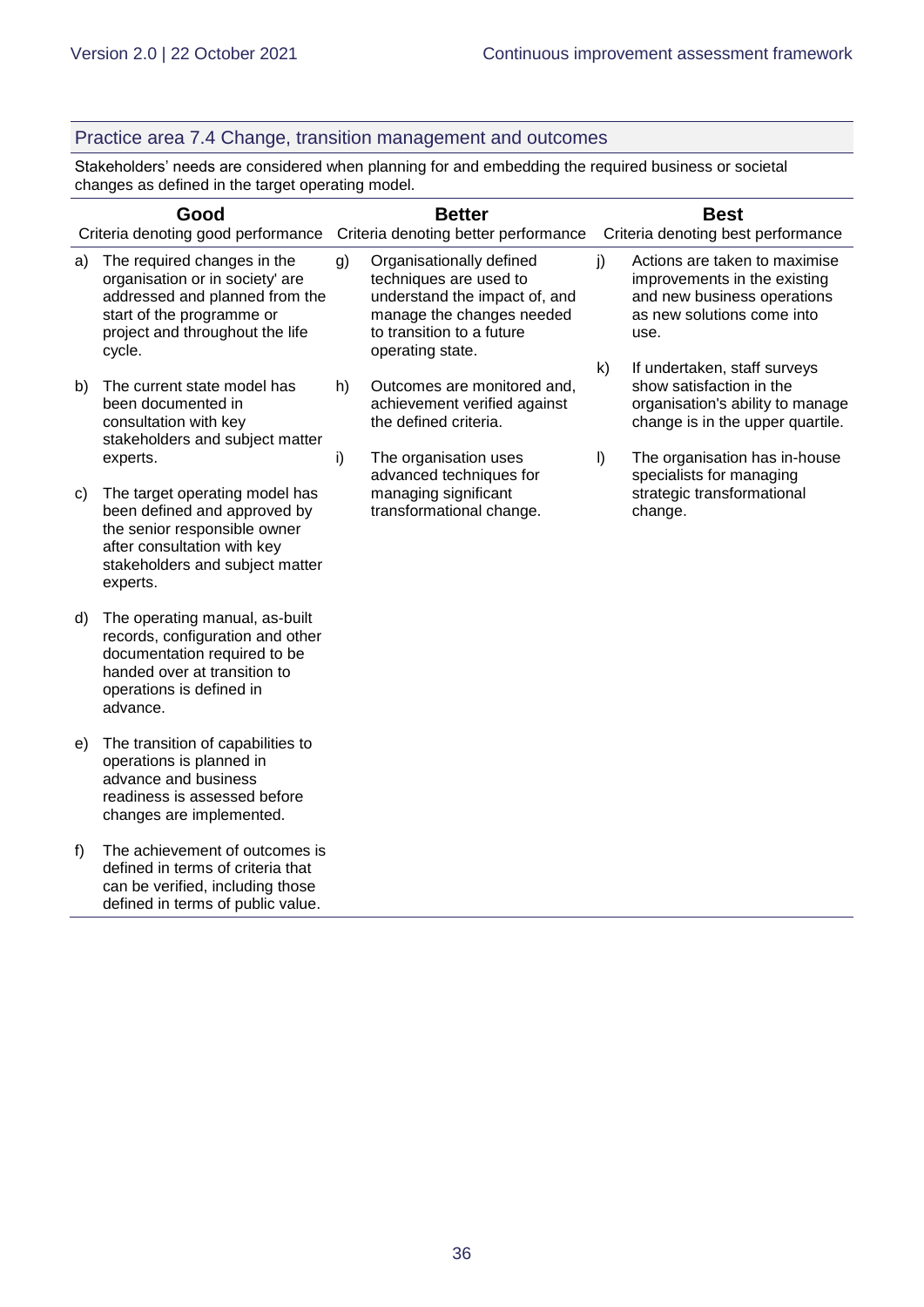#### Practice area 7.5 Learning from experience

Experience and lessons from undertaking similar work are harnessed and lessons from undertaking current work plan are used to improve future delivery performance.

| Good |                                                                                                                              | <b>Better</b>                        |                                                                                                                         | <b>Best</b>                        |                                                                                                                        |  |
|------|------------------------------------------------------------------------------------------------------------------------------|--------------------------------------|-------------------------------------------------------------------------------------------------------------------------|------------------------------------|------------------------------------------------------------------------------------------------------------------------|--|
|      | Criteria denoting good performance                                                                                           | Criteria denoting better performance |                                                                                                                         | Criteria denoting best performance |                                                                                                                        |  |
| a)   | Teams are encouraged to share<br>experiences, seek insights and<br>look for improvement<br>opportunities.                    | e)                                   | Peer reviews of plans and<br>solutions are used to introduce<br>learning from previous work.                            | j)                                 | The organisation's project<br>delivery governance and<br>management frameworks are<br>continuously improved based      |  |
| b)   | Lessons are captured, shared<br>and used to promote future                                                                   | f)                                   | Lessons are captured on a<br>continuous basis, not just when<br>a phase of a work closes.                               |                                    | on externally established<br>practice.                                                                                 |  |
|      | performance improvement when<br>each phase of a programme or<br>project is closed.                                           | g)                                   | The organisation's project<br>delivery governance and<br>management frameworks are                                      | k)                                 | Statistical techniques are used<br>to identify improvement<br>opportunities, which are acted<br>on, where appropriate. |  |
| C)   | Improvement initiatives are<br>selected for implementation<br>based on their contribution to<br>meeting quality and business |                                      | improved based on lessons<br>and internal feedback and<br>experience.                                                   | $\vert$                            | Improvement initiatives and<br>outcomes are monitored to<br>verify they are contributing to                            |  |
|      | objectives.                                                                                                                  | h)                                   | Case studies and good<br>practice examples are used to                                                                  |                                    | improved performance.                                                                                                  |  |
| d)   | Lessons are available locally to<br>those who need to see them.                                                              |                                      | demonstrate and communicate<br>good practice.                                                                           | m)                                 | Performance metrics are used<br>to inform business<br>improvement priorities.                                          |  |
|      |                                                                                                                              | i)                                   | Time and activities are built<br>into schedules to enable the<br>team to reflect and act on<br>performance improvement. |                                    |                                                                                                                        |  |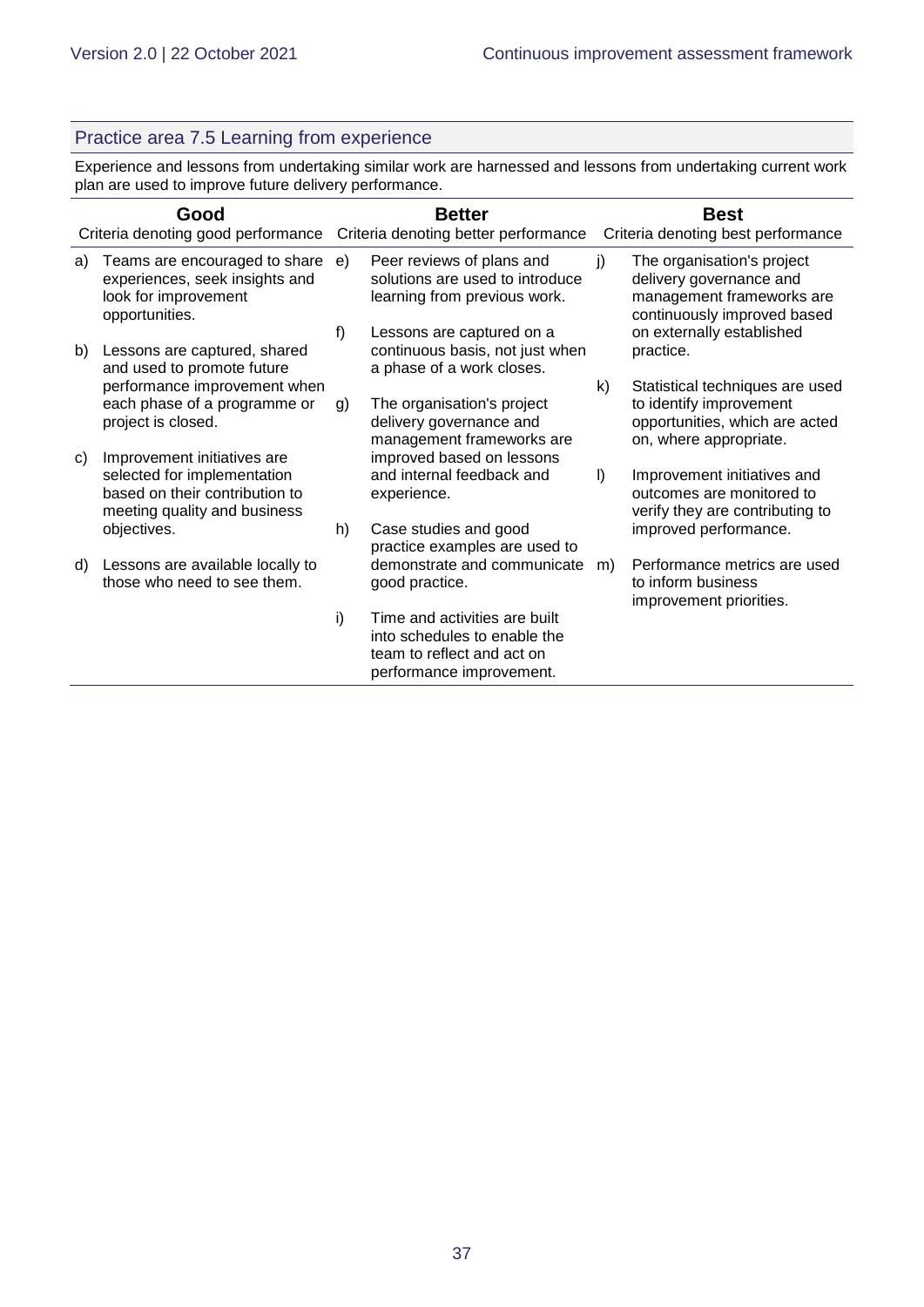# <span id="page-37-0"></span>A. References

All references are correct at the time of publication, users should check for updated versions.

| ID | <b>Description</b>                                                                                                                                                                                                                       |
|----|------------------------------------------------------------------------------------------------------------------------------------------------------------------------------------------------------------------------------------------|
| 1  | Cabinet Office, Government functional standards and associated guidance<br>(Collection)<br>Note: this collection includes the common glossary for functional standards and guidance on conducting<br>continuous improvement assessments. |
| 2  | HM Government, GovS002: Project delivery: Portfolio, programme and project<br>management, Version 2 (2021)                                                                                                                               |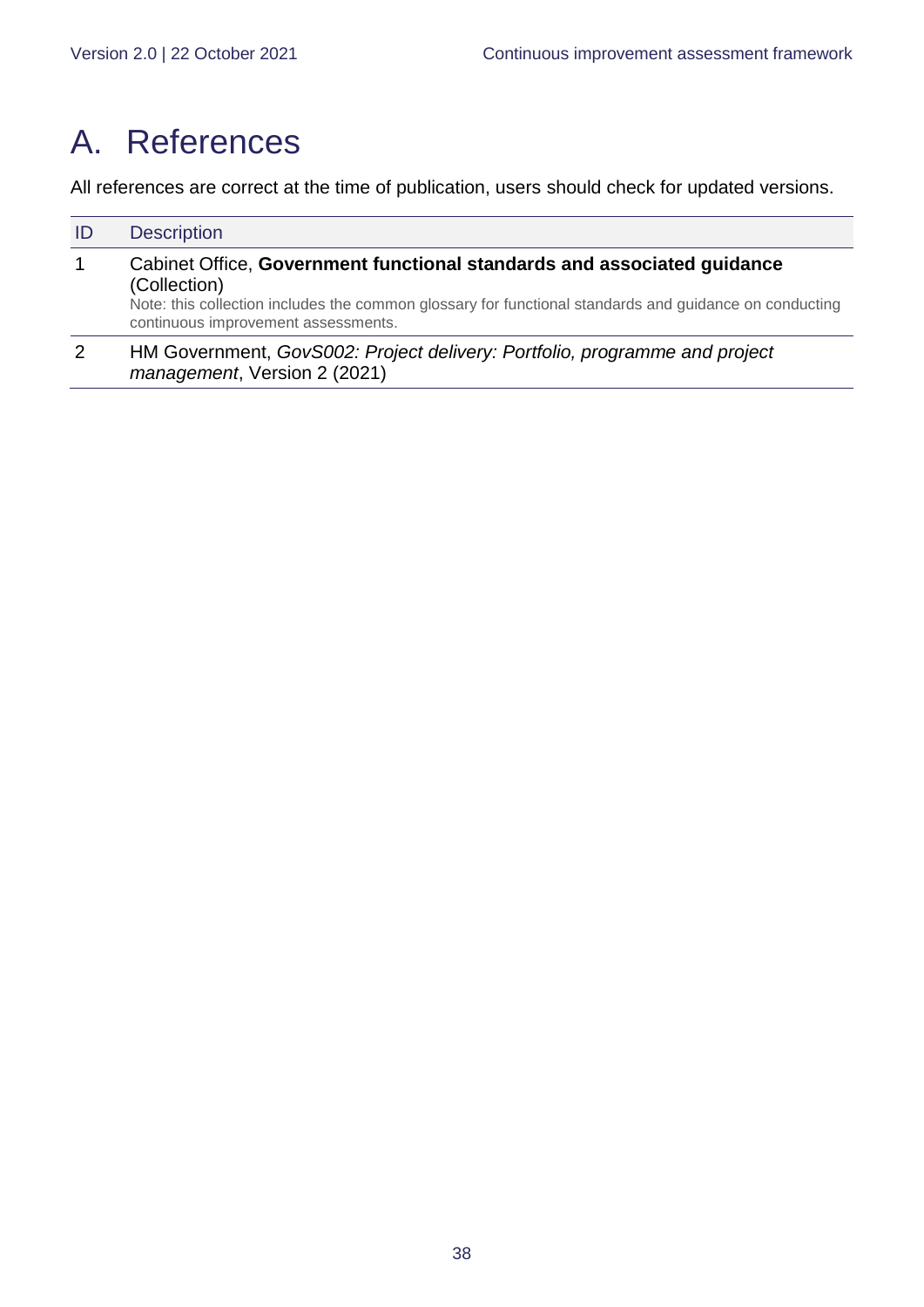# <span id="page-38-0"></span>B. Glossary

This glossary is derived from the functional standards common glossary [1], and in particular GovS 002, Project delivery [2].

| <b>Term</b>                      | <b>Definition</b>                                                                                                                                                                                                                                                                                                                                                                                                                                                                                                                                |
|----------------------------------|--------------------------------------------------------------------------------------------------------------------------------------------------------------------------------------------------------------------------------------------------------------------------------------------------------------------------------------------------------------------------------------------------------------------------------------------------------------------------------------------------------------------------------------------------|
| accountable (person)             | Someone who is accountable is required and expected to justify<br>actions or decisions to a person or body with greater authority,<br>from whom the accountability has been formally assigned.<br>Note: accountabilities can be tiered such that there is a hierarchy<br>of accountabilities, with a higher-level having overall<br>accountability over lower-level accountabilities.<br>Note: an accountable person usually has associated formally delegated<br>authority for their actions and decisions, such as through delegation letters. |
| baseline                         | A measurement, calculation, or location used as a basis for<br>comparison.<br>Note: in a project delivery context, baselines typically apply to plans and to<br>sets of data relating to the solution. Examples include schedule baseline, cost<br>baseline, requirements baseline, design baseline.                                                                                                                                                                                                                                             |
| benefit (project delivery)       | In the context of project delivery, benefit is the measurable value<br>or other positive impact resulting from an outcome perceived as<br>an advantage by one or more stakeholders, and which<br>contributes towards one or more objective(s).                                                                                                                                                                                                                                                                                                   |
| corrective action                | Action to resolve a threat to achieving the stated objectives.<br>Note: see also preventative action.                                                                                                                                                                                                                                                                                                                                                                                                                                            |
| defect                           | An identified error within an approved deliverable.<br>Note: an 'out of phase defect' is an error in a deliverable which was not<br>discovered in the project phase or process step within which it originated. For<br>example, a design error should be identified during the Define stage. If it was<br>discovered later, say in the 'Deliver stage, it is an 'out of phase defect".                                                                                                                                                           |
| defined (way of working)         | In the context of standards, 'defined' denotes a documented way<br>of working which people are expected to use. This can apply to<br>any aspect of a governance or management framework for<br>example processes, codes of practice, methods, templates, tools<br>and guides.                                                                                                                                                                                                                                                                    |
| disbenefit (project<br>delivery) | In the context of project delivery, disbenefit is the measurable<br>value or other impact resulting from an outcome perceived as a<br>disadvantage by one or more stakeholders, and which partially or<br>fully negates the achievement of one or more objective(s).                                                                                                                                                                                                                                                                             |
| established (way of<br>working)  | In the context of standards, 'established' denotes a way of<br>working that is implemented and used throughout the<br>organisation. This can apply to any aspect of a governance or<br>management framework for example processes, codes of<br>practice, methods, templates, tools and guides.                                                                                                                                                                                                                                                   |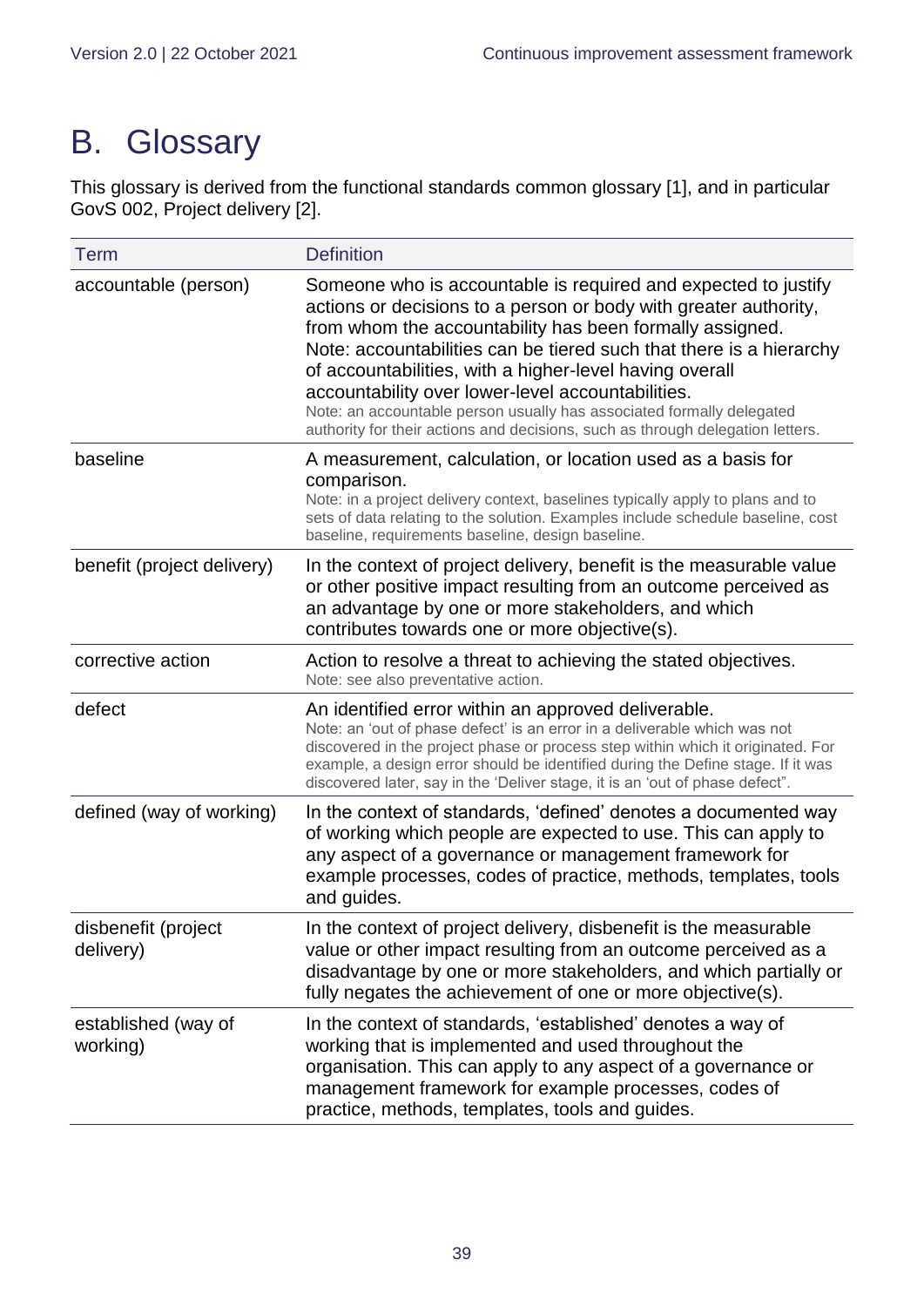| <b>Term</b>                              | <b>Definition</b>                                                                                                                                                                                                                                                                                                                                                                                                    |
|------------------------------------------|----------------------------------------------------------------------------------------------------------------------------------------------------------------------------------------------------------------------------------------------------------------------------------------------------------------------------------------------------------------------------------------------------------------------|
| functional standard                      | Functional standards are government standards designed to<br>provide a coherent, effective and mutually understood way of<br>doing business across organisational boundaries, and a stable<br>basis for assurance, risk management and capability<br>improvement.                                                                                                                                                    |
| governance                               | Governance defines relationships and the distribution of rights<br>and responsibilities among those who work with and in the<br>organisation. It determines the rules and procedures through<br>which the organisation's objectives are set and provides the<br>means of attaining those objectives and monitoring performance.<br>Importantly, it defines where accountability lies throughout the<br>organisation. |
| governance and<br>management framework   | A governance and management framework sets out the authority<br>limits, decision making roles and rules, degrees of autonomy,<br>assurance needs, reporting structure, accountabilities and roles,<br>and the appropriate management practices and associated<br>documentation needed to meet this standard.                                                                                                         |
| life cycle                               | The life cycle provides a phased structure for governing the work<br>and underpinning the delivery plan, from start to finish. Life cycles<br>can be applied to a portfolio, service, product, system,<br>programme or project.                                                                                                                                                                                      |
| local                                    | In the context of continuous improvement assessment<br>frameworks: local to a business unit or team within the<br>organisation. Typically used to describe locally defined methods<br>and processes.                                                                                                                                                                                                                 |
| major project<br>(government)            | A central government funded programme or project that requires<br>HM Treasury approval during its life, as set out in Delegated<br>Authority letters, or is otherwise of special interest to the<br>government. A government major project is listed in the<br>Government Major Project Portfolio (GMPP).                                                                                                            |
| major project<br>(organisational)        | A programme or project that is of strategic importance to an<br>organisation, based on criteria defined in the organisation's<br>governance and management framework. An organisational<br>major project is listed in its organisational portfolio.                                                                                                                                                                  |
| other related work (project<br>delivery) | In the context of project delivery, other related work comprises<br>work within a portfolio or programme which is not managed as a<br>project.<br>Note: examples of other related work are support services (such as finance<br>and HR), ongoing improvement initiatives not run as projects, service delivery<br>and business as usual operations.                                                                  |
| preventative action                      | Action to eliminate the cause of a potential nonconformity or other<br>potential undesirable situation.                                                                                                                                                                                                                                                                                                              |
| project delivery                         | Collectively, portfolio, programme and project management are<br>referred to in government as "project delivery".                                                                                                                                                                                                                                                                                                    |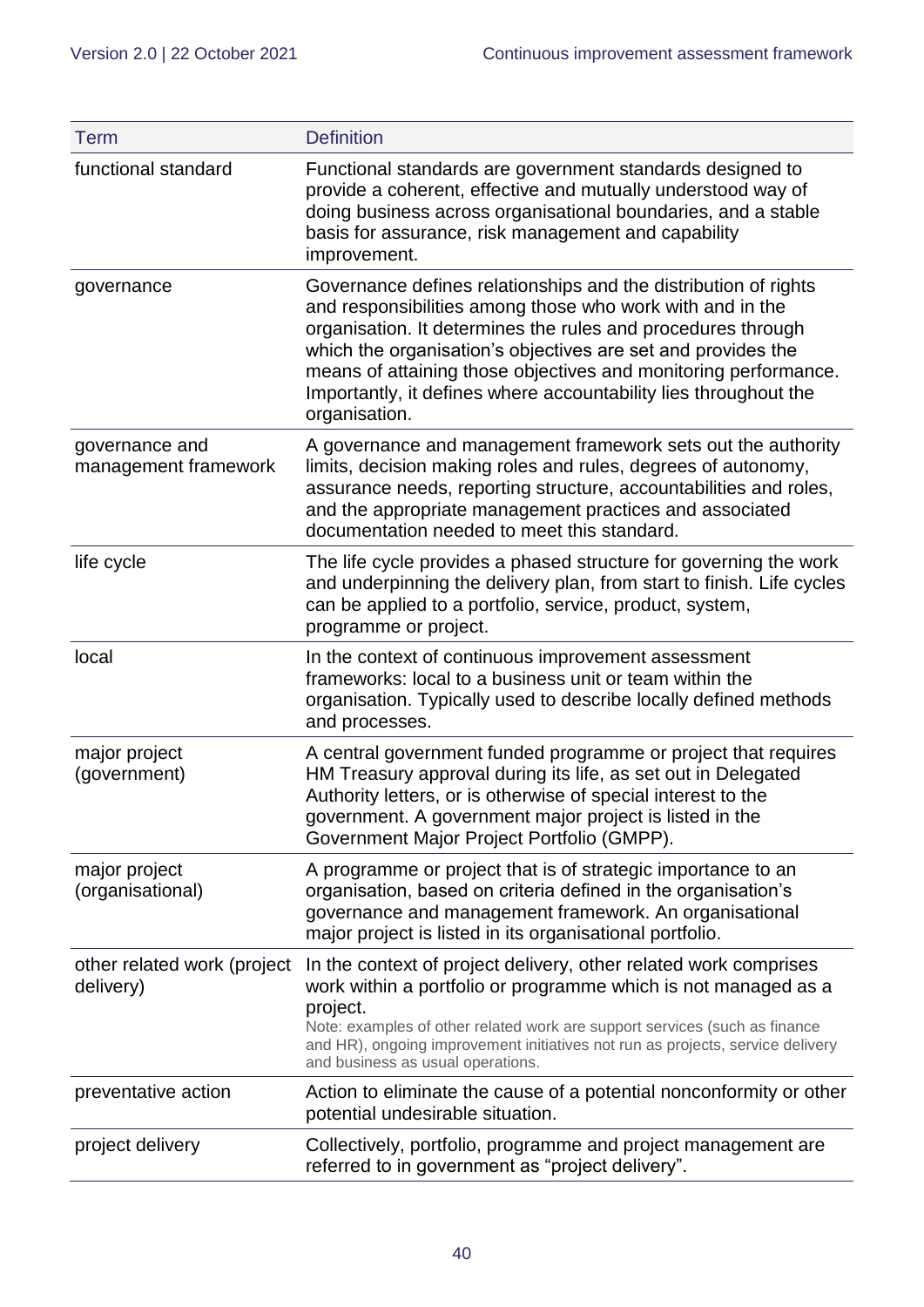| <b>Term</b>              | <b>Definition</b>                                                                                                                                                                                                                                                                                                                                                                                                                                                      |
|--------------------------|------------------------------------------------------------------------------------------------------------------------------------------------------------------------------------------------------------------------------------------------------------------------------------------------------------------------------------------------------------------------------------------------------------------------------------------------------------------------|
| responsible (person)     | Someone who is responsible has some control over or care for an<br>action, or the obligation to do something as part of a wider job<br>role.<br>Note: a responsible person is responsible to an accountable person, or<br>themselves if they are the accountable person.                                                                                                                                                                                               |
| risk appetite            | The amount of risk the organisation, or subset of it, is willing to<br>accept.                                                                                                                                                                                                                                                                                                                                                                                         |
| risk tolerance           | The threshold levels of risk exposure that, with appropriate<br>approvals, can be exceeded, but which when exceeded will<br>trigger some form of response.<br>Note: for example, a triggered response could be reporting the situation to<br>senior management for action.                                                                                                                                                                                             |
| senior responsible owner | The individual accountable to the sponsoring body for a<br>programme or project meeting its objectives, delivering the<br>required outcomes and realising the required benefits.<br>Note 1: the senior responsible owner owns the business case and is<br>accountable for governance.<br>Note 2: the sponsoring body could be a group or individual.<br>Note 3: the senior responsible owner of a government major project is<br>ultimately accountable to Parliament. |
| solution                 | The services, products and infrastructure, including people,<br>products, services, information, processes, and natural and<br>societal elements, which are intended to fulfil the requirements for<br>an aspect of government policy or the organisation's objectives.                                                                                                                                                                                                |
| sponsoring group         | The driving force behind a programme, which provides the<br>investment decision and top-level endorsement for the rationale<br>and objectives of the programme.                                                                                                                                                                                                                                                                                                        |
| stage (project delivery) | In the context of project delivery, a stage is a subdivision of a<br>project life cycle.                                                                                                                                                                                                                                                                                                                                                                               |
| tailoring                | Altering or adapting defined methods and processes to suit<br>particular circumstances.<br>Note: tailoring is often needed to ensure governance and management is<br>appropriate and proportionate.                                                                                                                                                                                                                                                                    |
| tailoring guidelines     | Guidelines that enable defined methods and processes to be<br>adapted for their use in particular circumstances.                                                                                                                                                                                                                                                                                                                                                       |
| target operating model   | A model of the future organisation, its working practices and<br>processes, the information it requires and the technology that<br>supports its operations.<br>Note: often called a blueprint.                                                                                                                                                                                                                                                                         |
| tolerance (plan)         | The permissible deviation above and below a plan's target for<br>time and cost without escalating the deviation to the next level of<br>management. There can also be tolerance levels for quality,<br>scope, benefit and risk. Tolerance is applied at organisation,<br>portfolio, programme, project, stage and team levels.                                                                                                                                         |